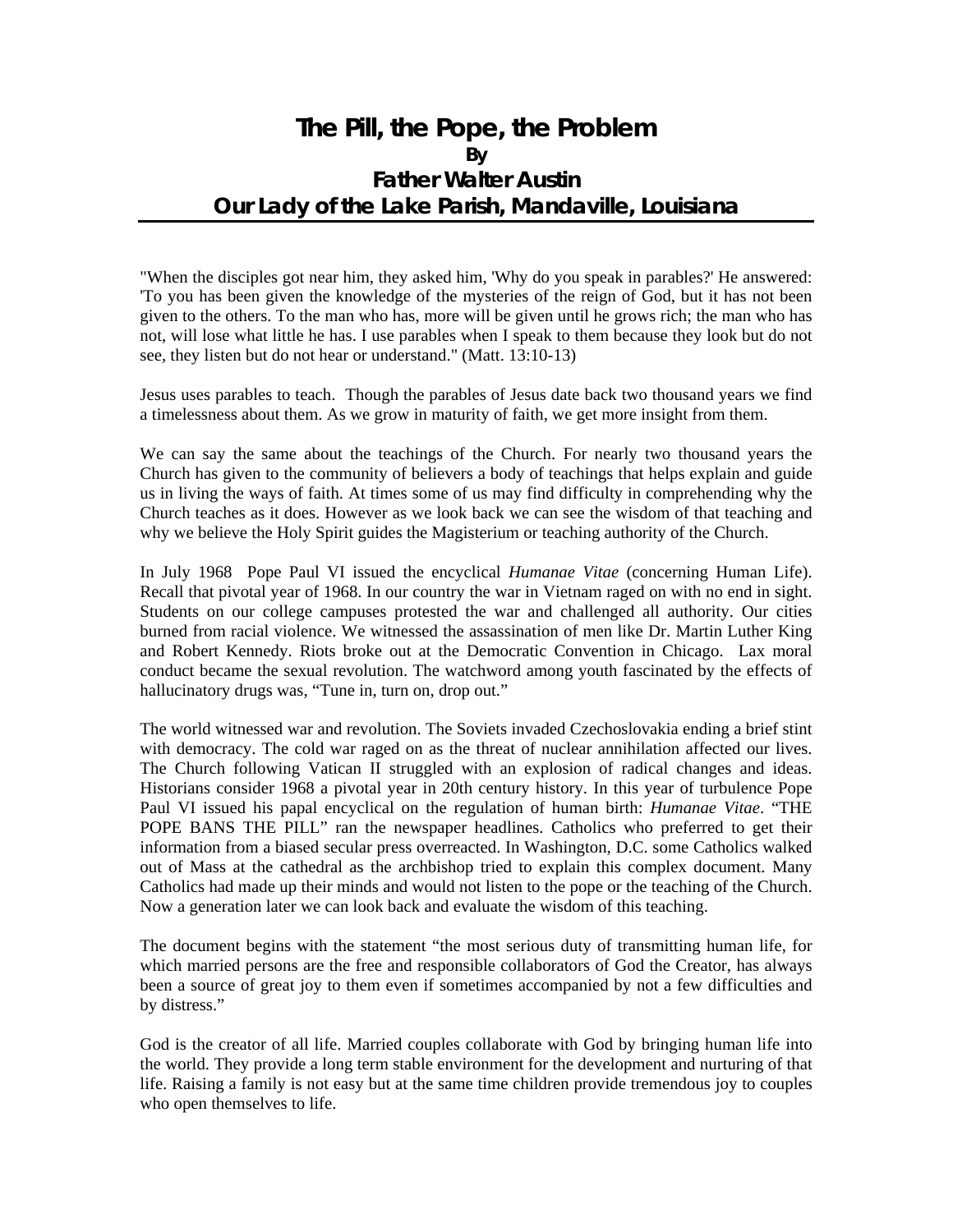Married couples express their mutual love especially in the marital act, which opens itself to the possibility of new life. These two elements of conjugal love and life are two inseparable aspects of marriage. The problem with the artificial use of birth control is that it separates the sex act from the openness to life. Proponents of artificial birth control argued in 1968 that married couples would experience happier and more stable marriages once they were free of the tension over an unwanted pregnancy. They argued that this would result in fewer divorces. However, in the past generation our divorce rate has escalated to over 50% of all marriages. These same advocates added that artificial birth control would result in fewer out-of-wedlock pregnancies. Today the single-parent mother has become the new poverty class in the U.S. We have millions of babies born out of wedlock despite the easy availability of artificial birth control.

*Humanae Vitae* did not condone couples in marriage having children without responsibility. Couples could space children: "If, then, there are serious motives to space out births, which derive from the physical or psychological conditions of husband and wife, or from external conditions, the Church teaches that it is then licit to take into account the natural rhythms immanent in the generative functions, for the use of marriage in the infecund periods only, and in this way to regulate birth without offending [these] moral principles."

This method of family planning which employs the natural periods of infertility in the woman's ovulation cycle, often draws snickers from Catholics who recall the old rhythm method. For many couples this method did not work. New methods such as the sympto-thermal method provide couples with a safe means of expressing their love in the marriage act while avoiding an unplanned pregnancy. This natural method differs radically from artificial birth control in its effects and intent.

In NFP the couple chooses to abstain from the marital act when it would not be prudent for them to conceive another child. They do nothing to prevent a new human life from beginning in a freely chosen marital act. They choose to engage in the marital act when the wife is not fertile because this act has purposes other than procreation.

Contracepting couples, on the other hand, choose to engage in sexual union, reasonably anticipating that by doing so new human life will begin. They choose to do something, prior to, during, or subsequent to this freely chosen marital act precisely to prevent this life from beginning. They do not open themselves to the possibilities of new life and remove God from the process.

While the document stresses the cause and effect of the evils of artificial birth control, I find the most prophetic words in the document are, "it is also to be feared that the man, growing used to the employment of anti-conception practices, may finally lose respect for the woman and, no longer caring for her physical and psychological equilibrium, may come to the point of considering her as a mere instrument of selfish enjoyment, and no longer as his respected and beloved companion."

I have seen confirmation of these words in my work with high school girls. Girls feel pressured into premarital sex by both boyfriends and female peers. I recall a junior in high school asking me in front of her class, "Is it a sin to have sex with your boyfriend if you don't enjoy it?" I told her to think about what she asked me. If her boyfriend pressures her into unwanted sex then maybe she should drop him as a boyfriend. If her friends pressured her to prove herself as a woman by engaging in unwanted sex then maybe they are not very good friends.

Women as sex objects rather than as partners in a love relationship goes beyond the high school years. I see it in the ever-increasing tendency for couples to enter into non-commital live-in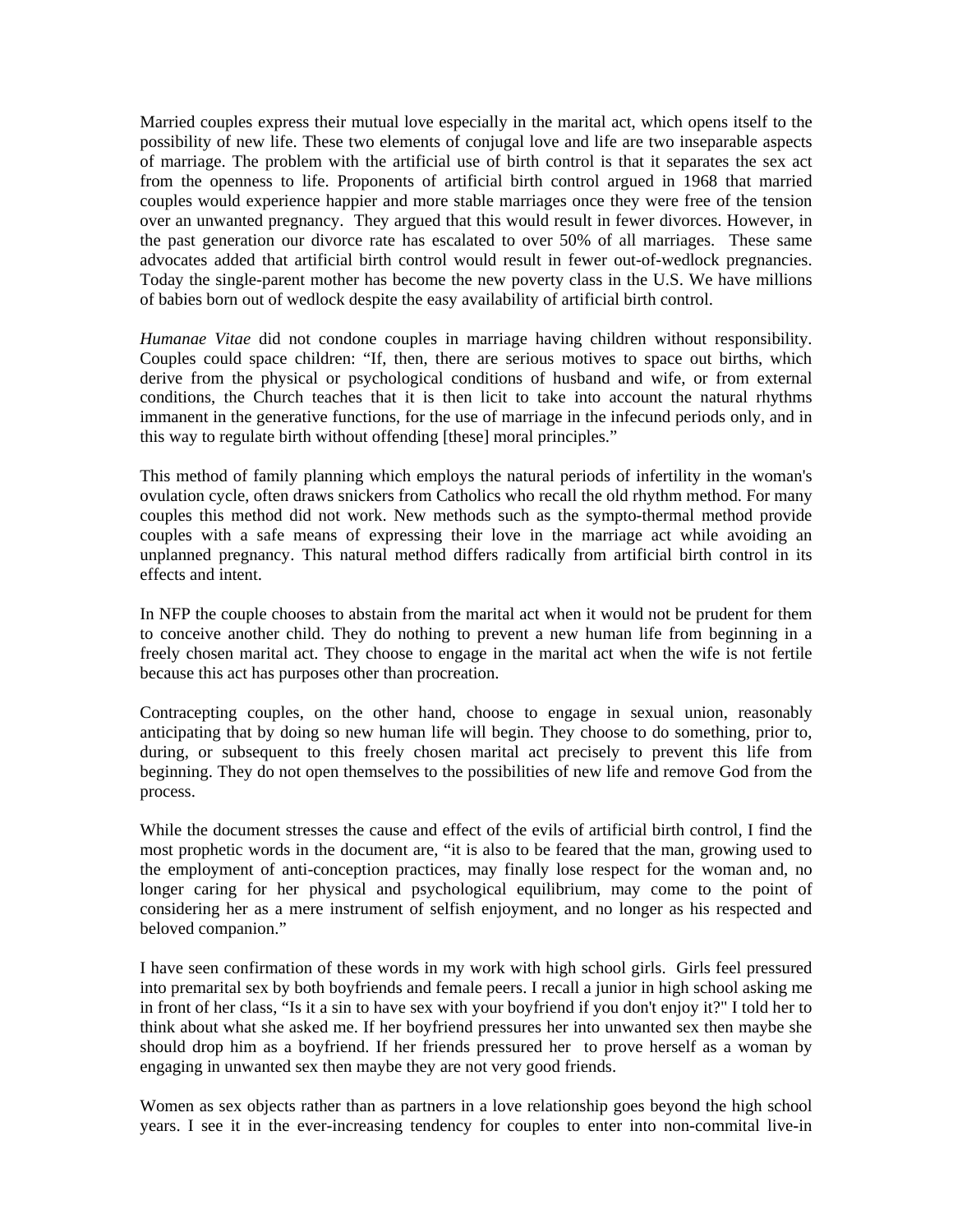relationships. Why get married and have children if the sexual aspect of married life can be fulfilled while avoiding any of the responsibilities? We live in a society that avoids long-term commitments. Why commit yourself to someone who will readily meet your needs without such a commitment?

As Catholics the Church asks us to trust its teachings. *Humanae Vitae* is no exception. Look at the results of the past few decades. We find that over 50% of all marriages in the U.S. end in divorce. Yet in 92% of those divorced marriages we find that either one or both of the parties do not practice their religion. That divorce rate reflects the numbers of Catholics divorcing as well. Studies show that married couples who have a strong religious faith produce marriages with the greatest degree of fulfillment.

Recent history reflects the fact that many of the warnings the pope mentions in *Humanae Vitae* have come true. Women have lost their special place as partners in a loving marital relationship and as collaborators in procreation and have found themselves in the unenviable position of sex objects.

Proponents of artificial birth control argued in 1968 that with the fear of pregnancy diminished, women could engage in sex freely without consequences. A generation later we find divorces at an all time high, sexually transmitted diseases ravishing our nation and the effects of broken marriages affecting our youth.

When the Church teaches, we must assume that it teaches what God expects of us. When we choose to go our own way we unfortunately must pay the price for our sins. Those who pay the price are not just those who willingly disregard such teaching but the innocent as well.

Jesus gave to the apostles and the Church the "*mysteries of the reign of God.*" As the Church shares with us these mysteries we recall the words of Jesus: "*But blest are your eyes because they see and blest are your ears because they hear*" (Matt. 13:16). Over the past few decades, many Catholics in their blindness and deafness have chosen to ignore this teaching of the Church. We can only wonder what our society might be like today if people had listened to that teaching in 1968.

### **Discussion Questions:**

- (1) Discuss the relationship between the Gospel reading (Matthew 13:1-23) and Father Austin's focus on the negative consequences of contraception.
- (2) In what ways does contraception lead to the objectification and exploitation of women?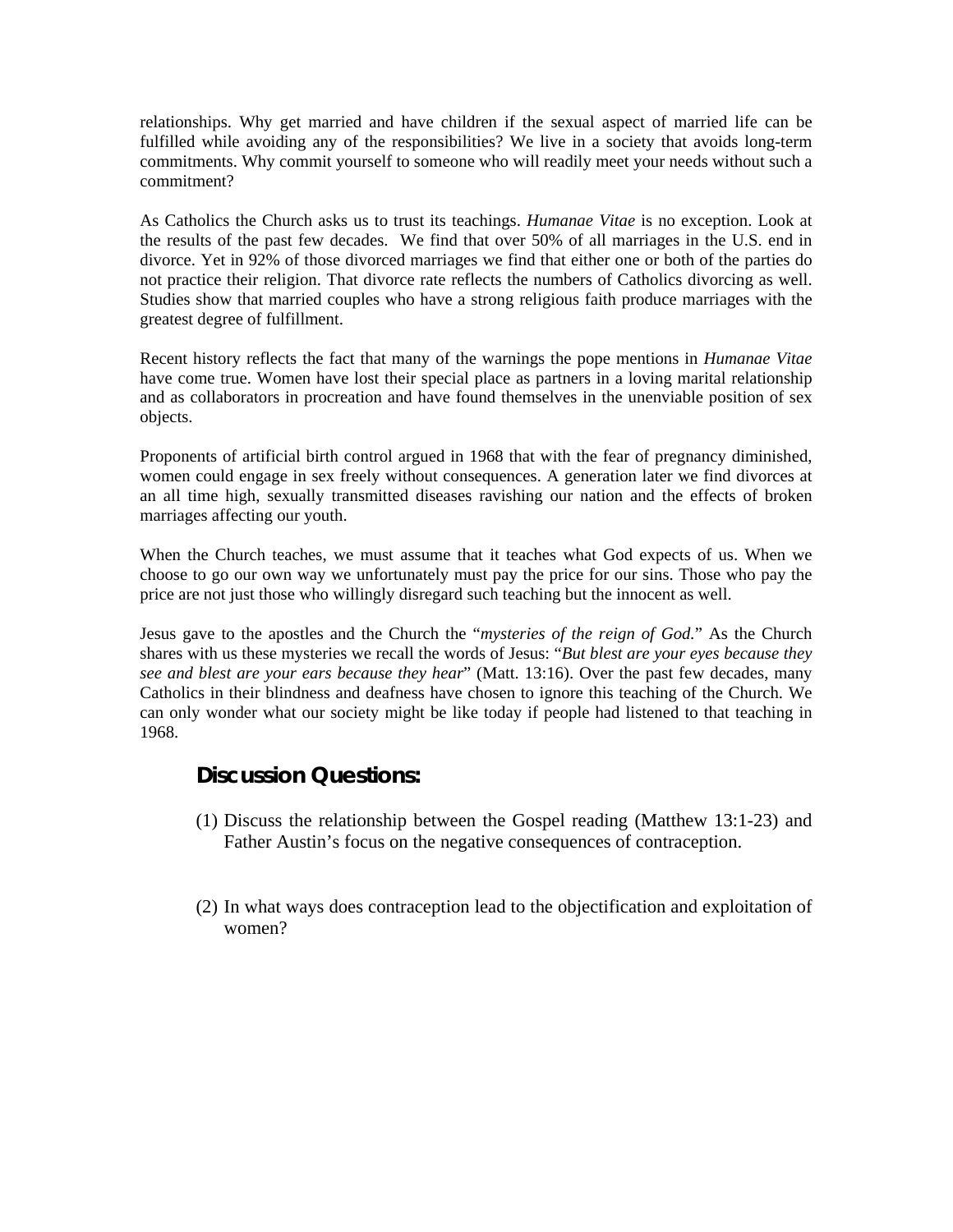## **Proclaiming Truth in and out of Season By Father John Bateman Saint Joseph Catholic Church, Hanover, Pennsylvania**

You all just did an amazing thing, and you probably don't even realize you did it. I just proclaimed a Gospel that says, "Jesus said to his apostles, I come not for peace, but for division. Mother shall be against daughter and father against son." And when I finished the Gospel I announced it by saying "The Gospel of the Lord." And you all responded, "Praise to you, Lord Jesus Christ." Praise to you for *this* reading? Are you crazy?! Thank you, Jesus, for giving us words of division and strife and difficulty! Really? Yes! You proclaimed "Praise to you Lord, and thank you for giving us these words, for proclaiming yourself an object of division, not of peace." But what kind of peace is Jesus talking about? What division does He refer to? Well, it's not the peace that this world knows. We need to understand what kind of peace and division Jesus speaks about today. Our readings wonderfully explain to us exactly what division and peace Jesus is talking about, and it begins in today's first reading.

The prophet Jeremiah. To understand this reading, we must first put it into context. Jeremiah was one called by God to proclaim and speak God's word to His people, Israel. He was called by God while he was still very young. In his early days, Jeremiah, faithful to God's word, proclaimed peace and prosperity and joy to the people of Israel. He was loved by the people and by the king because he spoke words of great comfort and hope to the people. But, as time passed, a new king came to power who was not as faithful to God as was the previous one. At the same time, Israel was invaded by Assyria, so they were living as a people in occupation. The faith of the Hebrews did not agree with that of the Assyrians, and they began to suffer greatly under their oppressors. In order to bring about peace in the land, the king of Israel began to make some concessions to his occupying force. "OK, we'll give in on this point of faith, if you will stop sending invading armies into our territory." "We'll give in on this matter of faith if you will just give us food when we are hungry." In order to bring about peace and stability, the king of Israel gave in on important matters of faith and began to water it down.

Jeremiah witnessed all this and, still faithful to God's word, proclaimed to the king and to all the people of Israel what the Lord God said. Rather than words of comfort and prosperity, Jeremiah spoke words of doom. "O King, you and the entire nation of Israel will suffer greatly and be destroyed for your lack of faith and trust in the Lord God." The king and the people no longer liked what Jeremiah had to say. He was despised because he no longer spoke comforting words, but words of destruction. He was hated by the people because they didn't like what they heard.

 So, as we hear in today's reading, they lowered Jeremiah into the cistern so that he might die. They told Jeremiah to stop speaking words of ill, because he was demoralizing the troops who were there to protect them. He refused to be silent because he was speaking God's word. For this, they put him in the cistern to die—because he proclaimed the truth of God's words—and the people didn't like it. Jeremiah, at the beginning of his ministry as prophet, spoke words of truth that the people liked, but once that word became more difficult, they hated him, even though he still spoke God's word. He became a source, not of peace, but of division among the people. This is what Jesus is talking about.

Jesus Himself was a source of division and conflict. The Jewish leaders did not want to hear what Jesus had to say. Yet, He persisted in speaking the truth. He could, at any moment, have decided that the risks were too great, the ridicule too excessive. He could have decided to speak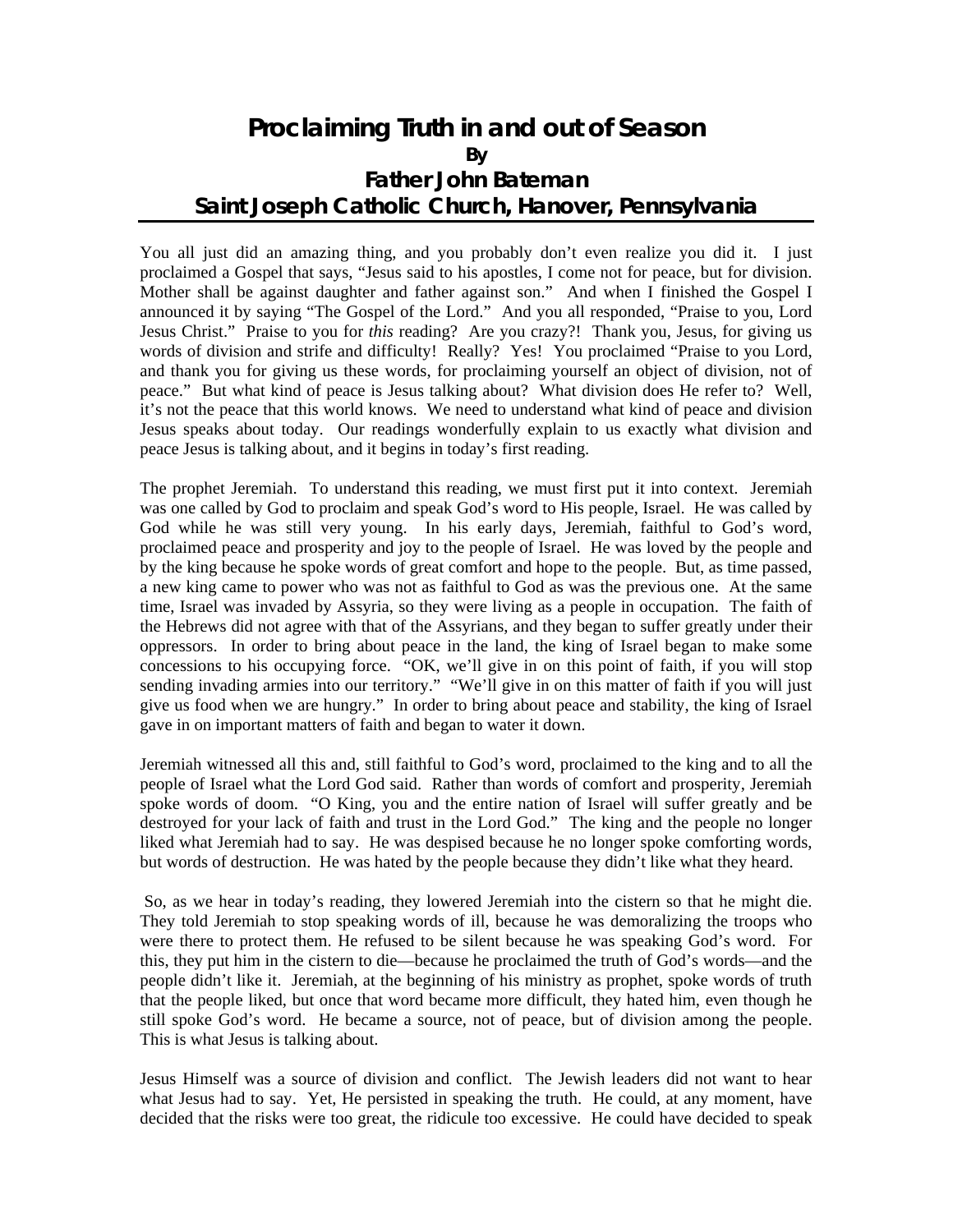other words, words that were not true, and so save His life. But He knew that He must remain faithful to God's word, despite disfavor, opposition and possible death. We must do the same.

The Church today continues to be a source of conflict and division among the peoples of the world. It is always interesting to watch reactions when the Pope or the Church makes a statement on morality. Many in the world begin to laugh and ridicule the Church, saying things like, "Oh my, those bunch of old men in Rome don't have any idea what reality is. They should just get with the times and leave the Middle Ages—after all, it's the 21<sup>st</sup> century! Don't they know that?" The Church, in her pronouncements, becomes a source of conflict and division, not only in the secular world, but also for many within the Church. And yet, she continues to speak what she knows to be the truth. She never concedes to the pressures and influences of society to water down the truth or back away from it because it is too difficult. The Church consistently proclaims the truth.

There are many examples of this. Here's one. *Humanae Vitae* was an encyclical published some 30 years ago. In it, after consultation with special commissions, his own theologians and the People of God, Pope Paul VI proclaimed (infallibly) that artificial birth control is intrinsically evil and not permissible. Many immediately scoffed and ridiculed the Church and Paul VI for his outdated thinking. However, we have come, in the course of these 30 odd years, to see the truth of what Paul proclaimed. The proponents and supporters of contraceptives had made certain claims. But Paul VI prophetically spoke of them saying effectively, "If you accept as your truth that artificial contraceptives are okay, there are some grave consequences to that error."

For example, the supporters of contraception boldly proclaimed that allowing their use would reduce the number of unwanted pregnancies. Paul VI said no. He has proven to be correct. In a 1996 article in U.S. News and World Report, it was reported that in 1995 there were 1.4 million abortions in this country and 4 million births. Some 25 years after contraceptives were accepted by many in society, the number of unwanted children has *not* been reduced. When 25% of those conceived are murdered through abortion, have we truly reduced the number of unwanted pregnancies? No, we've just killed them. Paul VI stated that if contraceptives were permitted, women would suffer great harm to their very dignity as persons. The supporters of birth control, on the other hand, predicted that contraceptives would finally give women control and "reproductive rights" equal with that of men. Has this happened? No. Women are now treated with far less respect than they were. Men can now look at women, not as human persons with dignity and honor that should be cherished, but rather as objects of their desires. Women have become mere objects, and not the fully emancipated persons so many predicted. Many women bought this false prediction hook, line and sinker, and now they allow themselves to be treated, not with dignity and respect, but as mere objects—to be used and then thrown away.

I believe that after three decades, we can look back to Paul VI and say, "*Humanae Vitae* was right! Paul VI was right!" Despite all the negative publicity the Church took for this encyclical and teaching, she nevertheless continued, and still continues, to proclaim the truth that artificial birth control is intrinsically evil. Many in the secular world, and even in the Church, could not accept this. Even prominent Catholic theologians publicly denounced the Church's teaching. But the past several decades have proven that Paul VI was right. The Church, despite all that she suffered, continued to teach the truth.

There are many other examples, just within *Humanae Vitae*, but there are other teachings of the Church which are just as unpopular in society today, and for which the Church is ridiculed and is a source of division and conflict in our world. For example, the current debate on stem-cell research. President Bush, while he was in Rome, went to see the Holy Father and asked his opinion. I can imagine that Pope John Paul II said to him, "Dub-ya, no! It is morally wrong!"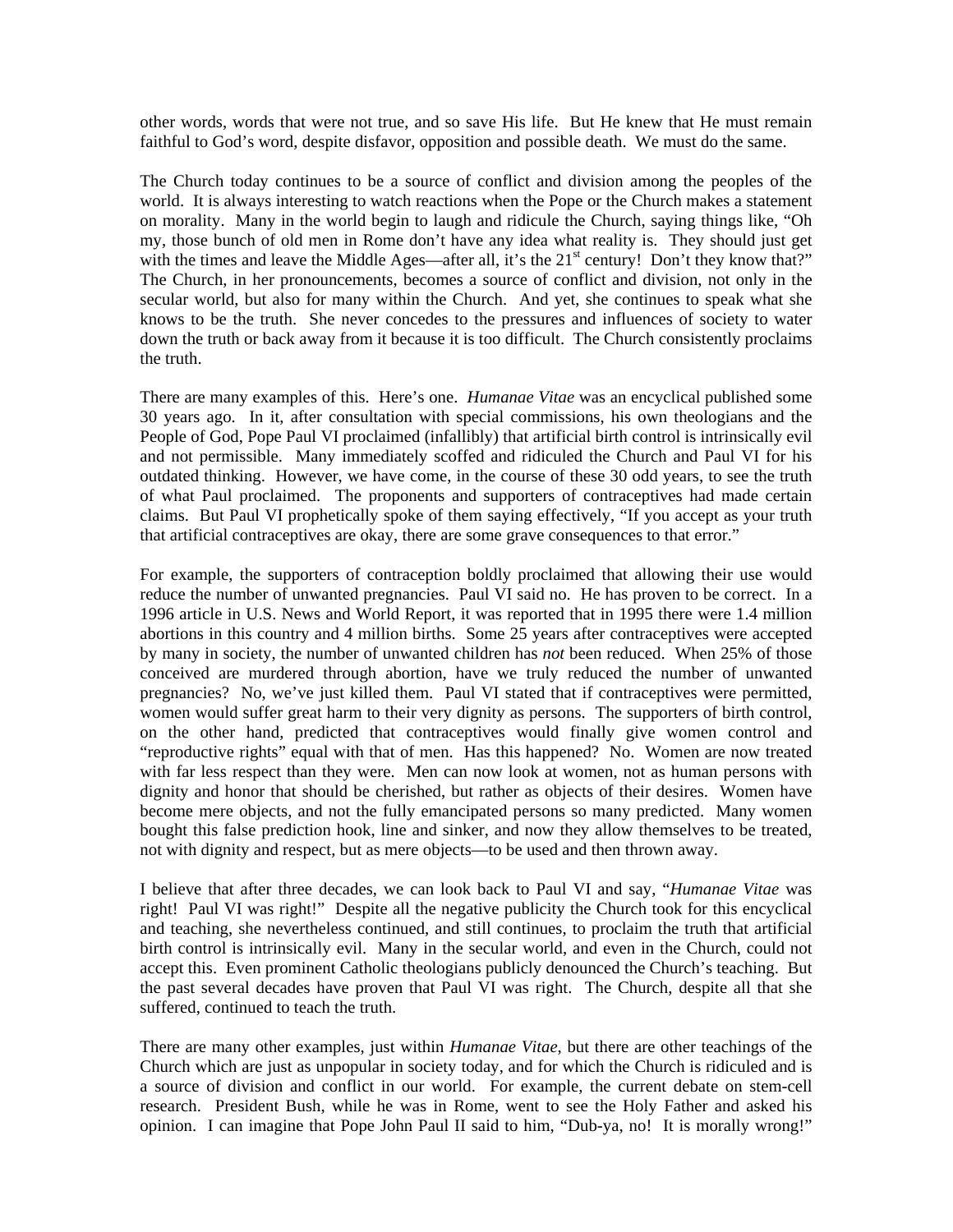"But how can this be so?", many ask, "There can be such great medical advances as a result of this research." True, there could be, but we must focus on a much more basic concept—the dignity of every human person from the moment of conception. At conception, there is a separate vulnerable and dependant life, which differs from both mother and father. There is a new life, which is present in every embryo. To do research on embryonic stem cells, we must kill and destroy this new life. We must violate every core principle of the dignity of human life. This cannot be allowed. It's a very dangerous area. So, are we not to have scientific progress? Of course we are, but with restraint and respect for life. The question becomes so arbitrary. I have a bad heart; shall we kill our lector who has a good heart in order that I could have it? What about one of our Special Ministers of Holy Communion, how about one of our servers—couldn't I get one of their hearts? The question, who lives and who dies in the name of scientific research or progress or treatment of ills becomes very arbitrary, and very dangerous.

Many other teachings of the Church continue to be a source of conflict and division in the world and in the Church. The teachings on homosexuality, pre-marital sex, cohabitation, capital punishment, euthanasia, the Church's documents on economic justice or the rights of third world countries and indebtedness are all teachings that are ridiculed, at best, if not completely ignored, because the world doesn't like what it hears. Too bad! It's the truth, and the Church will continue to proclaim it, in season and out of season. The Church, I have come to firmly believe, proclaims the truth to us—a truth that, at times, is very difficult to understand and perhaps very difficult to live out—but it is truth nonetheless. These are truths which *must* be proclaimed. The Church, like Jeremiah, like Jesus Himself, is unwilling to compromise the truth to bring about peace. She continues to be a source of division and of conflict because she proclaims the truth that has been revealed to us.

Let's face it, some Church teachings are extremely difficult. They even cause great conflict and division within us. "How can this be so?" we ask ourselves. Yet the Church persists in proclaiming the truth. I'll be honest, while I was in seminary, I chose to do a concentration in morality, not so that I could boldly proclaim what the Church taught, but so that I, along with the rest of the world, could say, "Oh, come on! We're living in the modern world now not the 1200's!" But, through study and prayer and being open to the Spirit, I have come to believe firmly that what the Church teaches *is* indeed the truth and we cannot compromise it, or we risk loosing everything, even eternal life. Many of us struggle with issues, with various teachings of the Church, and that's okay, so long as we are striving to understand why the Church teaches as she does. It may take an entire lifetime just to begin to understand something the Church teaches; that's okay. But we must, in all things, seek the truth and strive to live it.

To be in error about the truth is one thing. To know the truth and do or proclaim otherwise is another. We know the truth. The Church proudly and pastorally proclaims the truth—we have it! But do we choose to ignore it? Beware. We are falling into the trap. Like Jesus, like Jeremiah, we must boldly proclaim the truth without fear of what others will say or what will happen to us. We must be signs of contradiction, sources of division and conflict in our world by the way that we proclaim and live the truth in our lives.

Okay, this is extremely serious and difficult stuff, but Jesus, in the beginning of today's Gospel, gives us words of great hope and encouragement. "I have come to bring fire to the earth, and how I wish it was ablaze!" What's He talking about? What fire? Don't you remember the day of Pentecost, when those 12 scared and frightened men gathered in the upper room were filled with the Holy Spirit? "And tongues as of fire appeared over each of their heads and they were filled with the Holy Spirit." Suddenly these men who were fearful for their very lives were out in the streets boldly proclaiming Christ crucified. We were filled with that same Spirit on the day of our baptism and given the same mission of being signs of contradiction, sources of conflict in our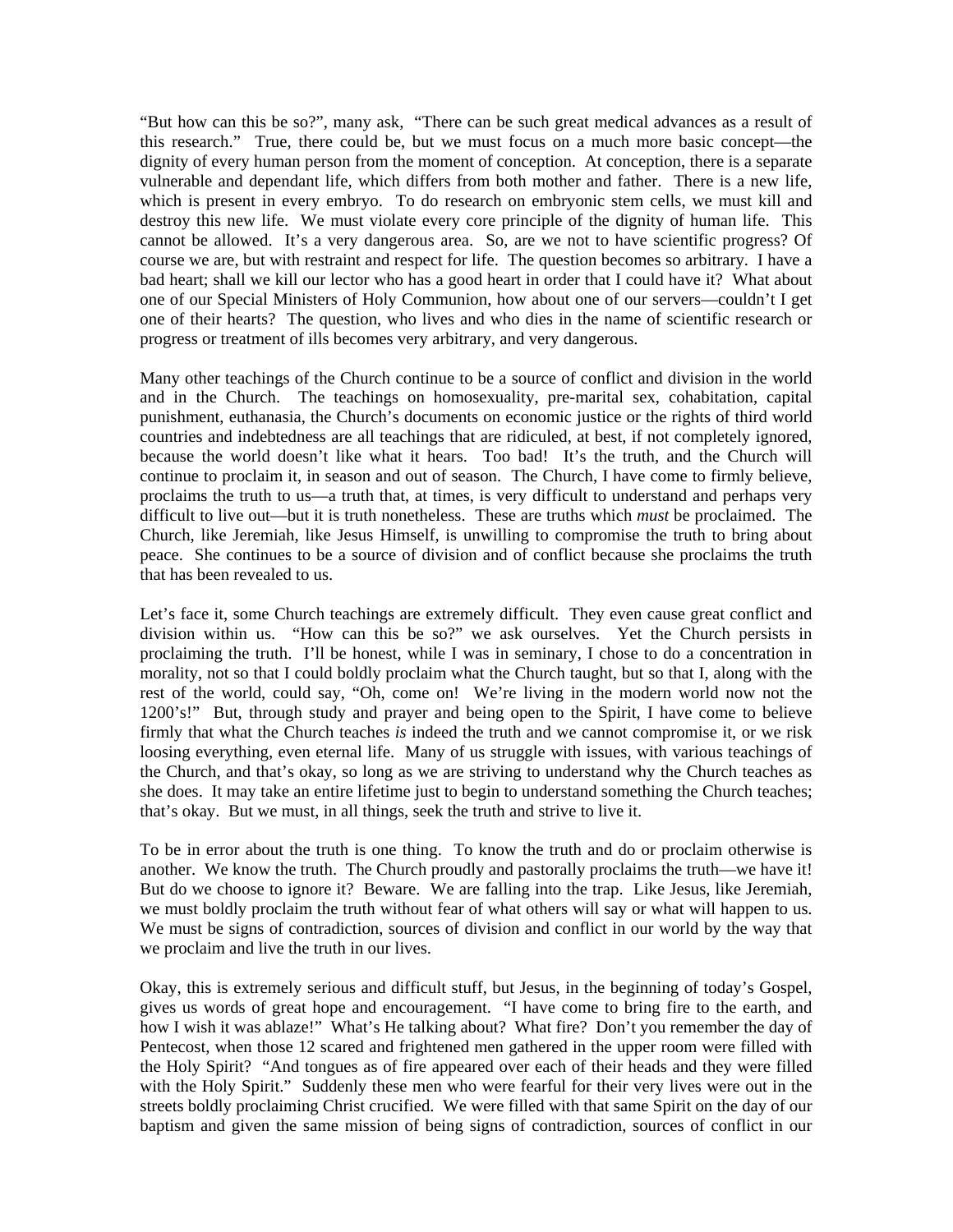world by proclaiming the truth. In the sacrament of confirmation, we were filled with those Gifts of the Spirit (wisdom, knowledge, courage, fear of the Lord) so that *we* could go out, boldly, and proclaim the truths of Jesus.

Jesus did not come to bring about a peace that is concession and that forgoes truth to get along. Jesus came to bring us the Truth, and it is our mission, as baptized members of Christ's Body, to proclaim and live that truth in our lives. Perhaps as we come forward today, as we come to this altar of sacrifice to be nourished and strengthened by Christ's Body and Blood, we need to pray along with Jesus that the fire of the Holy Spirit would be enkindled in us, and in all the world. We must pray that we will have the courage to boldly speak the truth, to not water it down, to not make concessions, but to live and proclaim the truth in our own lives. May the fire of the Spirit be enkindled in each of us, that we, like Jeremiah, like Jesus, boldly proclaim the truth, no matter what the cost, no matter what the conflict. If we do this, then the world will truly know peace not the world's peace, but the peace which only God can give, the peace of His truth.

## **Discussion Questions:**

- (1) Discuss the relationship between the Mass readings (Jeremiah 38:4-6,8-10 and Luke 12:49-53) and Father Bateman's focus on the objective ascendancy of truth over circumstances.
- (2) Why is it useless or unwise to seek peace by compromising the truth of the Church's teaching on contraception?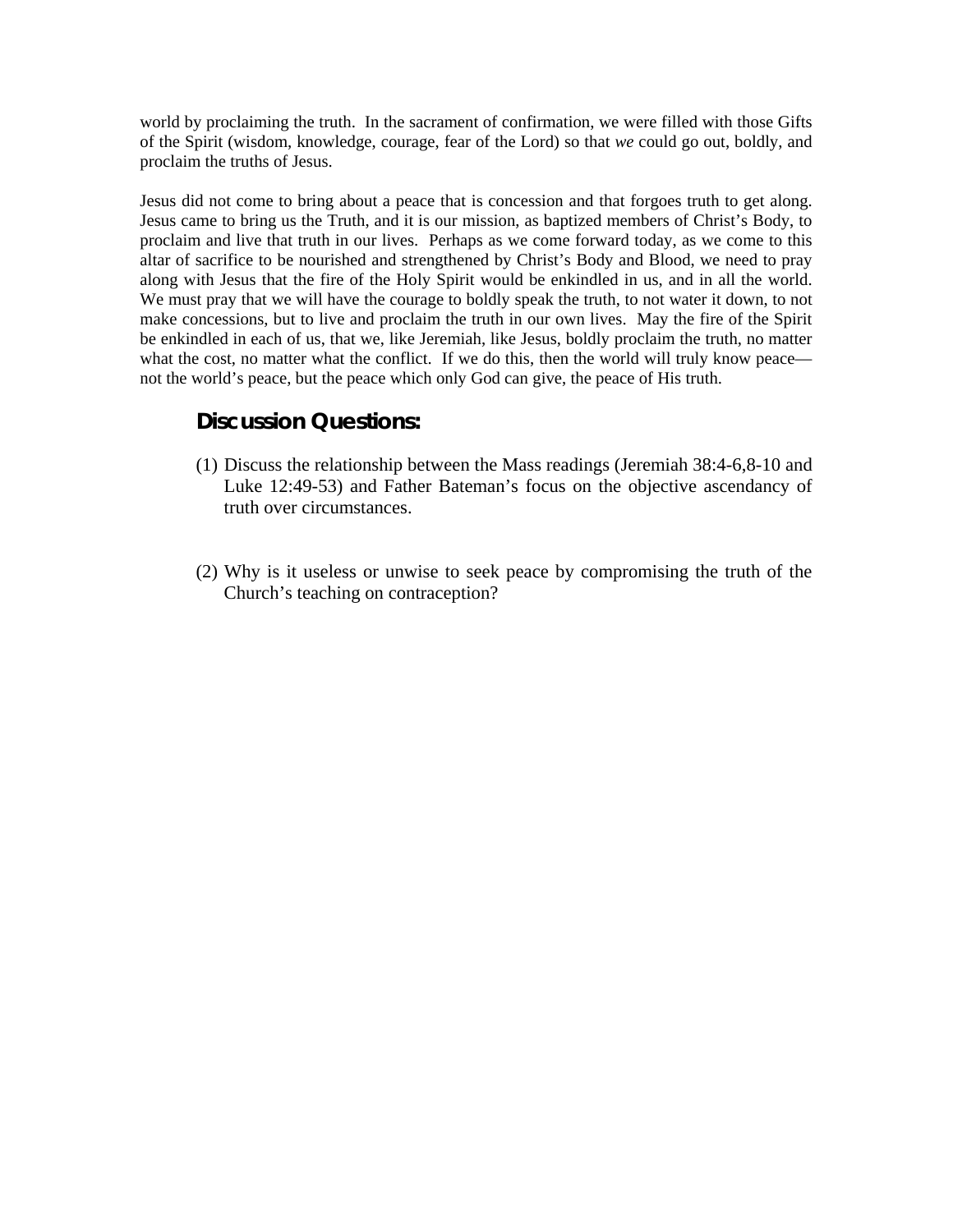# **"Woman, How Great Is Your Faith!"**

## **By Father Phil Bloom Holy Family Parish, Seattle, Washington**

*Father Phil Bloom served as a Maryknoll priest associate in Peru from 1987 to 1994. He has founded a Family Planning Center named for his mother, Mary Bloom. The Mary Bloom Center, which includes a small clinic, continues to teach married couples and health professionals in the Billings Method of natural family planning.* 

Today we hear about one of the truly magnificent women of the Gospel. She was a Canaanite (a pagan people surrounding Israel) and she had one goal: the healing of her daughter who was gripped by a demon. When Jesus passed through her territory, she pled her case with him. The disciples wanted to stop her, even Jesus seemed to brush her aside: "It is not right to take the food of the children and give it to the dogs."

Here is where we see her true greatness. She could have been discouraged, she could have been sidetracked by a seeming offense and said: "Don't call me a dog." But the word "dog" admits a positive as well as negative sense, like in English we speak for example about a "lucky dog." So she took it in the best sense and said, "Yes, Lord, but even the dogs eat the crumbs which fall from their master's table."

And she received from Jesus his highest praise: "Woman, your faith is great!" And he healed her daughter. Jesus always saw beyond the surface. He knows what is in the heart of each one of us. He sees us not as focus groups, but as persons.

A couple weeks ago a national study tried to lump Catholic women together in a group. The Guttmacher study of some 1000 women who had abortions, said 29% of the abortions were procured by Catholic women. And then they attempted to make a connection between that statistic and the Church's teaching on [birth control](http://www.manaco.simplenet.com/birthcontrol.html).

However they downplayed some facts from their own study. A woman who describes herself as religious, that is who practices her faith, whether Protestant or Catholic, is only 25% as likely to seek an abortion as the average. There is a big difference between a cultural Catholic and a practicing Catholic. To use a personal comparison: I might sometimes say I am a "Croatian" because my mom's parents came from that country, but if I meet a real Croatian, I recognize a huge difference.

It is similar between those who call themselves "Catholic" and those who are living and breathing their faith. Now, we don't reject a cultural Catholic, in fact, we're glad they acknowledge their baptism, but we want them to return to the *full* practice of their faith and start attending Mass; that makes all the difference.

A deep relation to Jesus through the Church he founded is what we offer. As he did for the daughter of the Caananite, Jesus can free us. Jesus did not come to condemn, but to save. That applies even in the case of [abortion](http://www.manaco.simplenet.com/pro-choice.html). Some people have heard that abortion is one of the very few sins that incurs automatic excommunication. That is to underscore its seriousness—the taking of an innocent human life. However, you must also know the priest has authority to lift that excommunication in the sacrament of [confession](http://www.manaco.simplenet.com/confession.html). What is more, in that sacrament Jesus gives not only his forgiveness but deep healing.

Since my return from Peru, I have seen how many of our young people, men as well as women, need that healing. Obviously not just for abortion, but a range of sins which affect our souls as was the case of that young woman gripped by a demon.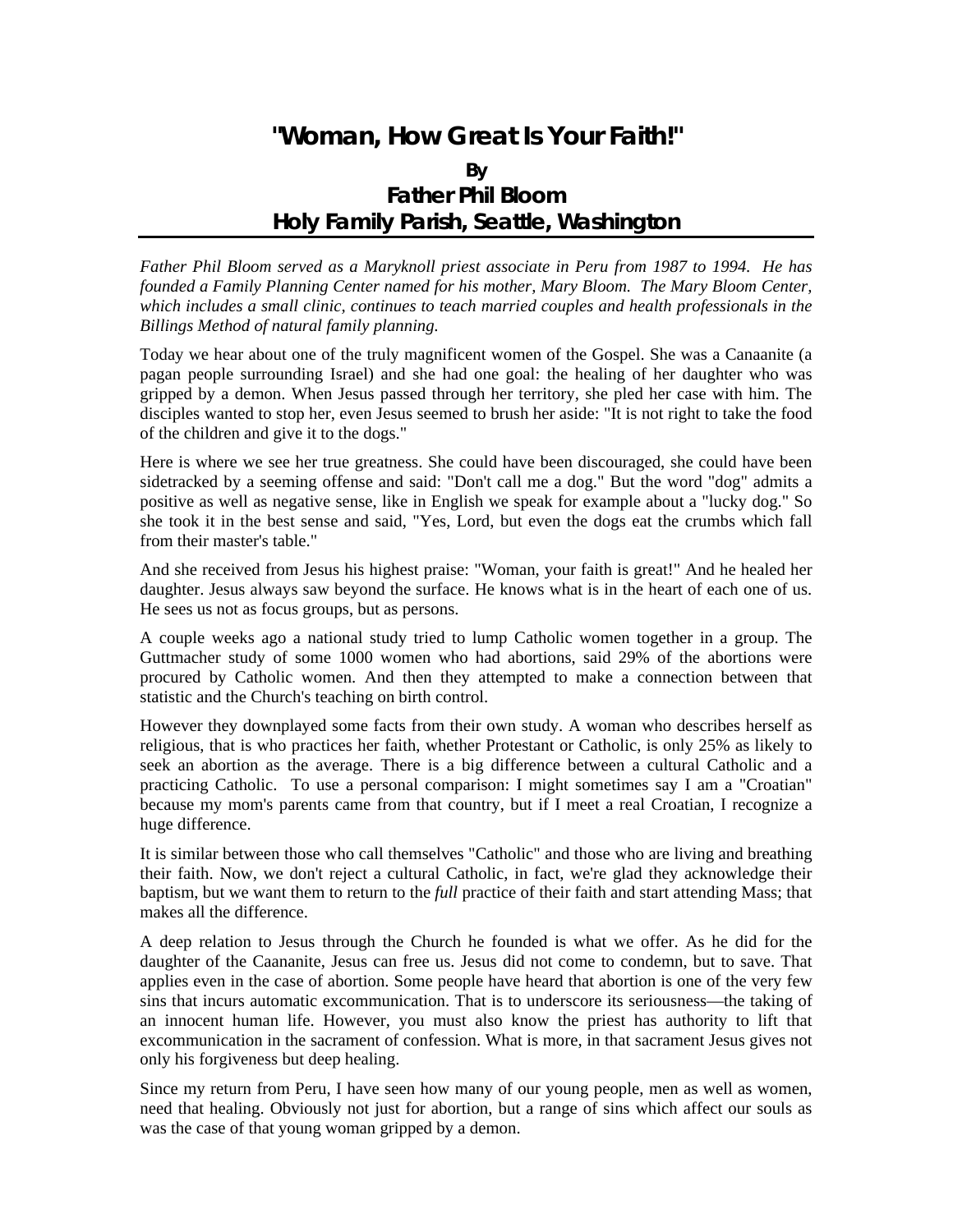Part of the orientation we want to give to our young people is an understanding of their sexuality. Why God created us male and female. Our society is in deep trouble because we have lost that orientation. The terrible plague of abortion which I referred to is one symptom. But I want to be clear. The solution to abortion is not more birth control. In that same Guttmacher study *57% of the women who had abortions were using birth control in the month before they got pregnant.* 

Those of us who are older can remember when the birth control pill was first introduced in the late 50's. It was presented as the solution to all our biggest problems: overpopulation, unwanted pregnancies, abortions, child abuse, large unhappy families, and above all marital tension between husband and wife. After 35 years of widespread use of the birth control pill and other forms of artificial contraception, I believe we are ready to ask: Is birth control really the solution or is it the problem?

An amazing article came out last month in U.S. News and World Report, not exactly a Catholic magazine. Lionel Tiger who is an evolutionary anthropologist asked why there has been so much family breakdown, male irresponsibility, single parents and abortion since the 1960's. He says the main reason is the massive use of the birth control pill.

There is an alternative. I had the opportunity to take the Creighton University course on Natural Family planning which is offered to doctors, nurses, clergy and NFP practitioners. There have been tremendous advances in Natural Family Planning since the 60s. I hope to say more about that in the future and certainly to share it with our engaged couples and any young married couples. I have also contacted some doctors, women gynecologists right here in Seattle who are willing to work with couples on using natural methods.

When I was in Peru I worked with a married couple and an obstetrician to teach Natural Family Planning. Some 100 couples participated. We also offered a class for young adults, singles, who wanted to be instructors or promoters. Not only young women, but young men attended. Of course the boys could not keep a personal chart as the girls could. So they asked their moms if they could do a chart for them. The course lasted six months and when it was over I asked one of the boys what he had learned. He said to me, "Father, I learned respect for women."

That is what our society needs—and that is what Natural Family Planning promotes. I am convinced that Jesus Christ and the teachings of the Church he founded are the solution to the problems of our society—and our own deepest personal needs.

Like the Caanaite woman we come to Jesus with our needs, with the needs of those we love. If we had her humility, we would also hear Jesus loving words, "Your faith is great. Your prayer is granted."

## **Discussion Questions:**

- 1) Discuss the relationship between the Gospel reading (Matthew 15:21-28) and Fr. Bloom's focus on promoting means of Natural Family Planning that promote the dignity of the human person.
- (2) Why do you think the young man in Fr. Bloom's NFP class said that charting his mother's fertility cycle taught him respect for women?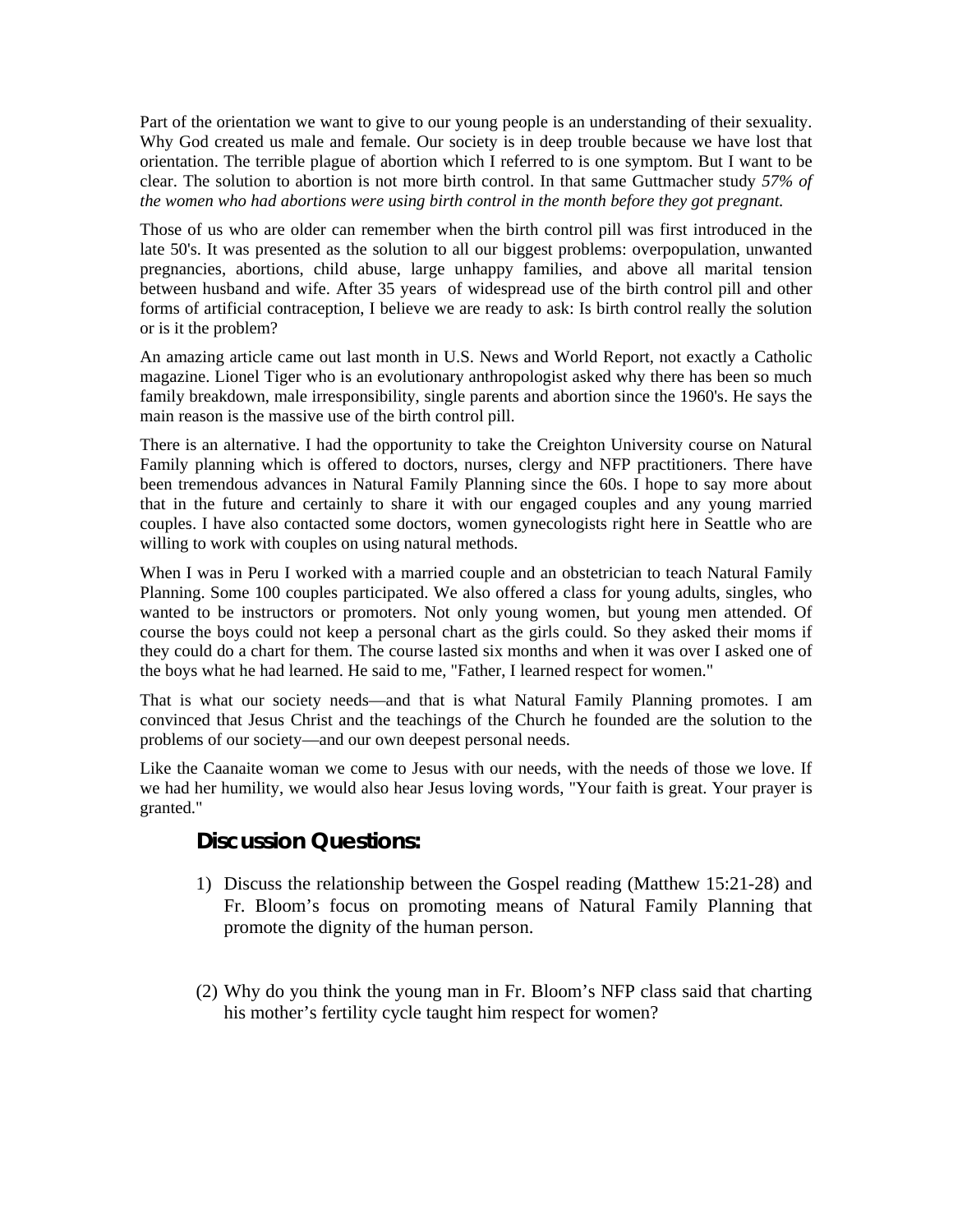# **Seek and You Shall Find: The Beauty of** *Humanae Vitae* **By Father McLean Cummings Diocese of Baltimore, On Assignment with** *Aid to Russia*

The Church is a mother to her children, and she will not give them evil gifts. When the People of God cry out: "Show us Jesus Christ! Preach the Gospel to us! Tell us how to attain eternal life," the Church responds, bolstered by her charism of infallibility, with the authentic Gospel entrusted to her by Christ himself. Her goal, like any mother's, is only that her children be happy and fulfilled. Our Lord said: *Ask and you will receive that your joy may be full*. (Jn. 16.24) He sought to impose no useless burdens on his disciples, but only a light burden and a sweet yoke. Holy Mother Church does not wish to bind up unnecessary burdens either, as the Pharisees did, but she will preach the whole truth, *in season and out of season*.

This weekend the Church celebrates the  $30<sup>th</sup>$  anniversary of a landmark encyclical letter, written by Paul VI, on the regulation of procreation. This document, known as *Humanae Vitae*, affirmed that God, in his wisdom, arranged that man and woman should cooperate through an act of love with the creation of each new human being. If spouses, consciously and freely, do anything to frustrate the life-giving potential of their married love (that is, by contraception or sterilization), they sin gravely. Today we celebrate the courage of Paul VI in reminding the world of this truth, thanking God for his enlightenment of the Church on this matter. We also pray for the many Catholics who have failed to understand or accept this essential element of the Church's moral doctrine. Many have suspected their mother of giving them a snake when they asked for a fish. Let us pray for these wayward children that the Father give them the Holy Spirit as he has generously promised to do for all who ask!

At the beginning of the  $20<sup>th</sup>$  century there was nearly unanimous agreement by religious and civil leaders that contraception was a moral and social evil. In 1930 the Anglican church…wavered and allowed contraception in certain cases. Pius XI reacted immediately with a strong affirmation of the sanctity of marriage, denouncing contraception as directly opposed to it. In the 1960's, Paul VI, while always affirming that he would never consider revising Pius XI's position, undertook a study to see if the new hormonal pills were of a different ethical nature than the contraceptive practices condemned throughout the history of the Church. He declared, 30 years ago yesterday, that they were essentially the same, that is, equally opposed to the sanctity of marriage and the good of the spouses. In so doing, Pope Paul VI opened up for the Church a splendid era of clearer theological understanding of marriage and family and great strides in the development of natural methods of regulating procreation.

It is not possible, of course, nor appropriate to try to explain now the many theological, psychological, social and medical reasons which combine in a sort of symphony to show that Paul VI was indeed speaking on behalf of the Creator and Redeemer of Life when he reaffirmed the unlawfulness of contraception. Rather than present arguments, let us consider the fruit that has come from the general acceptance of contraception, for from its fruits we can know the tree.

The first bad fruit that Paul VI predicted in his letter was promiscuity. Certainly, the last 30 years have seen a dramatic increase in that. Suffice to point out that there is a billboard on highway 895, advertising paternity testing, that asks "Who is the Daddy?" This would have been unthinkable in 1968, but we are not outraged, because we have grown so dulled and deadened by slow increases of immorality.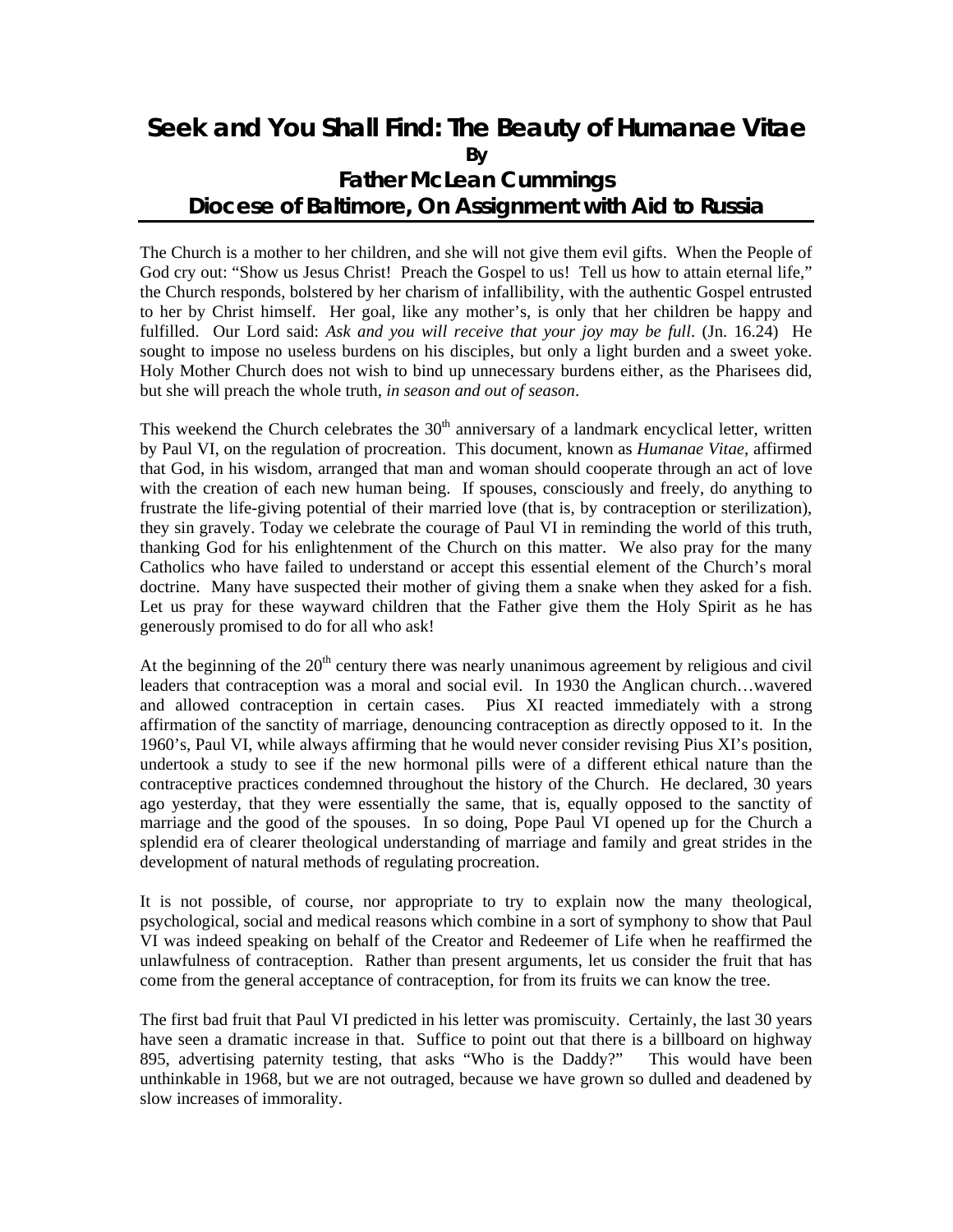A related bad fruit is divorce. As soon as the Anglicans allowed contraception in 1930, the divorce rate among Protestants began to rise. A few decades later, when Catholics began to use contraception in significant numbers, the divorce rate among us began to rise, too. Why? The couple cuts itself off from God, the source of love. The man begins to objectify his wife. Her dignity as a woman, the giver of life, is devalued. She feels unloved, and distance between them grows. An authority on love, Mother Teresa, explains: "In destroying the power of giving life or loving through contraception, a husband or wife is doing something to self. This turns the attention to self, and so it destroys the gift of love in him and her. In loving, the husband and wife turn the attention to each other, as happens in natural family planning, and not to self, as happens in contraception."

Mother Teresa continues, mentioning the third bad fruit of contraception. "Once that loving is destroyed by contraception, abortion follows very easily. That's why I never give a child [up for adoption] to a family that has used contraception, because if the mother has destroyed the power of loving, how will she love my child?" And so it is that contraception leads not only to divorce but also abortion. Our present Pope affirms "[T]he popularization of artificial contraception leads to abortion, for both lie—though at different levels—on the same line of fear of the child, rejection of life, lack of respect for the act or the fruit of the union, such as it is established between man and woman by the creator of nature." Technology has now blurred the distinction further so that many products marketed and used as contraceptives actually work by killing newly conceived babies before they can implant. In fact there are many more abortions caused imperceptibly by what is called "contraception" than by surgical means. Thus, tragically, many Catholics have become active cooperators in the culture of death.

Yet there is hope. There are some who have struggled, in Pope Paul VI's words, "against the tide of thought and opinion in a world of paganized behavior." As the Lord surveys the Sodom of our time, he may be able to find "ten just men" amongst it. There are some brave and generous Christians who will always be "the soul of the world," a witness of authentic love in a culture of hedonism and death.

We must convince the world that God has not given his children, through Paul VI, a scorpion when they asked for an egg. He knows what is good for us; he made us. The Church's stand on contraception is not a cold, useless, man-made rule. Rather, *Humanae Vitae* is part of the Gospel law of liberty; it liberates couples for authentic Christian love. It is possible and joyful to obey for those who *have been raised with [Christ] through their belief in the power of God.* Let no one think that he cannot fulfill the demands of an authentically human life. As John Paul II encouraged some Indonesian bishops: "Let us never fear that the challenge is too great for our people. They were redeemed by the precious blood of Christ. They are his people... It is he, Jesus Christ, who will continue to give the grace to his people to meet the requirements of his word... what is impossible with man is possible with God." (AAS 71, 1979, p. 1423)

What remains for us is to be what we are: a new creation, a people set apart: "*Be not conformed to this world, but be transformed by the renewal of your mind*," said St. Paul. If you cannot see the beauty of *Humanae Vitae*: *seek and you shall find*. If you cannot imagine ever being able to live it: *Ask and you shall receive*. Never think you have no alternative to sin, but *knock and the door will be opened to you*.

## **Discussion Questions:**

(1) Discuss the relationship between the Gospel reading (Luke 11:1-13) and Father Cumming's focus on the negative fruits of contraception.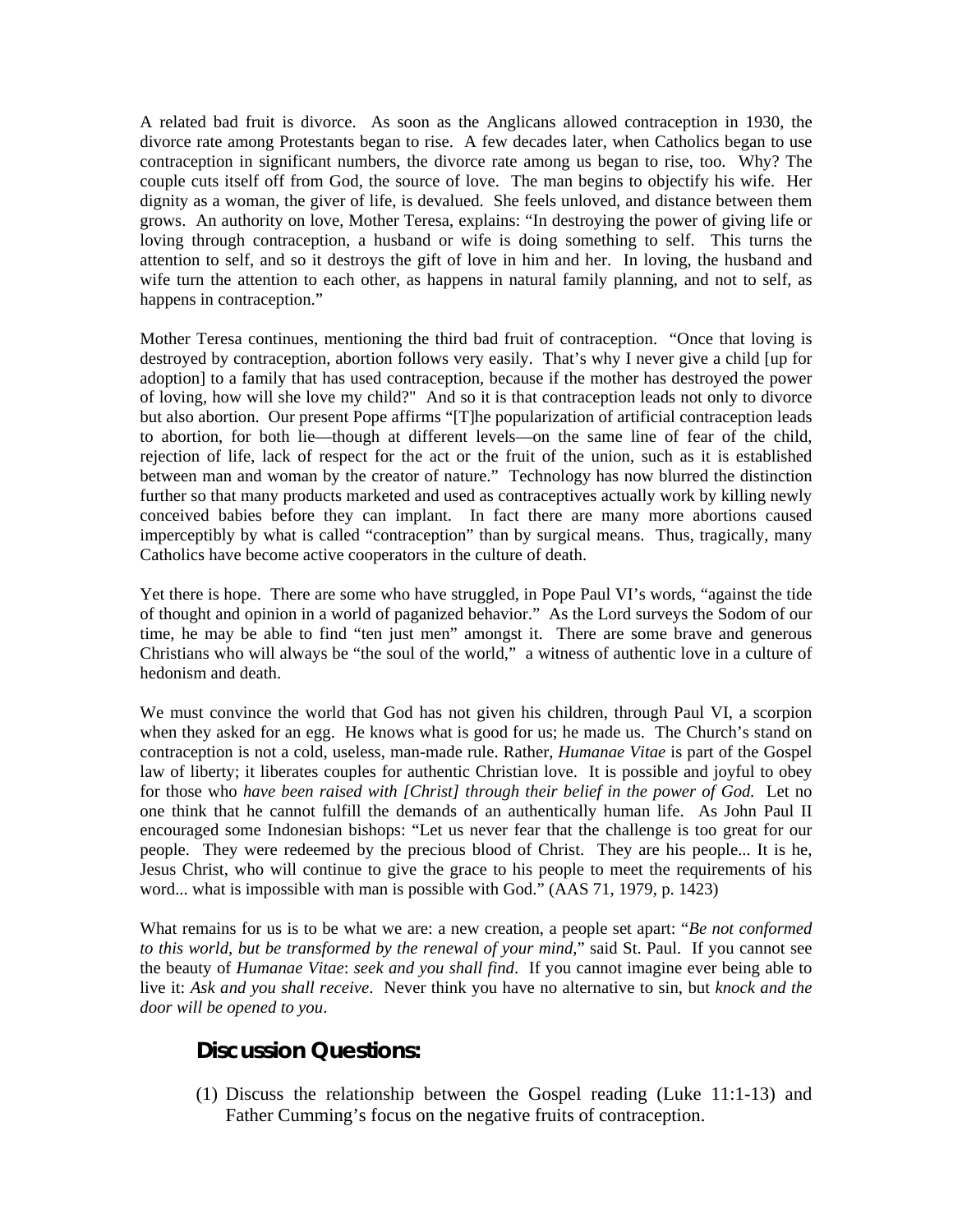- (2) According to Mother Teresa, what is the difference between contraception and NFP and how might this difference lead to abortion?
- (3) How does contraception destroy "the power of giving life and loving" in the first place?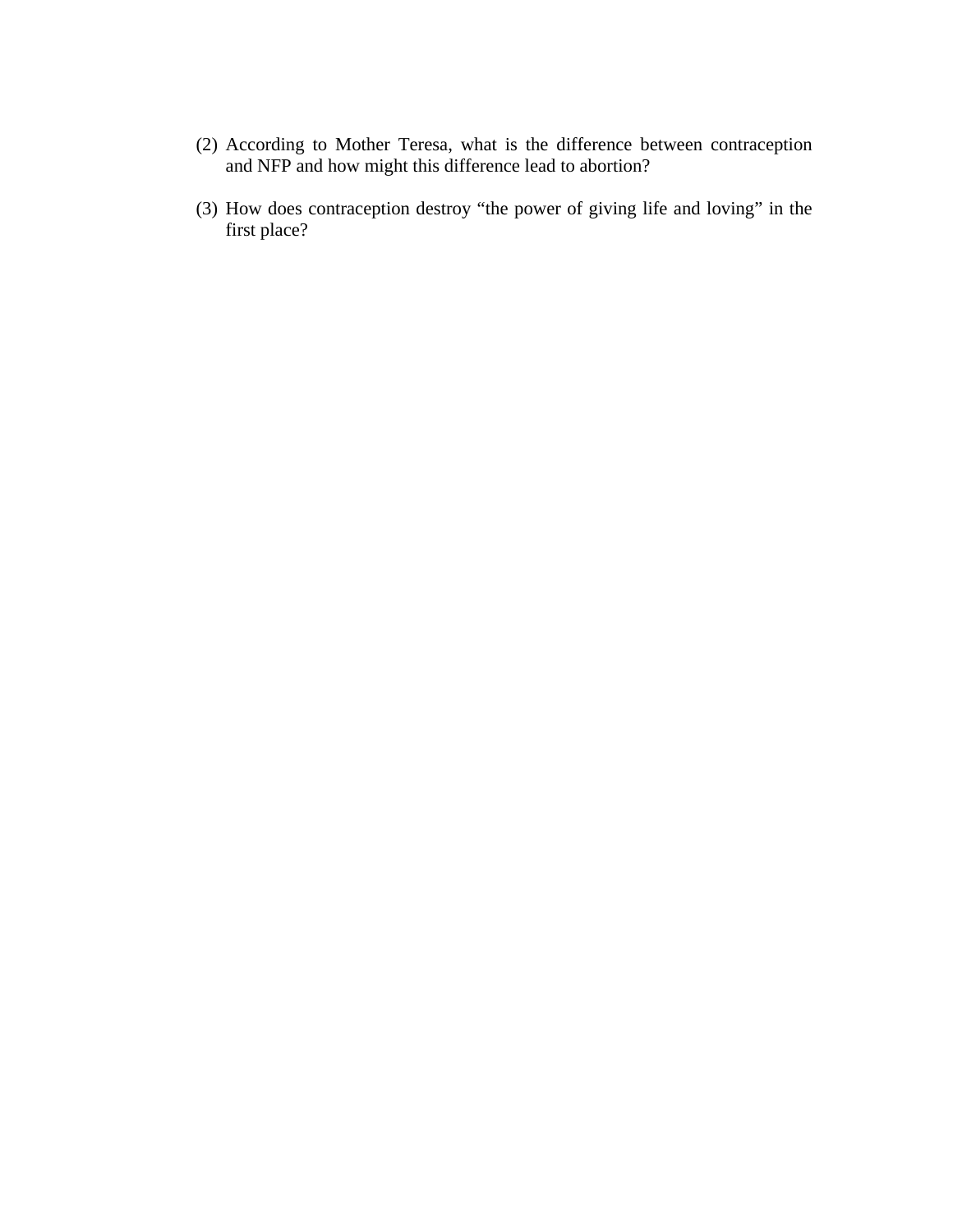## **Children Make Us More Human By Father Brian Doerr Saint Mary's Cathedral, Lafayette, Indiana**

For many years now, I have been troubled by the manner in which people sometimes enter a restaurant and until recently, I have never understood why. Have you ever noticed what occurs if you happen to park in a restaurant parking lot while another car simultaneously does the same? You have experienced this: the driver of the other car, and his or her party, will have the car unloaded and the party will, without looking at you, walk quickly, while consciously maneuvering to arrive at the restaurant door before you. Once they have reached the door, they ease a bit and casually walk in…before you, of course. Time and time again, I have seen this occur.

The object of the game is getting into the restaurant before the other people so you do not have to wait for a table and can receive your food before everyone else. There is lacking in this, a sense of etiquette, decorum or decency. And why does this "trivial little matter" bother me? Just recently I linked this with a larger trend in our culture, and now I see it as a symptom of something much greater.

We have, as a culture and as an economic system, developed a frightening sense of competition. The people who live in our world are in a desperate mode of heightened rivalry. Why can a man not rush to the door of a restaurant and hold the door for his fellow citizens and allow them to pass first? The answer: because he is in *competition* with them and he must be careful not to loose his place. Competition is no longer confined to sports or the marketplace. Needless to say, the United States has become quite good at competing. As a nation, we compete to consume a disproportionately large share of the world's natural resources.

As individuals, we compete to make more money in order to acquire a greater portion of goods and services. We compete with each other for fame and prestige. We compete with the clothes we purchase and the make-up we wear. We compete to have the best technological equipment, the best automobiles and the best and largest houses. Simply watch advertisements with a critical eye and see how marketers are manipulating us to compete against one another.

No longer do we see our neighbor as a brother or sister made in the image and likeness of God to be respected and treated with dignity; he or she is a competitor—competing to consume or steal what we have acquired or want to acquire. The implications run deep. Our Holy Father, the defender of all human life, reminds us that:

 Despite their differences of nature and moral gravity, contraception and abortion are often closely connected, as fruits of the same tree. It is true that in many cases contraception and even abortion are practiced under the pressure of real life difficulties, which nonetheless can never exonerate from striving to observe God's law fully. Still, in very many other instances such practices are rooted in a hedonistic mentality unwilling to accept responsibility in matters of sexuality, and they imply a self-centered concept of freedom, *which regards procreation as an obstacle to personal fulfillment*. The life which could result from a sexual encounter thus becomes an enemy to be avoided at all costs, and abortion becomes the only possible decisive response to failed contraception (EV 13).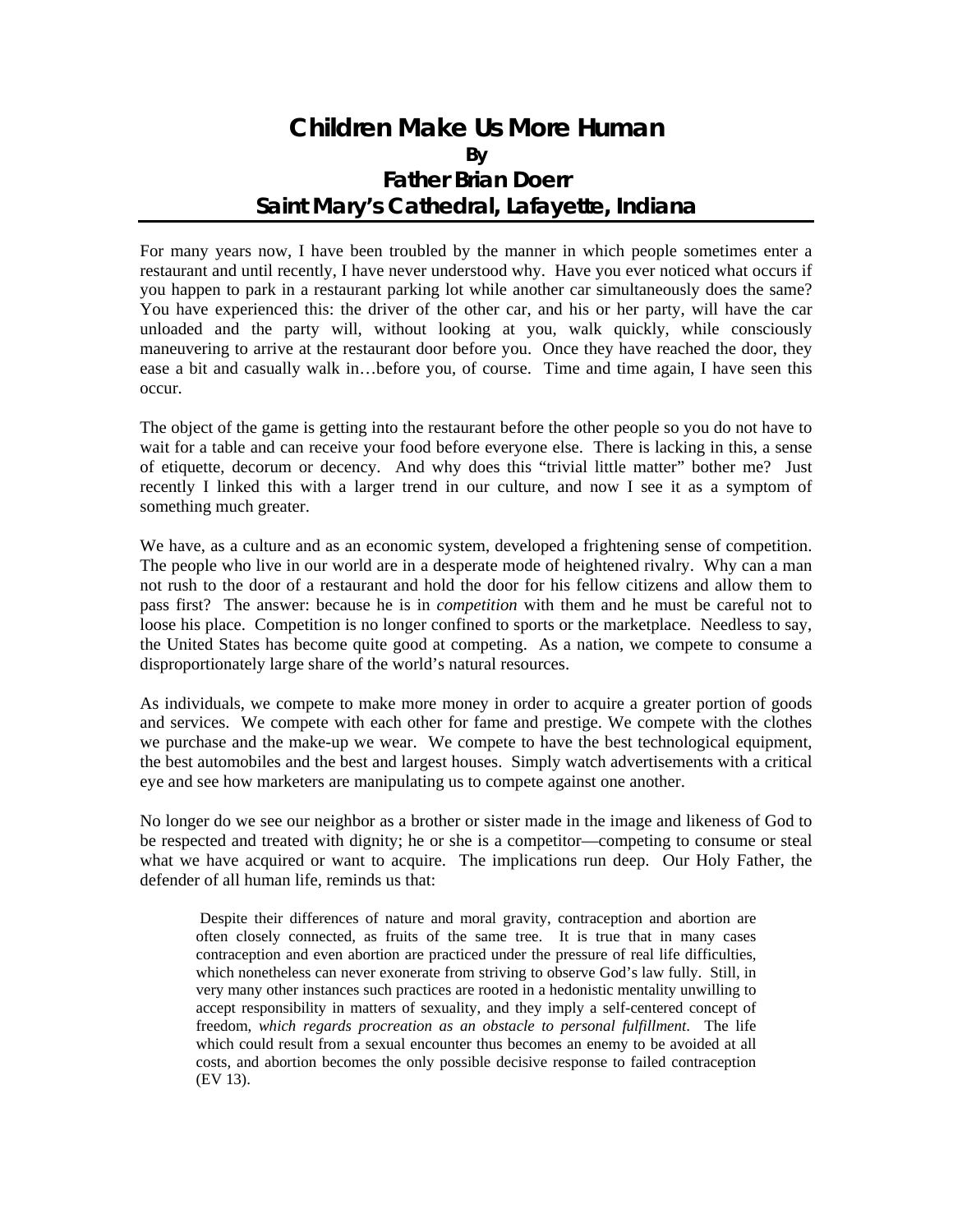Rather than embracing the gift of the unborn child, we have come, as a culture, to see the child as a competitor—both on the national level as well as the personal level—"an obstacle to personal fulfillment"

One of the most outspoken promoters of abortion throughout the world has used the United Nations to promote abortion because, as she claims, the world does not have the resources to sustain its population growth. She, and others from our country, have targeted third world countries in particular because we do not want "those people" to consume "our resources." Yet she lives in, not one, but two mansions: one in California and one in Montana. And we wonder, if the world cannot sustain such a great population because of its limited resources, why does she not remove herself from her mansions and freely share the resources she selfishly consumes? Because people have become competitors. She is unwilling to allow life as life may mean the loss of her "things."

Furthermore, if we look past the continuous lies and deceit of the pro-death lobby, we can see on the personal level that the unwanted child is unconsciously perceived as a competitor to his/her own parents. The child competes against the mother and father's own desires, material goods, career plans, financial resources and personal agendas. The killing of over seven thousand weak and defenseless human beings every day because they compete against our own self-centered desires is a crime beyond reckoning.

In addition, children are no longer considered miraculous gifts of God, they have become products. If wanted, these products can be purchased (custom ordered) through artificial reproduction or, if unwanted, they can be aborted or prevented by contraception. A wise man, David C. Stolinsky in an article entitled, "*A Nation of Narcissists*?" quipped, "Narcissists view their children the way they view their BMW—prized possessions to be shown off. Like the BMW, the kids are pampered but cared for by others, from nannies to daycare providers to teachers, not to mention math tutors and soccer coaches. Many of the joys and pains of having kids are experienced by others. And kids are under pressure to get into the best schools, to provide more grounds for boasting, and to make more money (*New Oxford Review*, June 2002)."

Is it not time to heed the voice of St. Elizabeth Anne Seton who said, "live simply, that others might live?" Is it not time we cease looking at our brothers and sisters and sons and daughters as competitors for our resources or products to own, and begin to love them as we love ourselves just as Jesus taught us?

The mystery of parenthood is not difficult to discern. A child comes into our life to crush our selfishness and makes us more human—loving, generous, patient, kind and selfless humans. When the baby begins to cry at 3 AM, a parent learns selflessness, just as I learn selflessness when someone is dying at the hospital at  $\overline{3}$  AM. Parents learn selflessness when their six-yearold wants him or her to read her a book, just as I learn selflessness when a teenager wants to go to Confession after I've already heard two hours of confessions. And parents learn selflessness when money must be saved for college or for insurance for the children, just as I learn selflessness when financially limited by my attempt to live simply like Jesus.

I learned a valuable lesson in my last parish. Every Sunday after Mass I was greeted by a man named Doug who was mildly mentally handicapped. Most people today would consider him a drain on society, not contributing to the welfare of the state and worse, competing for the resources that we desire to consume. Many people like Doug are aborted every day—their parents not willing to subject themselves to the trials of raising a special needs baby for such "little" reward.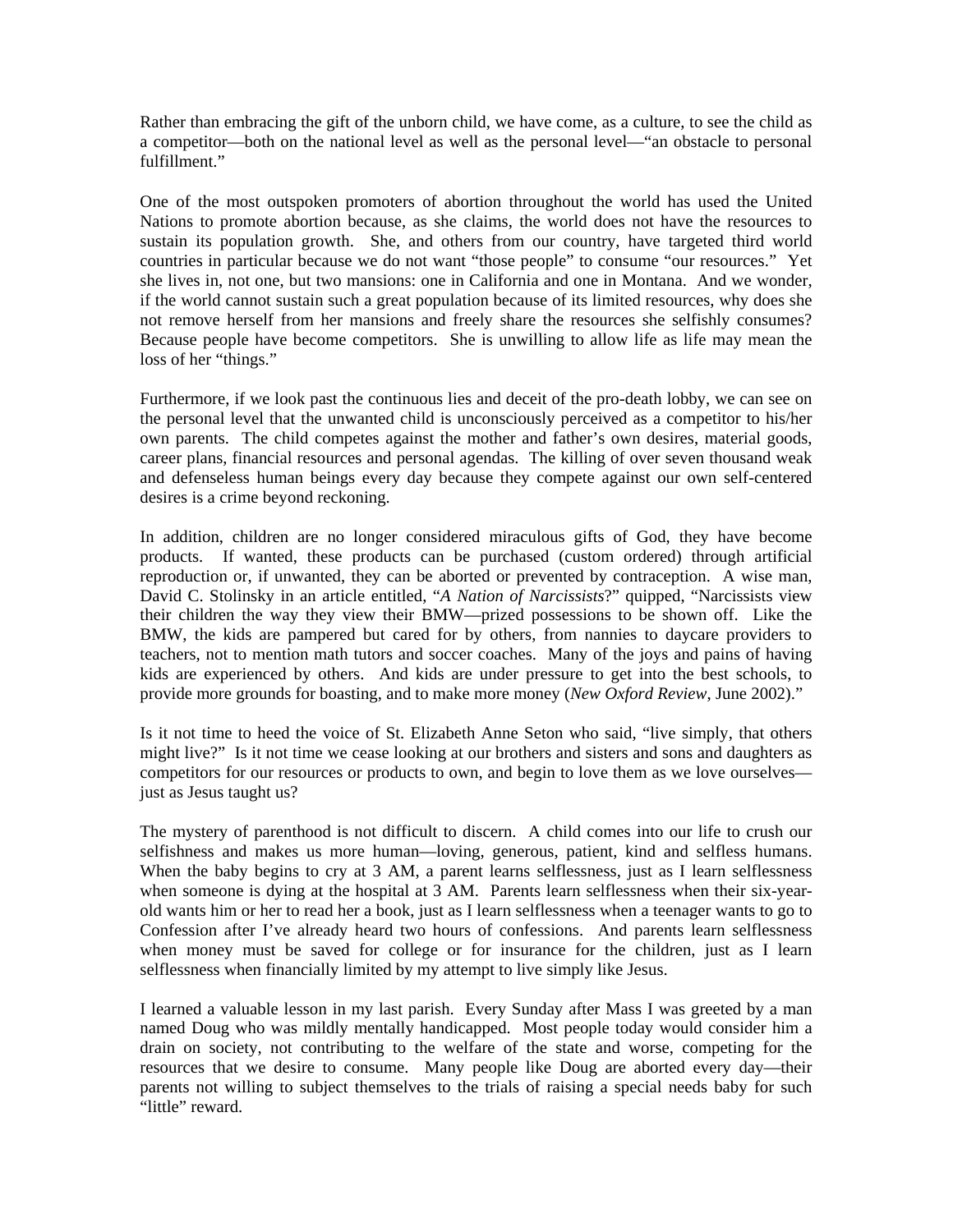Doug, to the shock of his family, had a massive heart attack and died suddenly. It was tremendously difficult for his family and friends and the day of the funeral saw a church packed with people: the largest funeral I had witnessed during my time as a priest. Men and women alike outwardly mourned Doug's passing.

The conclusion is not hard to draw. In the eyes of the world, Doug did nothing but consume our precious little resources. But if Doug, indeed, contributed nothing to our culture, our economy, or our society, he certainly taught a huge number of people how to love. In a sense, he was an apostle of love, and the day he was buried, his disciples came in large numbers to say good-bye.

We can learn from Doug that all people are made in God's image and have infinite value and to compete against our brother or sister is to reject all that Christ Jesus revealed to us. As an old Dominican priest once impressed upon me, "be generous with God," he whispered as if telling a secret, "and he will be generous with you." No better way to summarize the calling of parents, priests or any worthwhile vocation.

### **Discussion Questions:**

- (1) Discuss the relationship between the Gospel reading and Fr. Doerr's focus on the humanizing effect of children on parents and society.
- (2) How does Saint Elizabeth Anne Seton's exhortation, "Live simply that others might live," apply to our openness to new life?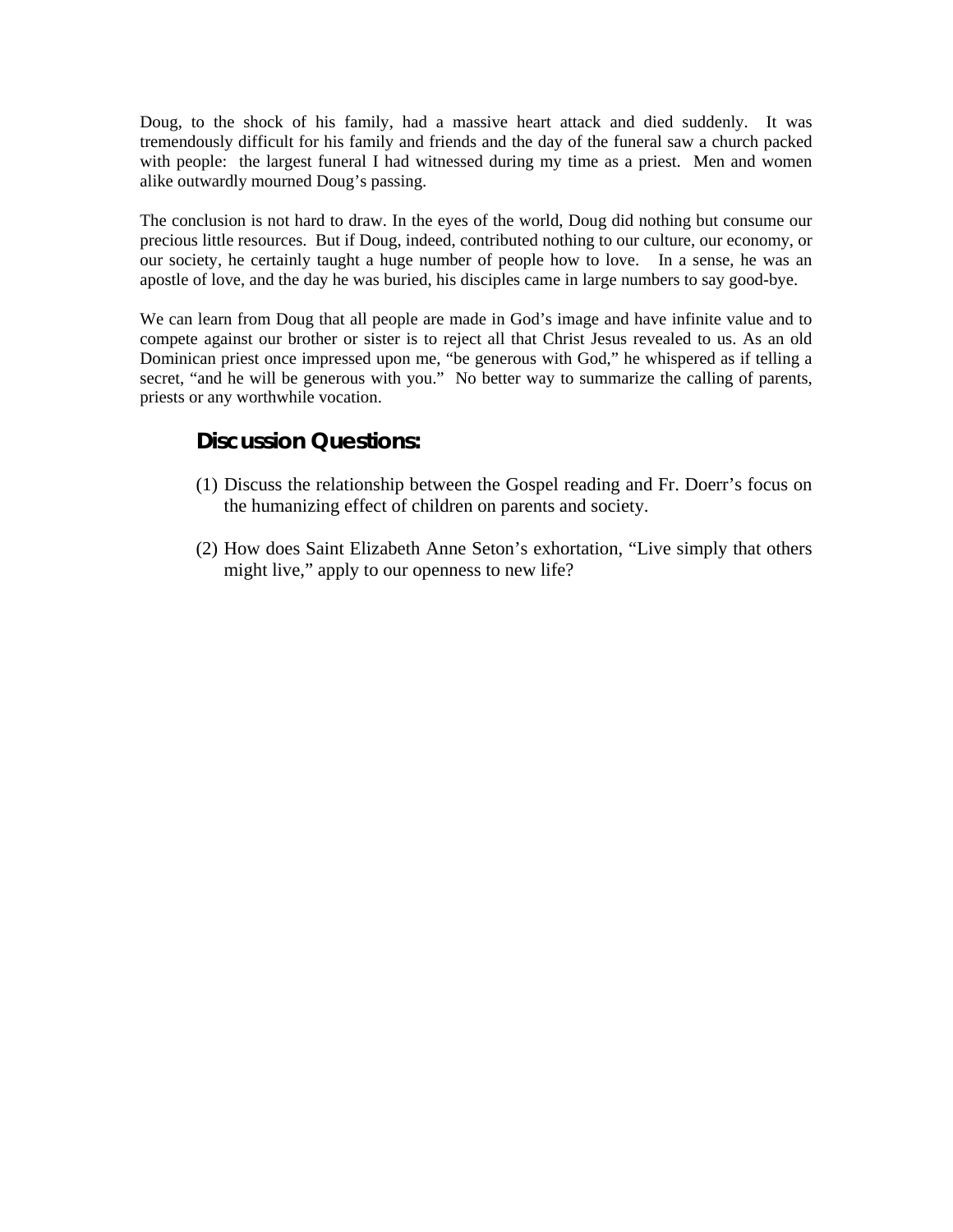## **Revisiting** *Humanae Vitae* **By Most Reverend John F. Donoghue, D.D. Archbishop of Atlanta**

Closing of the Conference on *Humanae Vitae* July 21, 2001

Dear Friends in Christ,

Thirty-three years ago, this month, the birth of *Humanae Vitae*, Pope Paul VI's definitive encyclical on the transmission of human life, was not accomplished without pain and suffering. I remember well, the travails that our Mother, the Church, went through as this child of wisdom made its way into a world already set on a course of opposition and rejection.

I was Chancellor of the Archdiocese of Washington at the time, and as events unfolded within a few days, I realized that the Church, both the Faithful and the Clergy, and that I myself, would forever be changed by the publication of this momentous and decisive document.

For it was no surprise, but still a great disappointment, when within a day of the publication of *Humanae Vitae*, more than sixty priests of the Archdiocese of Washington, announced, by publishing it in the *Washington Post*, their opposition to the teachings of the Holy Father, of the Church, of the magisterium, and we must believe, of the Holy Spirit.

The Cardinal Archbishop of Washington, Patrick O'Boyle, with no happiness about it, called me into his office, and said, "We cannot let this go by. Call every one of the priests named in the protest. Tell them I am suspending their faculties to celebrate the Sacraments, and let them know that I am ready and anxious to speak with each of them individually."

It was undoubtedly one of the hardest moments he had ever faced, and in assisting him at this difficult moment, it was also a moment in time that changed me — for it left upon me the scars of battle, scars we must and will win, if we engage to defend the Church against her opponents, and if we strive to win back, those who have set themselves against the Church and her God-given teachings.

The Church struggles still with the difficulties of putting *Humanae Vitae* into practice, and part of the reason we are here is to pray for the guidance of the Holy Spirit as we attempt, in our own time, to make this teaching a more accepted and vital part of the Church's ongoing life and mission.

But even Pope Paul VI, in his prophetic wisdom, possibly did not see all the trends, all the movements, all the individual perversities that were to be raised against the sanctity of life in the years since he spoke so forcefully against the comparatively simple sin of artificial contraception.

The evolving disregard for the conception and generation of life, has been, in large part, responsible for even more outrageous acts against life in other phases of its existence. Abortion and euthanasia, the front and back doors of the house of the culture of death, have now opened to reveal rooms of more insidious evil, harbored between these two portals of hell. Eugenics, genetic engineering, cloning, embryonic stem cell research; these are the inevitable progeny of man's arrogant assumption of the management of life, which began with the pro-contraception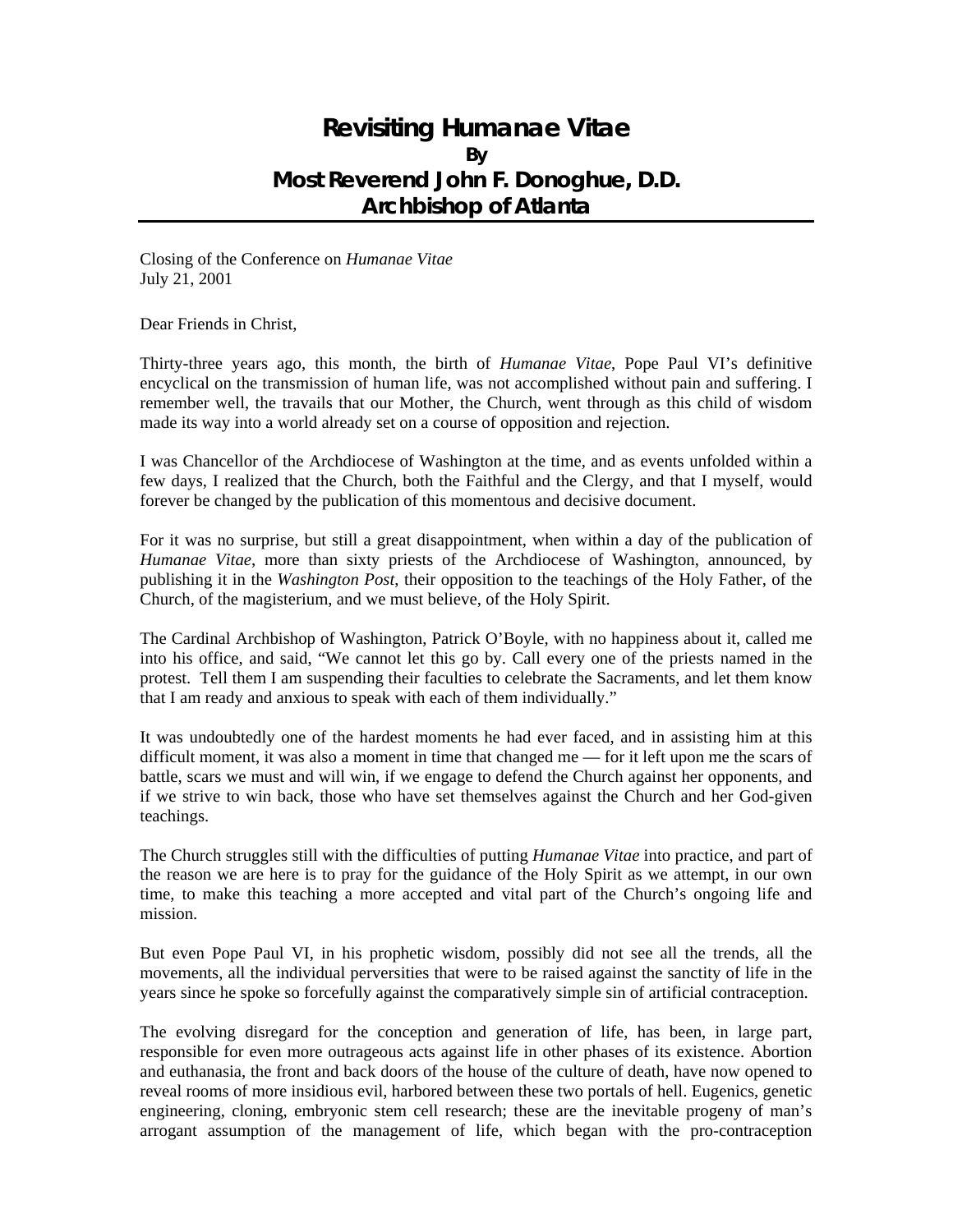movements.

Where can it lead from here? We can only wonder, and acknowledge the aptness of the old prayer, which describes the "wickedness and snares of the devil," and admit that the genius of man, when turned to evil, is indeed amazing, and true to the nature of original sin, diabolical as well.

But for the Church, for Catholics, for all spouses who live in the family of the Church, and who wish to make peace with their consciences, *Humanae Vitae* is far more than a prophecy and a recollection of what could and what did go wrong. *Humane Vitae* is in fact, the roadmap to marital sanctity and marital stability—and more—it is the map which will ultimately lead to a better world, at least for those who follow its guiding lights.

In this Sunday's Gospel, we hear of a decisive moment in the lives of our Lord's disciples, not a moment of conflict limited to Mary and Martha, not just our Lord's solution to the anger of Martha and perhaps the satisfaction of Mary, but a moment of decision for all Christians. Which is to be the most important focus in life—living a life in service to goodness, or living a life in service to the Lord? The two seem close, and in some cases, seem to be the same thing. But they are not. Ethical people are good people—and we get along with them, respect them, and live with them in peace. But Christians are people who are ethical *because they are the Lord's*. The goodness which brings salvation comes from devotion to the Lord. Goodness in and of itself saves no one. Christ did not say, "Do good, and that will take care of your sins." Christ said, *"You shall love the Lord your God with all your heart, with all your soul and with all your mind… and love your neighbor as yourself."* It is clear that love of God must come first, and then the rest will follow.

Such a moment of decision is reflected in the teachings of *Humanae Vitae*. Plenty of seemingly responsible husbands and wives decide, on their own, that for the good of everyone involved, they must limit the number of lives they will conceive, and that the easiest, most practical way of doing this is by artificial contraception, the unnatural interruption of the act of conception. To do this is to commit the fault of Martha—to put convenience, to put material considerations, to put comfort above the first duty of marriage, which is, to love and serve God by doing His will. And His will, as expressed by the Church, under the guidance of the Holy Spirit, is not to interfere unnaturally with the generation of life. *Humanae Vitae* is the blueprint for incorporating the will of God into the life of Christian marriage. And the fruits of such obedience are beautifully laid out by Pope Paul VI, when he writes:

…discipline imbues love with a deeper human meaning. Although self-control requires continuous effort, it also helps the spouses become strong in virtue and makes them rich with spiritual goods. And this virtue fosters the fruits of tranquility and peace in the home and helps in the solving of difficulties of other kinds. It aids spouses in becoming more tender with each other and more attentive to each other. It assists them in dispelling that inordinate self-love that is opposed to true charity. It strengthens in them an awareness of their responsibilities. And finally it provides parents with a sure and efficacious authority for educating their children. As their children advance through life they will come to a correct appreciation of the true goods of man and employ peacefully and properly the powers of their mind and senses.

Dear friends, these are beautiful promises, but they are promises based on the truth of God. Therefore, they can and do come true, not without difficulty, as Pope Paul reminds us, nor "without the help of God, who upholds and strengthens the good will of men."

May this conference, may the efforts of all who have joined in planning and attending it, may the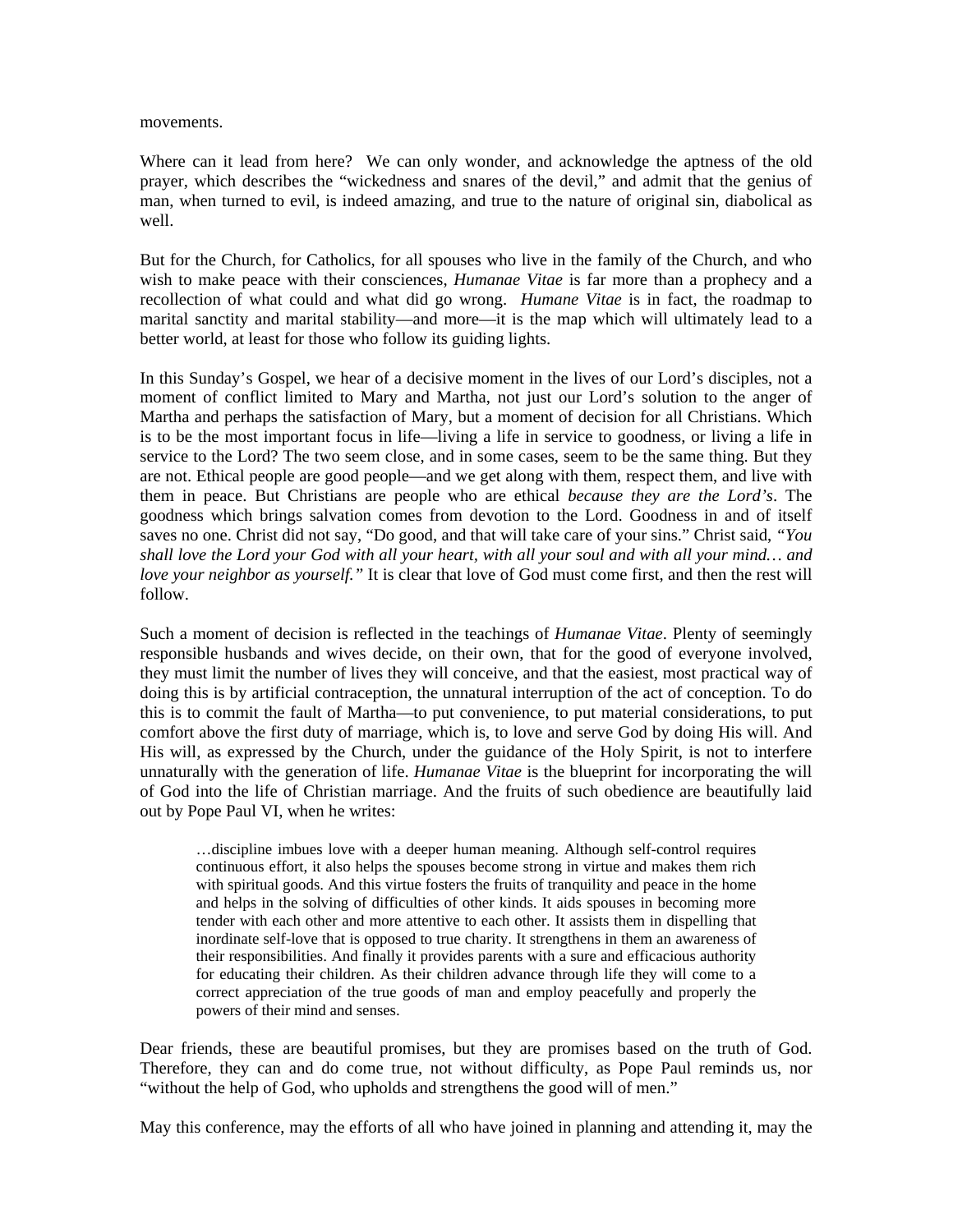example that you, our Catholic husbands and wives, set by the way you live your own marriages, and above all, may the help of God, we constantly implore, reinvigorate in our local Church an awareness and appreciation for the great gift of *Humanae Vitae*, Pope Paul VI's finest and most enduring effort on behalf of the People of God, the Holy Catholic Church.

And may the fruits of tranquility and peace, harvested in your hearts and your homes, by surrendering to the sharp sweetness of God's law, bring new life, new compassion, and new wisdom to the world around us.

This we pray, in our Lord's name. Amen.

*Reprinted with permission, Godsplanforlife.com.* 

### **Discussion Questions:**

- (1) Discuss the relationship between the Gospel reading (Luke 10:38-42) and Archbishop Donoghue's thesis that holiness in married love proceeds from love of God rather than our purely human attempts to control and manipulate the goods and requirements of marriage.
- (2) Archbishop Donoghue cites Pope Paul VI's teaching that self-control in married sexuality "provides parents with a sure and efficacious authority for educating their children" (n.21) How might this statement hold true?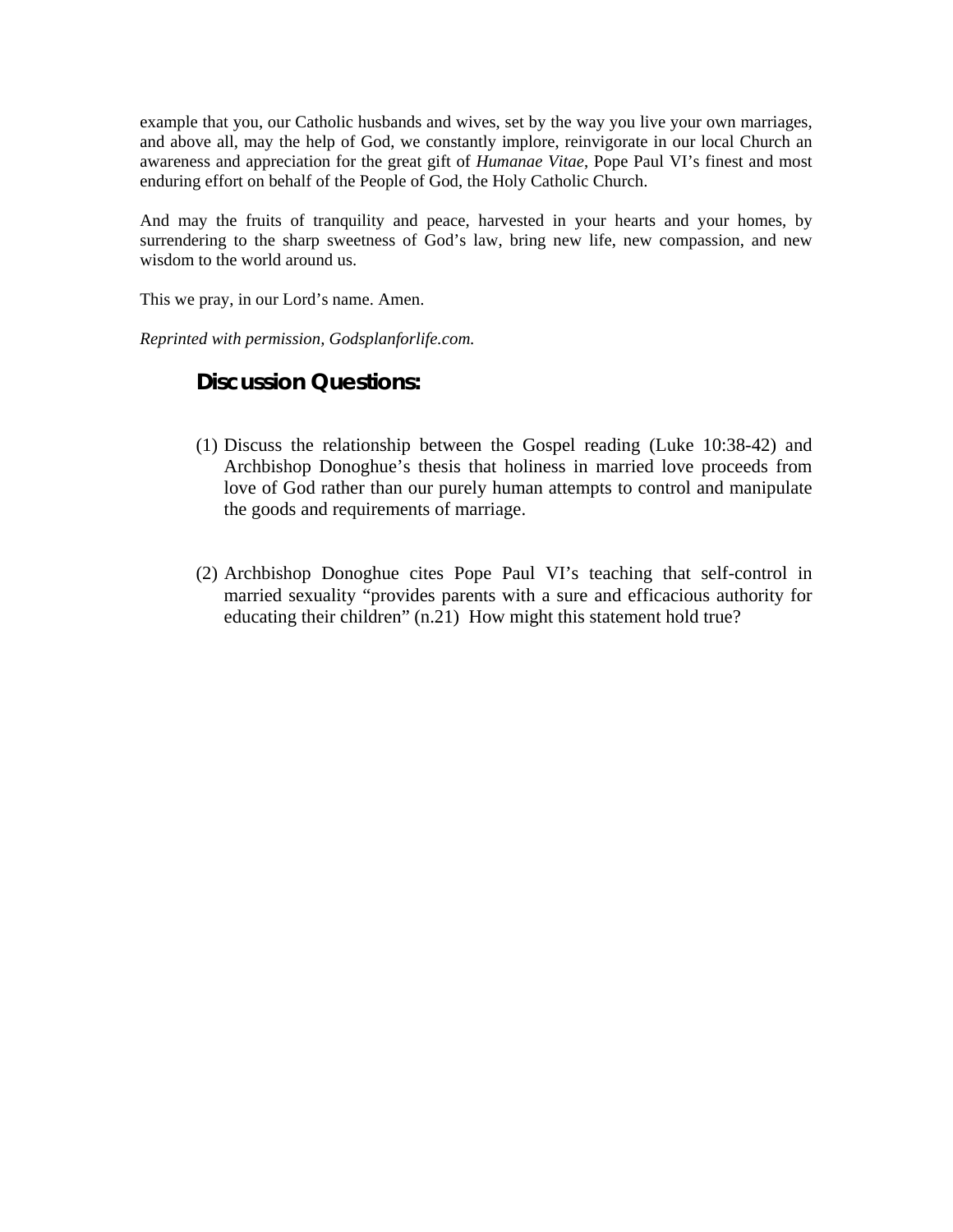## **God's Plan for Human Life By Fr. Matthew Habiger, O.S.B., PhD St. Benedict's Abbey, Atchison, Kansas**

#### **Introduction**

We are now in the first Easter Season of the New Millennium. After the great Jubilee Year of grace, we are still reflecting upon the significance of Easter and all that God has done for us through the life, death and resurrection of His Son. We know that remarkable things lie in store for us. With six billion people alive today, and with the advantages of education, science and technology, we have every reason to believe that the  $21<sup>st</sup>$  Century will either be a time of heightened religious experience or a time of great peril.

#### **God's Plan for Human Life Reaffirmed by Easter**

The events of Holy Week and Easter reaffirm God's original plan for us. Jesus came into the world to overcome the damage caused by our sin, the damage caused by our choosing evil over goodness, by preferring our ways over God's ways. We had fallen into a pit out of which we were unable to climb. This necessitated that the Son of God Himself come into our world as one of us, that He teach us how to live this life well, that is, to live the Christian life, and eventually that He lay down His life for us. Remember, Jesus died for our sins once and forever. Christ's body was important for him in His Resurrection and in our Redemption. This tells us something about the importance of our own bodies.

#### **We Are Bodied Persons**

As human beings, we need to understand our condition as a person who has a body. Our bodies are very important. By means of our body, we are present to the world, and the world is present to us. There was never a time when we were absent from our bodies. Our bodies have a definite life cycle which everyone experiences.

We also know that our bodies are gifts to us from God, just as is human life and good health. We are expected to understand our bodies, our bodied condition as a bodied person. We must learn how to respect our bodies and cooperate in allowing our bodies to assist us in living our lives in this world well. We are talking here about God's plan for human life, human love and human family.

#### **An Analogy: The Gift of Taste and Eating**

We usually take good health for granted, and then begin to abuse it. Take, for example, the gift of taste and eating. We know that we must eat in order to nourish our bodies. Eating is also a very social event. Mealtimes are times when families and friends come together to strengthen their bondedness. Tasty, succulent food enhances the meal.

But if the pleasure of eating becomes an end in itself, if we eat just for the sake of eating, then very soon we do real damage to ourselves and to our bodies. Obesity results, in most cases, from abuses of the body. Wealthy nations have a real problem with obesity. God's plan for eating is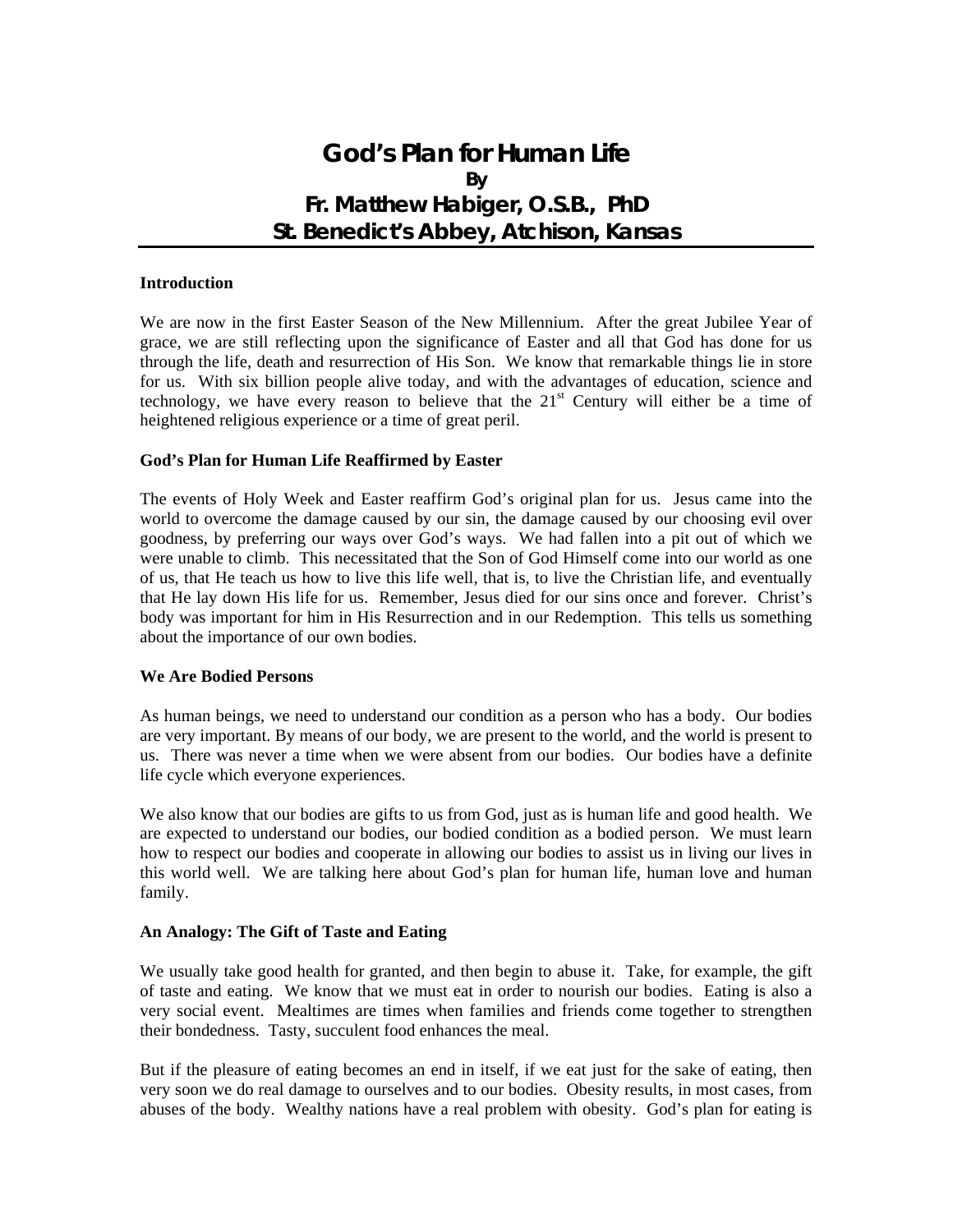that we eat a well-balanced diet and use moderation. Eat for a purpose; don't make the purpose of life mere eating.

#### **The Gift of Fertility and Human Sexuality**

In a similar way God has a plan for our fertility and human sexuality. It is important to remember that our bodies and all that they contain are God's gift to us. We had nothing to do with the designing of our bodies; it was strictly God's plan. Parents have relatively little to contribute to the essential physical design of their child's body.

God most assuredly has a plan for our fertility and human sexuality. It is a very good plan. As intelligent and responsible human persons, we are able to know God's plan, to appreciate its goodness, and then to freely choose to live by it.

God's plan includes allowing us to be co-creators with Him, and to provide a means of close bonding between a husband and wife. Although our sexuality provides great pleasure, pleasure is a "companion good" and not the chief focus. Like eating, or drinking, or any other physical activity, sex can be abused. And if the conception of a new human person is involved, a person endowed with our own human dignity, then terrible harm can be done. If a person can be hurt badly by being used as an object for someone's gratification, then there is nothing trivial about sexual behavior.

Our world is very confused about God's plan for fertility and human sexuality. Some people think that they can make up their own rules and define sex anyway they want. It is just a matter of preference or choice. Something like ordering items from a menu in a restaurant. They think this, despite the fact that the human person is the only thing God created for its own sake. "In His own image He made them male and female" (Gen 1:26). Only a person lives forever. Only a person can love and be loved. Only for the sake of a person with such dignity would God send His only Son into the world to atone for our sins by his own suffering and death.

#### **God's Plan for Love, Life and Family = Chastity**

My brothers and sisters, as we move into the new century we are encouraged to be a people of hope and expectation. We know that we have the potential of doing great good. We know that we have received many blessings from God, and that He expects great things from us—even difficult things.

We know that most of the problems on this earth are of our own making, and that we can both correct what is wrong and build up what is good and helpful to others. This requires that we learn God's plan for love, life and the family. It means the total gift of self by a man to his wife, and the total gift of self by a woman to her husband. This means no sex before marriage, and total fidelity within marriage. It means no abortion, sterilization or contraception. It means acquiring the virtue of chastity.

St. John Chrysostom suggests that young husbands should say to their wives: "I have taken you in my arms, and I love you, and I prefer you to my life itself… I place your love above all things, and nothing would be more bitter or painful to me than to be of a different mind than you" (CCC 2346).

Pope John Paul II speaks of fertility as part of mutual self-gift and enhancing the dignity of the human person: "The innate language (of the marital embrace) expresses the total reciprocal self-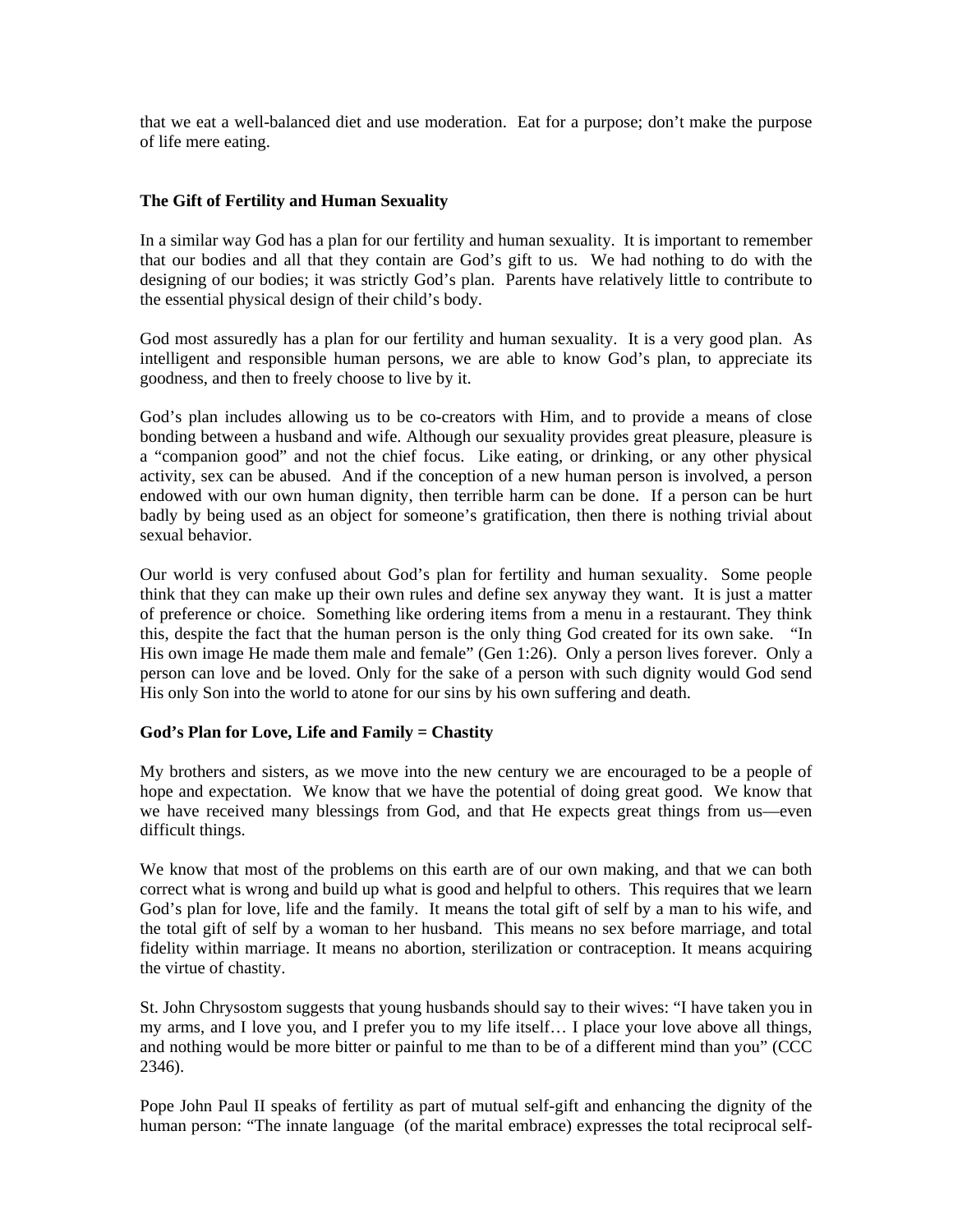giving of husband and wife. Contraception is an objectively contradictory language, namely, that of not giving oneself totally to the other. This leads not only to a positive refusal to be open to life but also to a falsification of the inner truth of conjugal love, which is called upon to give itself in personal totality" (FC 32, CCC 2370).

God wants what is best for His sons and daughters. He never asks the impossible—just the plain difficult. Chastity is a difficult virtue; it always has been. Chastity always benefits our marriages, our families, and the wider culture. The absence of chastity always brings great harm and misery to everyone it affects.

I encourage you, at the dawn of a new century and the new millennium, read the encyclical *Humanae Vitae*. It has a clear formula for happiness and well-being for everyone.

Easter means that we are called to be a people of hope and expectation. We have every right to be optimistic about the future. Indeed, we can be victorious in the struggle between good and evil. We can live a life pleasing to God and beneficial to ourselves. We can keep the Commandments and live the Christian life. This means everyone, since God's call to holiness is universal. His call to holiness is given to everyone, to every culture and to every walk of life. In short, we are all called to become saints, a people who are very close to God.

*Reprinted with permission, Godsplanforlife.com* 

### **Discussion Questions:**

- (1) Discuss the relationship between the Gospel reading (John 17:20-26) and Fr. Habiger's focus on chaste and fruitful married love.
- (2) What do our bodies reveal to us about the nature and purpose of marital love?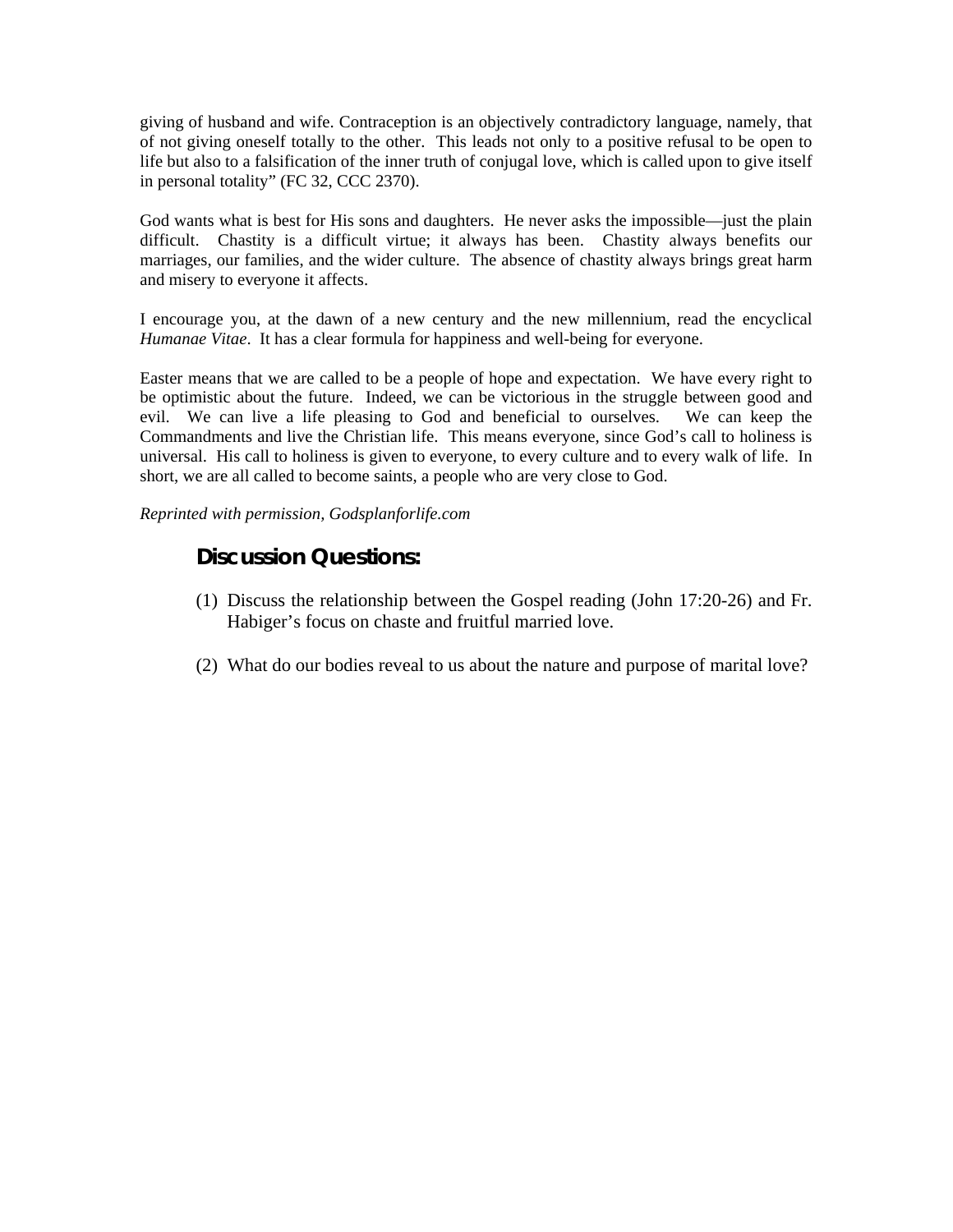## **Trinity Sunday Homily By Father Matthew Habiger, O.S.B., PhD St. Benedict's Abbey, Atchison, Kansas**

#### 26 May 2002

This is Trinity Sunday. Following Ascension Thursday and Pentecost, it brings together the involvement of the Father, the Son and the Holy Spirit in our salvation. Remember: all three persons of the Blessed Trinity are involved with us, and we with them.

God is the most profound of all mysteries. He is the creator of the entire universe, all that exists. He created all the angels. He created the human race, beginning with our first parents, Adam and Eve. God is one. Christianity is monotheistic, not a polytheistic. But within the one Godhead there are three persons. Three persons in one God. In his full grandeur and complexity, God exceeds our limited vision and our poor understanding. But God has given us ways and means of knowing something about Him. The Father sent His Son among us as one of us. Jesus, in turn, taught us about the Father. And now the Holy Spirit helps us understand the full meaning of Jesus' words.

One very good way to explain the Holy Trinity today is to think of a *communion of persons.* We know something about what it means to enter into a communion with another person. We make the gift of ourselves to a friend, and accept the gift of our friend to us. There is a sharing of hearts, of minds, of wills, of our very person. Marriage, as God designed it, is the clearest example of this: the husband makes the total gift of himself to his spouse. She accepts his gift, and then offers the total gift of herself to him. And he receives her, appreciating the rich significance of the gift of her person to him, a communion of persons.

Apply this now to God. Among the three persons of God, there is a total communion of love and life. The love of the Father and the Son issues forth in the person of the Holy Spirit. The love, life and creative energy among these three divine persons becomes one dynamic communion, one God: a communion of three persons in one God.

The Vatican II document, *Gaudium et spes*, speaks about God's design for the communitarian nature of the human vocation: "The Lord Jesus, when praying to the Father 'that they may all be one … even as we are one' (Jn 17:21-2), has opened up new horizons closed to human reason by indicating that there is a certain similarity between the union existing among the divine persons and the union of God's children in truth and love. It follows, then, that if human beings are the only creatures on earth that God has wanted for their own sake, they can fully discover their true selves only in sincere self-giving" (24).

My brothers and sisters, I want to relate this "communion of persons," and this "making the gift of self" to *our situation in these times.* The recent sex scandals by some clergy are forcing us to re-examine God's plan for us as bodied persons. We recall that God alone designed human nature, and that He alone designs the moral order. He alone determines what is right and what is wrong.

I am going to talk about God's plan for human love and life, about chastity, and about *violations against God's plan, especially contraception and sterilization.* You probably have not heard these topics discussed before from this pulpit, or for that matter from other pulpits. And for that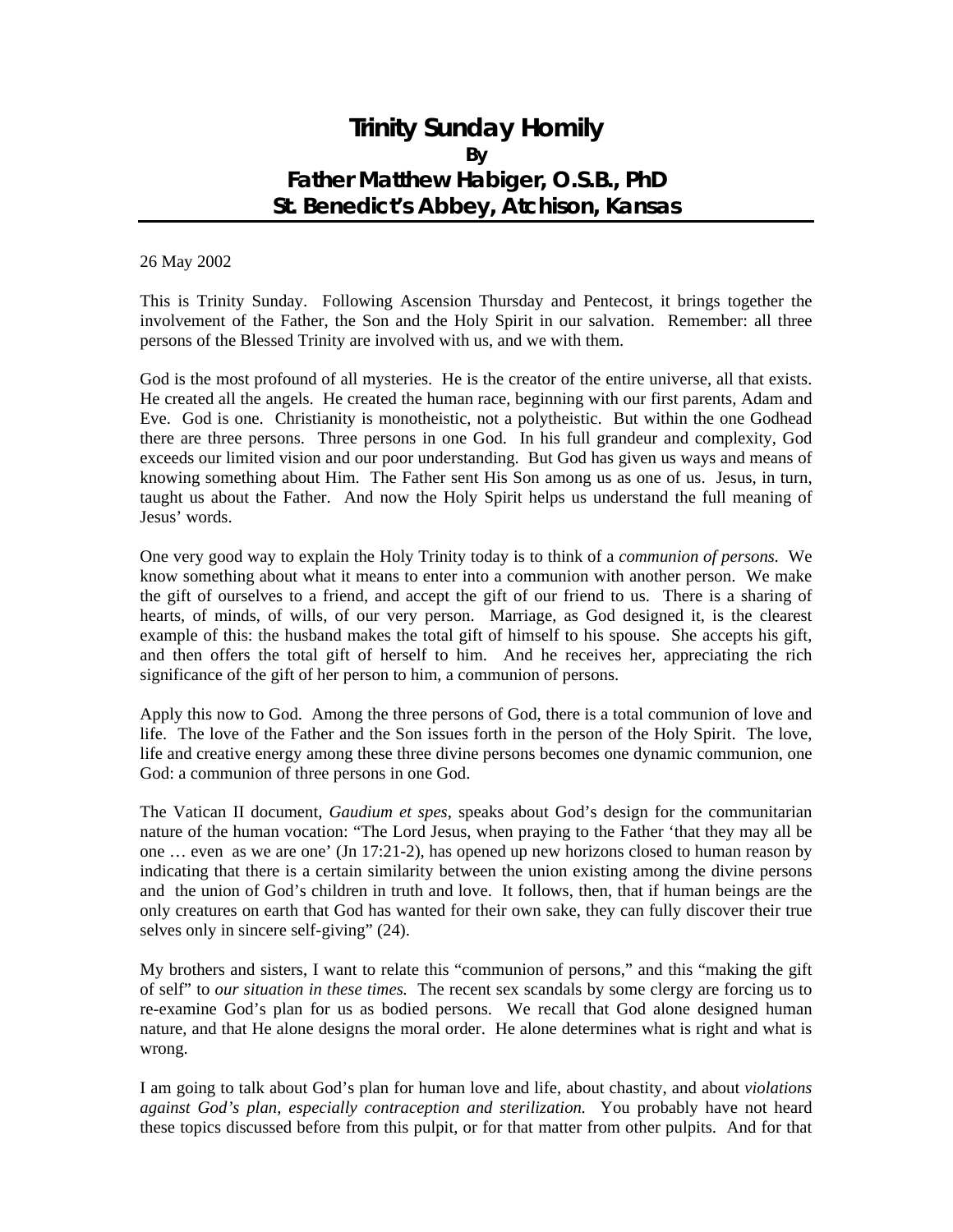we priests are guilty in the negligence of our duty to teach clearly God's plan for human love and human life. I ask you now to forgive us our negligence in performing our duties.

This is a time for all of us to return to the basics about our sexuality, about the fact that we are bodied persons. The natural attraction between a man and a woman (Adam and Eve), the desire to become "one flesh" is good and noble. But this desire must be expressed according to God's design for human love and life. The only proper place for sex is in marriage. Outside of marriage sex is wrong and sinful. It violates God's plan for human love. Similarly, within marriage, God also has a plan. That plan calls for making the total gift of self from one spouse to another, a total sharing of one's self with one's spouse, a communion of persons. This sharing *includes our fertility.* Sex and fertility go together. We cannot hold back part of the gift and pretend we are giving and receiving the full gift of self.

When we reflect upon the nature of conjugal love, we soon realize that it is *both unitive (*lovegiving) *and procreative* (life-giving). True love is always life-giving in one way or another. I am a celibate, but my love for you and for others is always life-giving. Contraception and sterilization always go wrong by withdrawing the total gift of self, by attacking the goodness of our fertility and considering it something evil to be destroyed, by refusing to be open to the gift of a new life.

The encyclical *Humanae Vitae* predicted the tragic results of widespread contraception: a weakening of moral discipline; a trivialization of human sexuality; the demeaning of women; marital infidelity; state sponsored programs of population control; the introduction of legalized abortion and euthanasia, the idea of unlimited dominion over one's body and life as seen now in genetic manipulation and embryo experimentation.

The teaching of *Humanae Vitae* honors married love, promotes the dignity of women, and helps couples grow in understanding the truth of their particular path to holiness. It is also a response to contemporary society's temptation to reduce life to a commodity.

My brothers and sisters, on this feast of the Blessed Trinity, I encourage you to learn more about God's wonderful plan for human life and human love, about marriage and family. Learn why men and women are the only creatures on earth God wanted for their own sake, and why we can fully discover our true selves only in sincere self-giving.

I encourage you to get a copy of *Humanae Vitae* and study it. It is a very clear statement of God's plan for human life and human love. I encourage you to learn about Natural Family Planning (NFP), God's way and nature's way of exercising responsible parenthood. NFP helps couples discover something of the richness of their being bodied persons, made "in the image and likeness of God."

*Reprinted with permission, Godsplanforlife.com.* 

### **Discussion Questions:**

- (1) What relation has Trinity Sunday to the issue of contraception?
- (2) In both of Fr. Habiger's homilies, he indicates that God has a plan for married love. Why is it so important to hold to this plan and not to deviate from it?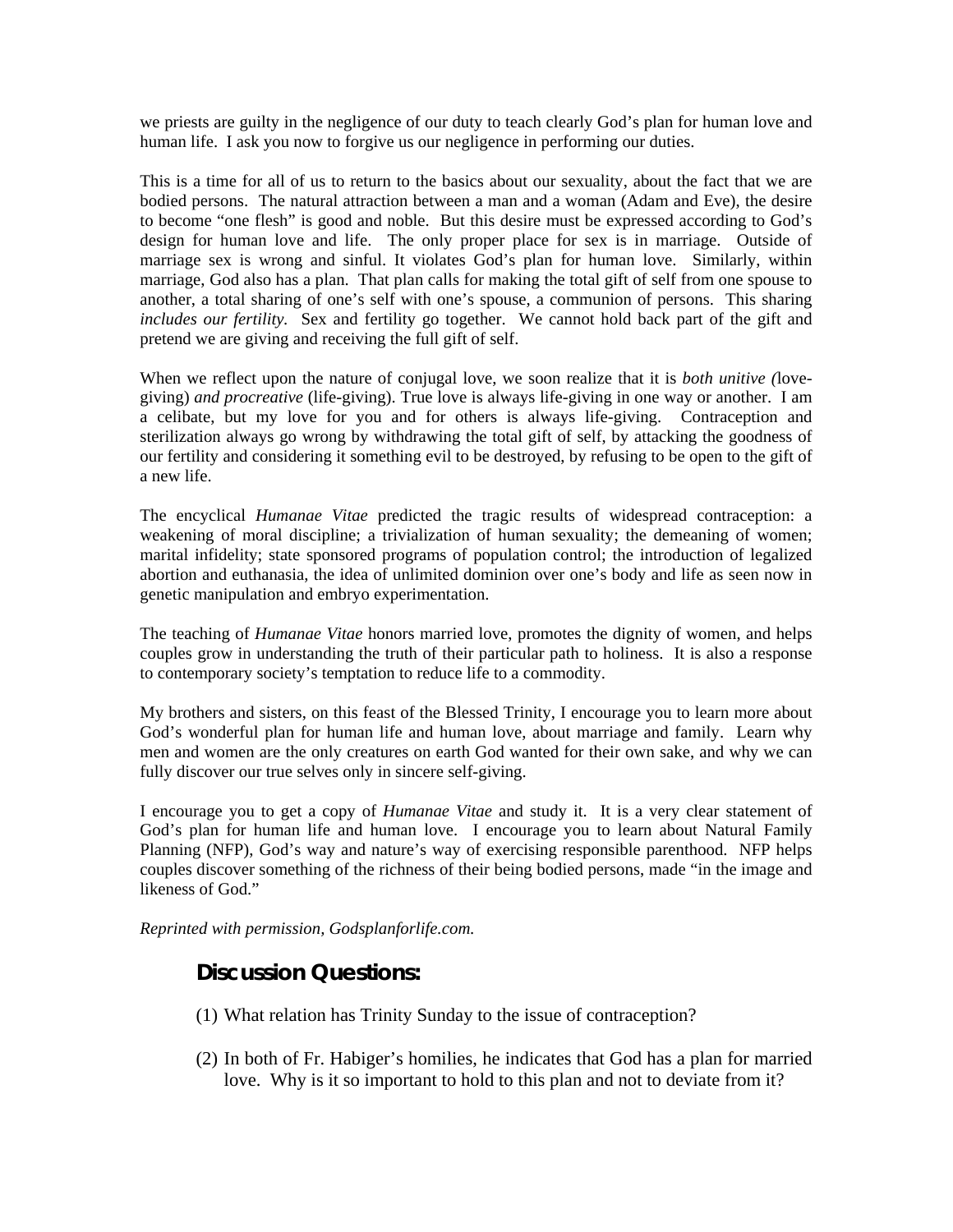## **The Church's Moral Teaching on Contraception, Part I By Father Anthony Kopp, O. Praem. St. Michael's Abbey, Norbertine Fathers of Orange County**

#### *This is the first homily of a three-part series given by Fr. Kopp, O. Praem., recorded at St. Kilian Church, Mission Viejo, CA.*

Jesus gives a very stern warning this morning when He says that if he refuses to listen even to the Church then treat him as you would a gentile or tax collector. In other words Jesus was telling us if we refuse to listen to his Church, then we're in big trouble. There is one particular moral issue in which surveys, at least, show that many Catholics don't think or act in accordance with the teaching of the Church and that is rather unfortunate indeed. As a priest, of course, following the warning given by the prophet of today's first reading, I have to warn you that on this particular moral issue, many Catholics are off base. They are doing what is wrong and wicked.

Now, what is this moral issue? Probably a lot of you think Father is going to talk about abortion. No, I am not. I am going to talk about an issue which is more fundamental than that, which is morally evil, which opens the door to abortion in our country. It is a moral issue which I think is probably the most important issue today. This evil has done more to undermine our society and our Church than any other. It is so important, in fact that I am going to devote many homilies in a row to this topic. So by now you are probably wondering what is this moral issue?

Well, to introduce it I want to give a little quiz. It is a 3-question true/false quiz. Just answer on your own to yourself; don't shout out the answer.

No Christian church ever accepted contraception as morally permissible before 1930. Is that true or false?

A Protestant legislature, for a largely Protestant America, passed the anti-contraceptive laws of 19th century America, true or false?

The leaders of the Protestant Reformation were strongly opposed to unnatural forms of birth control, true or false?

Let's be honest. How many answered "true" to all 3 of those? That is correct, all 3 are true. It is a historical fact that no Christian church accepted contraception before 1930. In fact, up until 1930 every Christian church strongly condemned the use of unnatural forms of birth control. It was only in 1930 that the Lambeth Conference of the Anglican Church first allowed the use of such things in certain select cases. It is a historical fact in the last century, our Protestant legislatures passed laws which prohibited, under penalty of law, the purchase and manufacture or even possession of contraceptive devices. It was against the law. Finally the leaders of the Protestant Reformation and in particular, Martin Luther, strongly condemned the use of unnatural forms of birth control. So, we see that at least for nineteen hundred and thirty years of Christianity, contraception was condemned by all Christians and was seen as a great evil.

Now why did Christians teach that, and why does the Catholic Church today continue to teach that the use of unnatural forms of birth control is a grave moral evil? It is, in fact, a grave sin. Why does the Church teach that? Well, because of what God has revealed—and today in the remaining part of this homily, I want to sketch out to you where exactly God speaks to us about this issue.

Well, first of all, we need to keep in mind what God teaches us about human life and the value of human life, and His desire to see human life brought into this world. First, you may recall way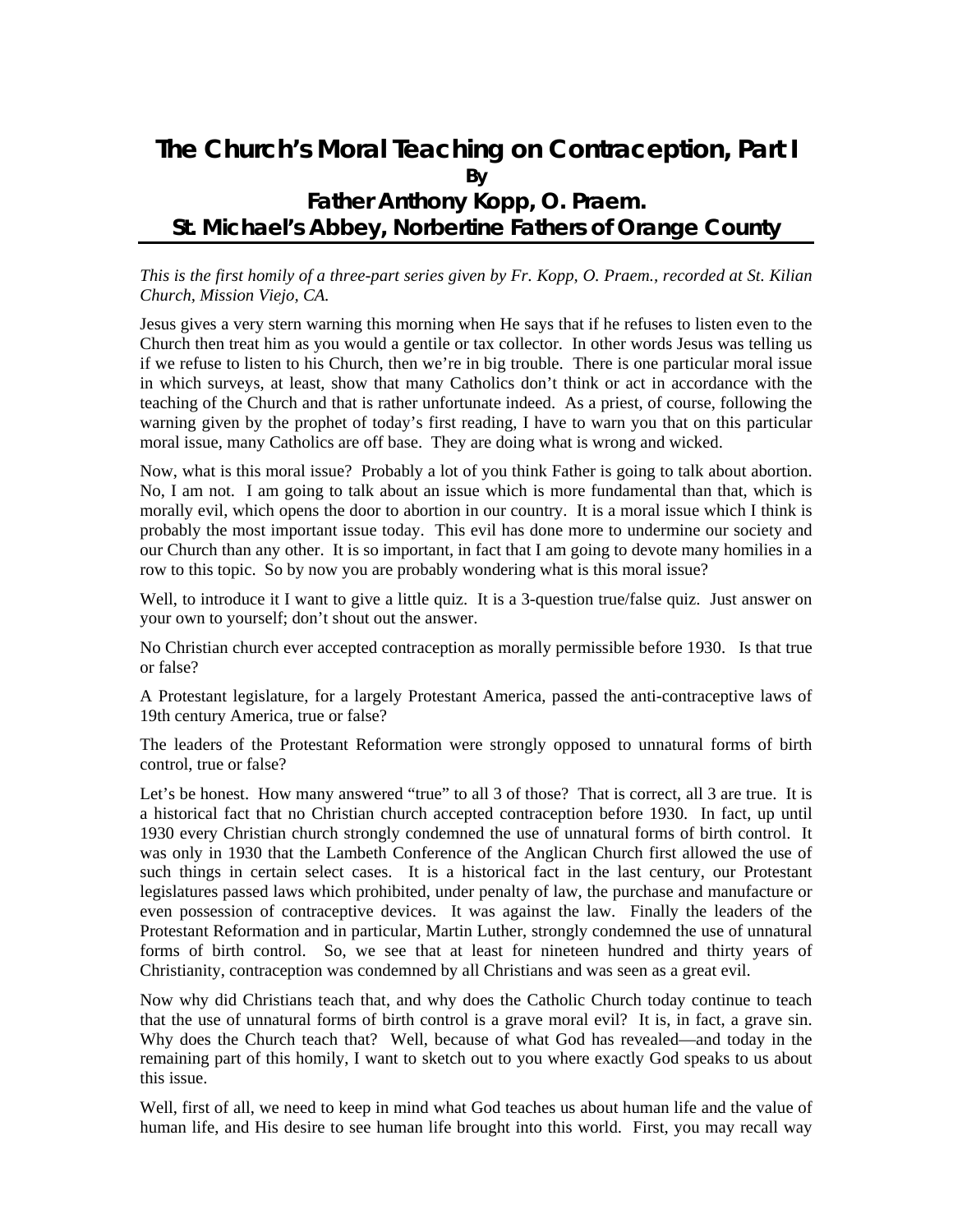back in the Book of Genesis, the very first chapter after God has created Adam and Eve, God gave them a command which is recorded in the first Chapter and  $28<sup>th</sup>$  verse of Genesis. God says this to Adam and Eve. God blessed them, saying, "be fertile and multiply, fill the earth and subdue it." Be fertile and multiply, and if you read the 150 psalms, frequently God tells us there, that, children are His gifts. They are something to be treasured. For example, in Psalm 127 vs 3, God says this, "Behold sons and daughters are a gift from the Lord. The fruit of the womb is a reward." In other words, children are a blessing. Now we need to keep this in mind because obviously we are living in a society that does not promote such a view. In fact, our Holy Father has told us over and over again that we are living, very sadly, in a culture of death, a society that promotes death.

Just yesterday I was reading about a Supreme Court decision in my home state of Wisconsin. Wisconsin is now the first state that has passed a law that requires a woman to have a 24-hour waiting period before she has an abortion. And the law in the state of Wisconsin says that a woman must be given an opportunity when she goes to an abortion clinic to hear the heartbeat of her unborn child. They have to allow her to hear that heartbeat, then give her time to make her decision. Well, pro-abortionists took that to the Supreme Court of Wisconsin, saying that was some sort of coercive pro-life conspiracy to eliminate abortions. That is ridiculous of course, but it shows just how far we have come now, in our pro-death mentality, that we seem to, for whatever reason, favor death over life.

So we see that God wants us to be generous in bringing human life into this world and it is a gift from Him. But we might ask a question then. Did God say anything in particular about the use of unnatural means of birth control? Is there any mention in the Sacred Scripture? The answer is yes, there is. And once again we find it in the Book of Genesis, Ch 38. Now I need to give you a little background material before I read this account to you. In the Old Testament there was a particular law, which stated that if a man took a wife and then the man died before any children were born, that the brother of that man should take his wife, a widow, and bear children with her and that those children would then be attributed to the man who had died. That was the law in the Old Testament. In this particular case we see in chapter 38, a man named Er has taken a woman named Tamar as his wife and before they have any children, Er dies. And so, therefore, Judah, who is the father of Er says to his son Onan, that he must take Tamar to be his wife, and have children which must be attributed to Er. And then the story goes like this.

"Onan, however, knew that the descendants would not be counted as his, they would be counted as his brother Er's. So whenever he had relations with his brother's widow, Tamar, he wasted his seed on the ground to avoid contributing offspring for his brother."

Notice that he wasted his seed on the ground. What he did greatly offended the Lord and the Lord took his life. As punishment for that sin, the unnatural act that Onan was committing, God took his life. God saw it as a serious moral evil and therefore in punishment for that sin, God took the life of Onan. And it is very interesting to know—I don't think some of you might be aware of this—up until recently in the history of the Church, unnatural forms of birth control were called what? - acts of Onanism. Why? Because of this account right here in the Book of Genesis; this unnatural act of birth control practiced by Onan. The root for that word "Onanism" is found right here in this verse. It shows us clearly what God finds unfavorable—that God is strongly opposed to this particular act, this unnatural act of birth control.

Now in modern times, when the push is to contracept, certain scripture scholars have tried to reinterpret this passage saying that Onan was not punished by God for wasting his seed, but that he was punished because he was not open to his obligation to Tamar. However, as it is recorded in Deuteronomy 25, the punishment for not fulfilling the law is not death, but rather embarrassment in front of the community. So it shows us that God was attaching a special punishment to the sin of Onan, because that particular act was abominable in his sight. And of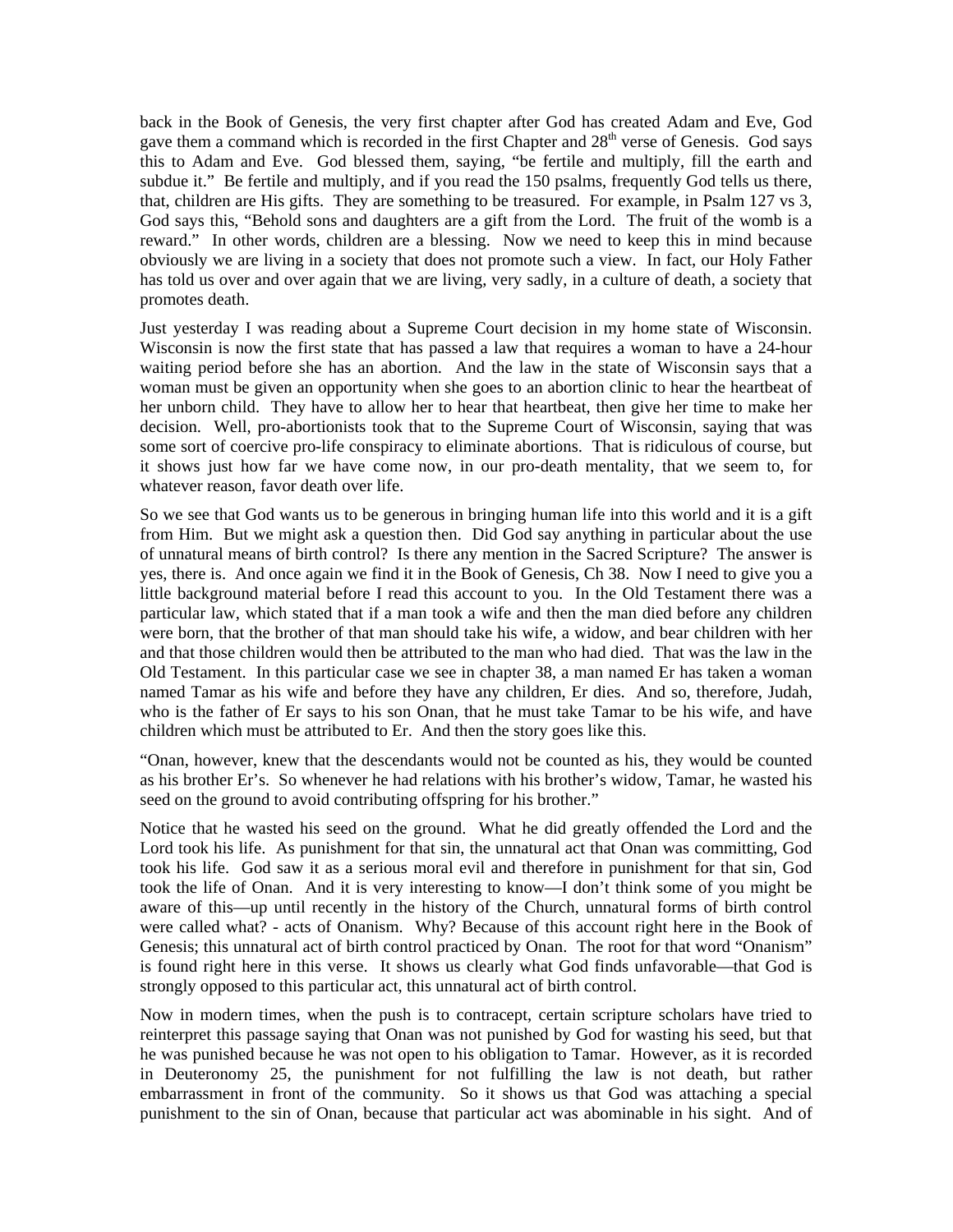course that has been the interpretation from the Church from the very beginning: that God is very displeased with unnatural forms of birth control.

We might ask ourselves, is there any reference to birth control in the New Testament? Some scripture scholars think that there is. In Revelation 21:8, God says this: "But as for cowards, the unfaithful, the depraved, murderers, the unchaste, sorcerers, idol worshippers, and deceivers of every sort, there lot is in the burning pool of fire and sulfur, which is the second death." In other words God is telling us here that if we practice these things and don't repent, that hell will be our lot for all eternity. Now if you were listening really closely there, of course you didn't hear the word "contraception" or anything that sounded like it. Well, the word that could be used for "contraception" is the word "sorcery." That's because in the original Greek, the word that is used is "pharmacaea", which sounds like our English word "pharmacy" or "pharmaceutical." It is thought by some Scripture scholars that what's being referred to here is the first century practice of contraception. You see, contraception goes way back. It is not just something from the  $20<sup>th</sup>$ century. It goes all the way back to the time of Christ, even before. In those days women would concoct certain potions or certain herbs together, which they would drink, thinking that they would cause either a miscarriage or prevent conception. You see, that sort of thing was going on in those days and some Scripture scholars believe that this word "pharmicaea" or "sorcery", is referring to that practice—the practice of concocting those potions to prevent conception or to cause an abortion. So it is thought by some that contraception is discussed even in the New Testament. The bottom line, my brothers and sisters, is that for 2000 years now the Catholic Church, and for 1930 years most Christian churches, have strongly condemned these particular acts, these unnatural forms of birth control. And that's based, in part, on the testimony of God's revelation found in the Sacred Scriptures.

Now there are many today in the Catholic Church that are militating for a change in this teaching, and I would say to them, "Don't you believe as a Catholic, that the Holy Spirit guides the Church? After all, that is a fundamental belief of our faith, that Christ and His Spirit guide the Catholic Church. Well, do you think that the Holy Spirit made a mistake on this issue? Did the Holy Spirit not guide the Church for 2000 years? And all of a sudden we are going to say that while the Holy Spirit guides the Church, we were wrong before, and now the Holy Spirit has changed His mind? Does that make any sense or seem logical? No." The Church, guided by the Holy Spirit, has taught the evil of these acts for 2000 years now and will continue to do so. And the reason is, of course, that God has taught us these things are morally wrong." Now when I teach this to my students in my religion classes, right away the hands will go up and say, "Well, Father, does this mean that if I am going to be a good Catholic mother that I should try to have 25 children? Should I try to have as many children as I possibly can? Is that the teaching of the Church?" Well for the answer to that my brothers and sisters, you will have to wait for the next homily.

*Reprinted with permission, Godsplanforlife.com* 

### **Discussion Question:**

• Discuss the relationship between the Gospel (Matthew 18:15-20) and Fr. Kopp's focus on the competence of the Church in its teaching on contraception and openness to life.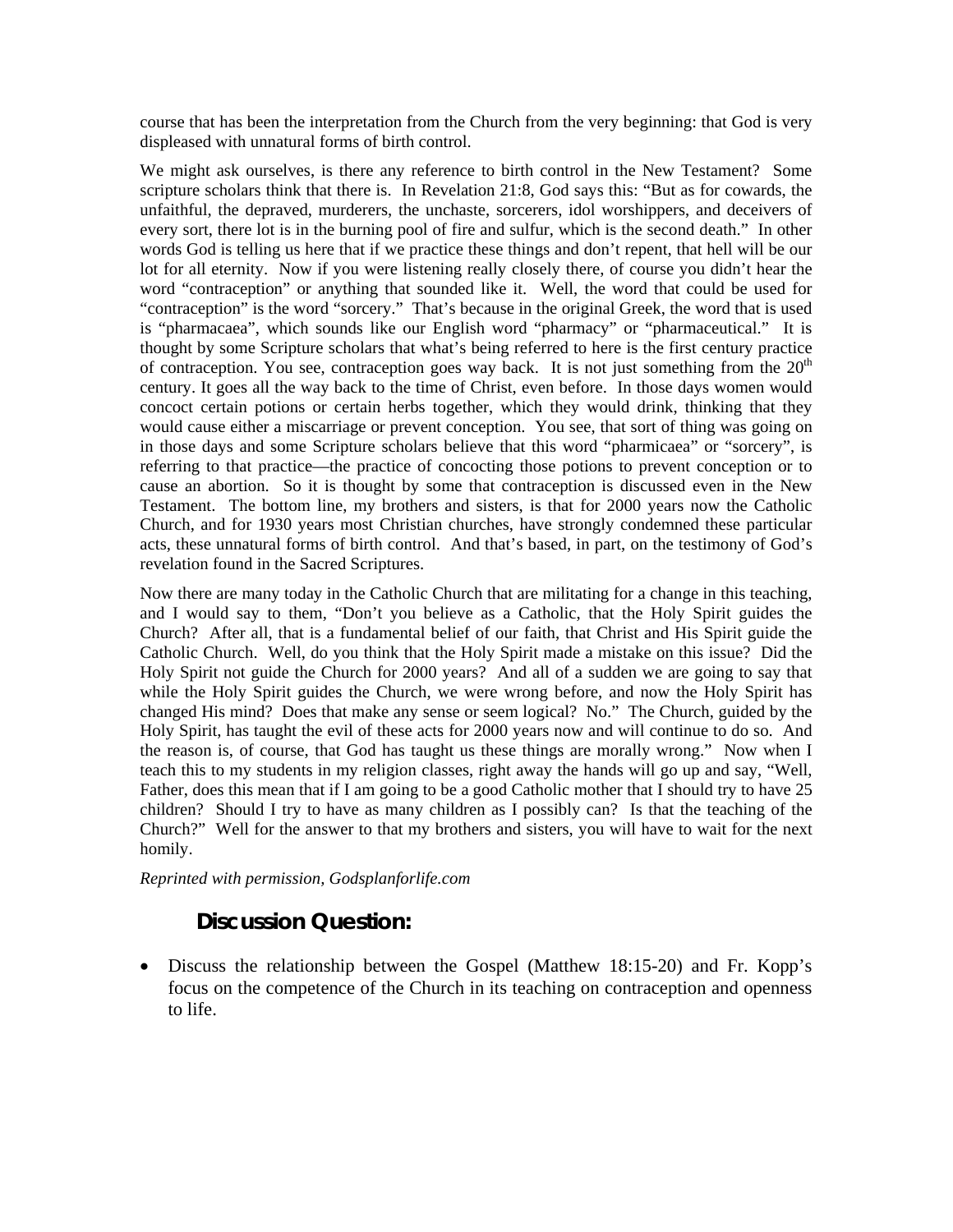## **The Church's Moral Teaching on Contraception, Part II By Father Anthony Kopp, O. Praem.**

*This is the second homily of a three-part series given by Fr. Anthony Kopp, O. Praem., recorded at St. Kilian Church, Mission Viejo, CA.*

For a Catholic couple now, how many children are they called by God to bring into this world? I sort of left you with a facetious remark; is a Catholic couple called to bring into this world, let us say for example, 25 children in order to consider themselves a good, holy, Catholic couple? We are going to answer that question today. There will be no better way to answer that than to turn to the teaching of the Church herself, presented in the second Vatican Council 35 years ago. You may recall at that time, 1965, that the final document of the Council was *Gaudium et Spes*, (the "Church in the Modern World.") There is a section in *Gaudium et Spes* on the question of human life—bringing children into this world. I thought it would be a good idea to answer that question by turning to that official teaching of our Church, especially to paragraph 50 and first we read there, the following:

Marriage and married love are by nature ordered to the procreation and education of children. Indeed children are the supreme gift of marriage and greatly contribute to the good of the parents themselves… Married couples should regard it as their proper mission to transmit human life and to educate their children. They should realize that they are thereby cooperating with the love of God, their creator.

Now, let me make a few comments about those sentences which I just read to you from *Gaudium et Spes*. First of all, the Church teaches us—and we saw last time, that this is exactly what God has revealed to us in His Holy Word—that marriage and married love are by nature ordered to bringing children into this world and educating them. Now from time to time when I have taught religion in the past, students have said to me, "Well Father, what if I want to get married, but I don't want to have any children. We are going to, a priori, exclude children from our marriage." Well, I say to them immediately, then you shouldn't get married and you are not ready for marriage. Because the Church teaches us, as God teaches us, one of the primary ends or purposes of marriage is to bring children into this world. So obviously, to enter into marriage to exclude children is wrong. Also the Council teaches that children are not just  $a$  gift in marriage, but the *supreme* gift of marriage! I am sure you mothers and fathers have held your children in your arms, after they were born, and you realize this instinctively. The greatest gift of marriage is a new life, a child. When you hold that child, it is quite obvious that this is an expression of love of the couple and what a beautiful gift that is. We read there as well, that children contribute greatly to the good of the parents.

I have two sisters who have children and of course my brothers-in-law as well, and I can see quite clearly, in the past years since they have been married, that they have changed by having children. It does change the couple for the better. Because obviously if you have children you need to grow in love, especially in sacrificial love. You need to sacrifice yourself for your children and of course you need to grow in patience and in other virtues as well. And so bringing children into the world does the couple so much good, especially spiritual good. We read also that the couple has the privilege of cooperating with the love of God, the Creator. As you know, God does not drop down people from heaven. The couple needs to cooperate with God in bringing new life into this world. God will not do it on His own. A husband and wife must cooperate with God, the Creator, in bringing a child into this world. Just think then how close the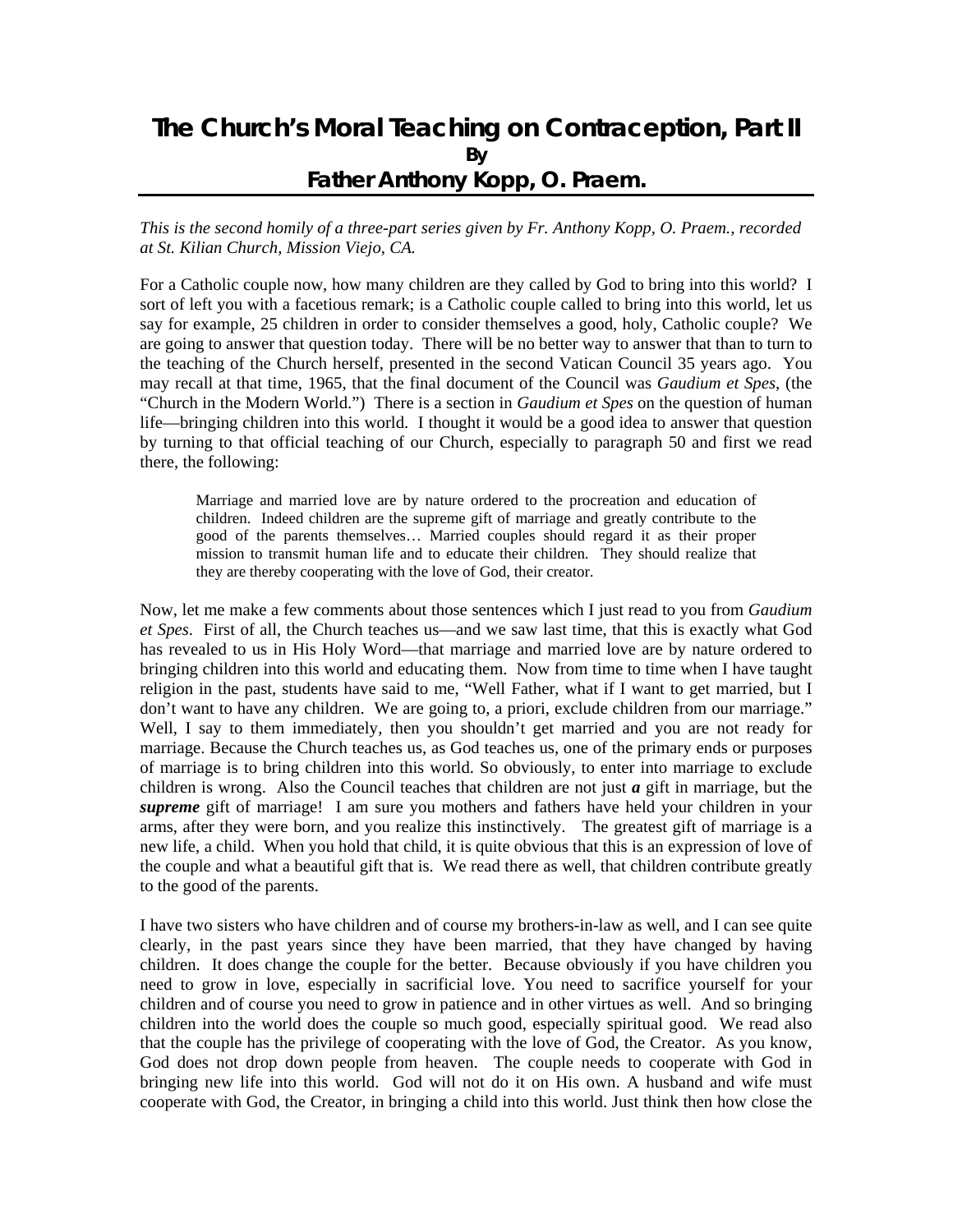married couple is to God, the Creator. What a tremendous gift that is, to work so closely with God.

Now, that still doesn't answer the question then, what does God expect with regard to bringing children into this world? How many does He expect? Well the first thing we have to keep in mind is what the Council tells us at the end of this section, where we read, "Among the married couples who thus fulfill their God given mission of bringing children into the world, special mention should be made of those who after prudent reflection and common decision, courageously, undertake the proper upbringing of a large number of children." In other words the Church is teaching us that those Catholic couples who are generous and courageous in bringing into this world a large number of children, are to be especially commended. You know of course historically, through the past 30-40 years, large Catholic families were pretty common. It doesn't seem to be quite as common today. I grew up in a family of 5 children, which I guess today, would be considered to be a large family. To be quite honest with you, when my sister Anne and David, my brother, came along I would occasionally complain to my parents and say, "Why did you have to have so many children?" Because we were poor; we didn't have very much money or anything. Why did we have to have so many children? From a selfish perspective, I thought we would have been much better off if we had fewer kids, so we could have nicer things, like a new car or a color T.V., or whatever. Well, looking at it 20-30 years later, I realize that it was a blessing growing up with such a family, a large family of 5 children. Because ultimately, of course, the people you can depend upon in life are your family members. What a blessing it is for me to have three sisters and a brother that I can, to a certain degree, share my life with! What a blessing that is, to grow up in a large family! The Church is telling us that married couples that are courageous and generous bringing into life a large family are to be commended.

But you did notice in those sentences the words spoken by the Church which say that this should be done after *prudent reflection and common decision*? In other words, the decision is made by the husband and wife. Earlier on, the Church teaches that it is the married couple themselves who must in the last analysis arrive at these judgments before God. It is the husband and wife before God, together who must make the decision about how wholly they are going to cooperate with God about bringing life into this world. I, as a priest, or any priest, or bishop, or even the Pope, cannot tell you, that you must have 5 children. No, it is your decision, husband and wife, before God, in consultation with God, in prayer before God, asking him, "Lord how many children do you want me to bring into this world?" That is the first thing to keep in mind. It is the common decision of the husband and wife before God. Also the Church says after prudent reflection, certain factors must be taken into consideration in coming to this decision. Some of those factors are listed as well by the Church. It involves the consideration of their own good and the good of their children already born or yet to come, the ability to read the signs of the times and their own situation on the material and spiritual level, and finally the estimation of the good of the family and society and of the Church. In other words the couple in making this decision before God in prayer should keep special factors in mind in coming to the decision.

There are several legitimate reasons for putting off having children or coming to an end to bringing children into this world. What are those legitimate reasons? Well, there are three possibilities. The first is this—we could call it financial: if a married couple is in a situation where they have no money, or no home, they may be wise and prudent in putting off having children. I know an example of a married couple who decided to put off having children for a year and-a-half. The reason they did so, is because the husband, at the time, was not making any money. He was doing an internship and the only person making any money in the family was the wife. So it was prudent of them to put off having children until the husband would begin a job in which he was making money. So there is the financial reason. The second reason for putting off having children would be the reason of genetics. In other words, if it was a pretty certain fact that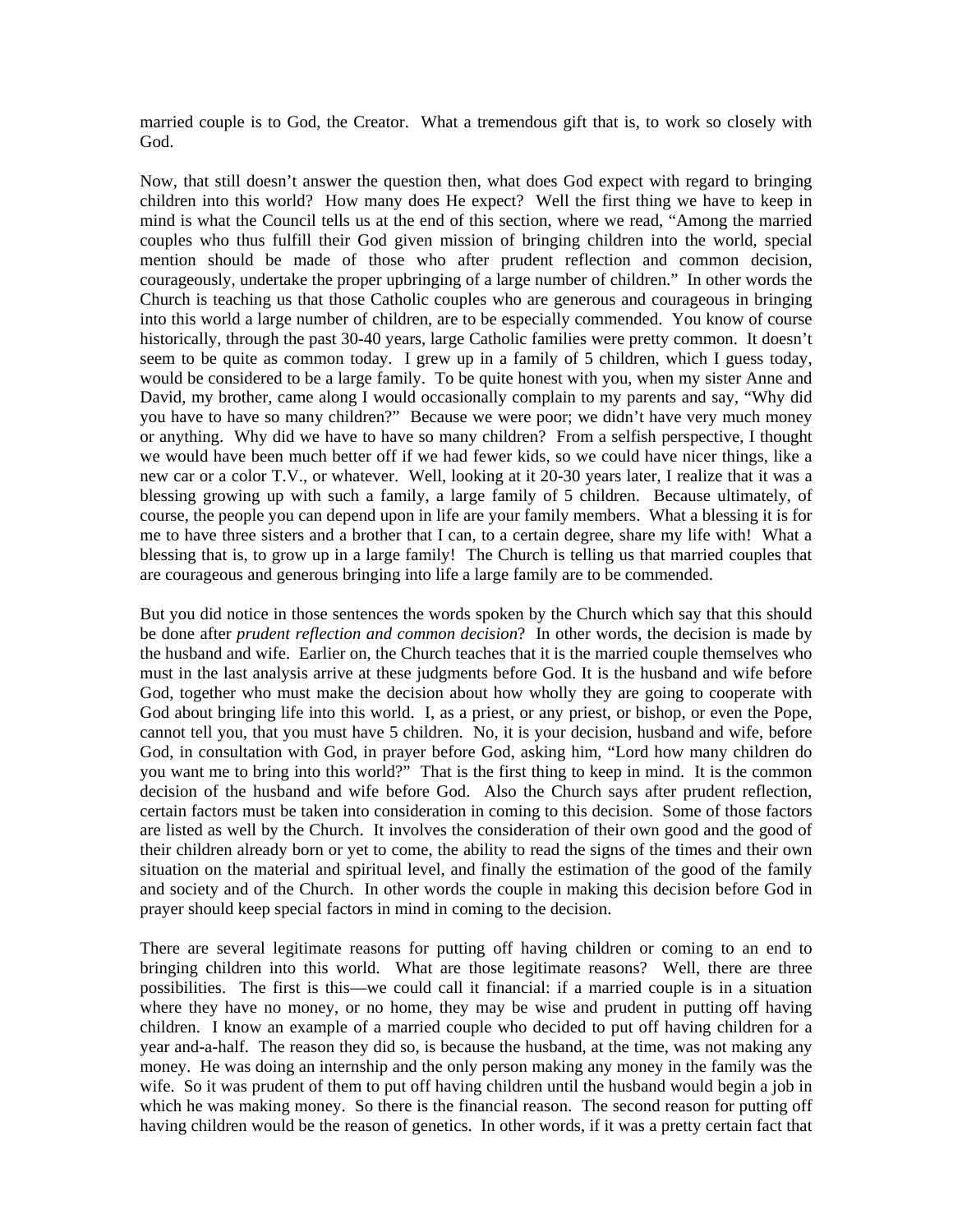a child to be born would be born with a serious birth defect, not a hangnail, but something serious, this could be a legitimate reason for putting off having children. Then finally, there would be a third reason, which is health. If it has been, once again, pretty certainly determined that a woman's health would be in danger by having another child, this could also be a legitimate reason for putting off having children, or having no more children in that person's lifetime. These are obviously serious reasons.

A couple must always keep in mind what the Church teaches as well, that married people should realize that in their behavior, they must not simply follow their own fancy. They must be ruled by conscience and conscience must be formed to the law of God, in the light of the teaching authority of the Church, which is the authentic interpreter of the Divine Law. So in coming to this decision, as husband and wife, before God, the couple must keep in mind the teaching of the Church. The Church is the interpreter of God's law. I am afraid today, that there are many married couples inside the Church who have forgotten that part. In making this decision to be open about human life, you must keep in mind the teaching of God's Church. The failure to do so, of course, is the failure to hear the Voice of God.

Now what is the advantage, then, of doing all this? The final sentence from *Gaudium et Spes*: "Whenever Christian spouses in a spirit of sacrifice and trust in Divine Providence carry out their duties of procreation with generous human and Christian responsibility, they glorify the Creator and perfect themselves in Christ." You become holy and closer to being a saint, when you fulfill these responsibilities in a spirit of sacrifice and trust in Divine Providence. Now, brothers and sisters, that leaves ultimately this question: If we are to be, as a married couple, generous in bringing human life into the world, and if there are certain circumstances in which we legitimately are able to put off having children what is the appropriate means? What is the legitimate and moral means with which we are to do that? Once again, that will be answered in the next homily.

#### *Reprinted with permission, Godsplanforlife.com*

### **Discussion Question:**

• Discuss the relationship between the Gospel reading (Matthew 20:1-16) and Fr. Kopp's focus on openness to new life and family size.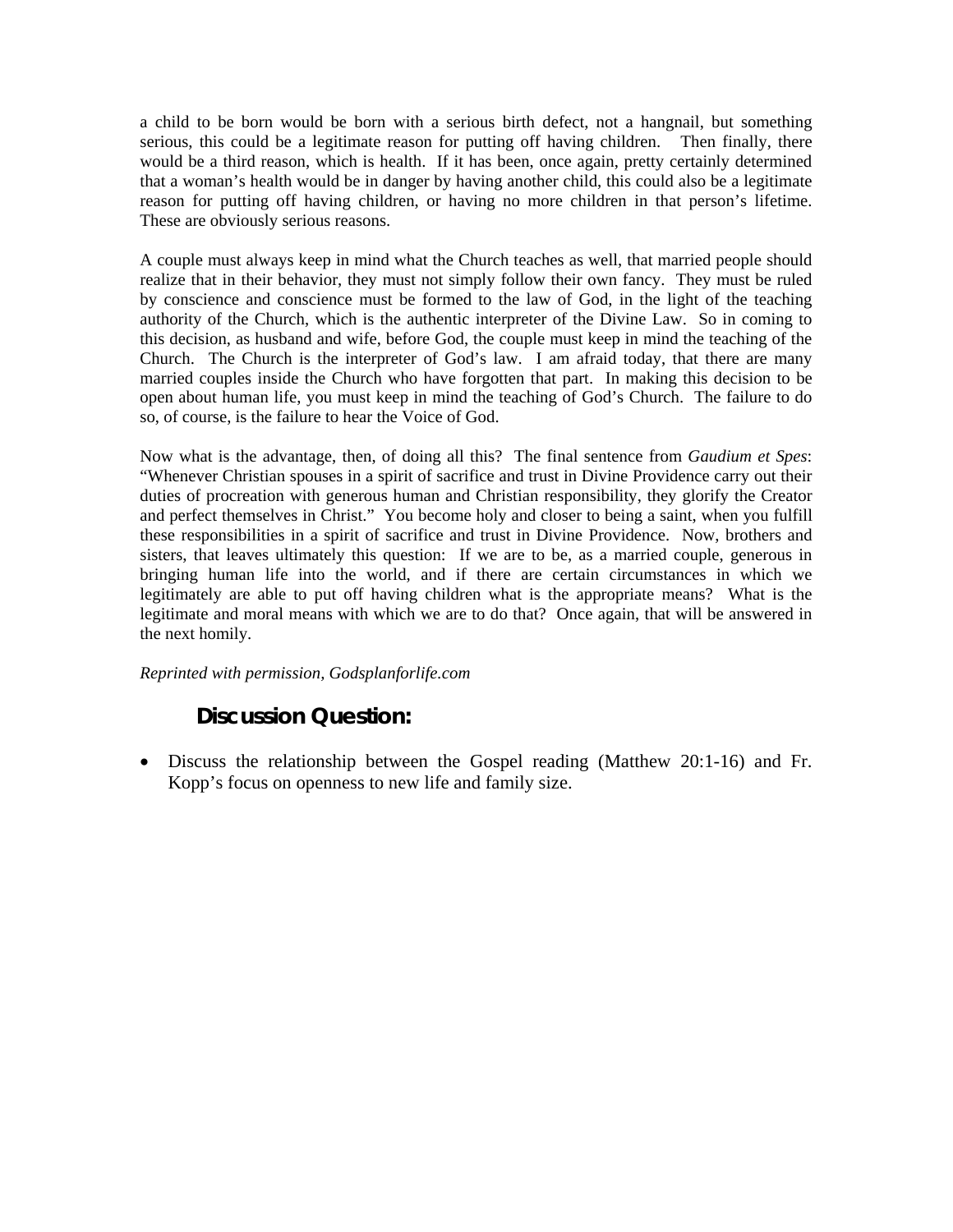## **The Church's Moral Teaching on Contraception, Part III By Father Anthony Kopp, O. Praem.**

#### *This is the third homily of a three-part series given by Fr. Anthony Kopp, O. Praem., recorded at St. Kilian Church, Mission Viejo, CA.*

My brothers and sisters, you may recall 2 weeks ago where we left off in our little series here on the issue of contraception. Today will be the third and final part of that series, and it is appropriate because today is "Respect Life" Sunday. As I am going to point out at the end of today's homily, it is appropriate because this issue is very much tied in with our modern day problem with respect, or lack thereof, for human life. The last time I left you with this question: "If a couple, before God, decides that it is appropriate to put off having children, what is the moral means, the good means for doing so?" How does a Catholic couple do that? The *Catechism of the Catholic Church* teaches us exactly how to go about doing so. In paragraph 2370 of the Catechism you read this: "Periodic continence, that is, the methods of birth regulation based on self-observation and the use of infertile periods is in conformity with the objective criteria of morality." The Catholic Church teaches us, and has always taught us, that the Catholic couple is to practice Natural Family Planning, the natural means, respecting God's order of things for spacing children. This is what the Church teaches us, in other words, to practice in marriage periodic abstinence or continence. Now that is not some new idea, something the Church just came up with recently that is arbitrarily imposed on married couples today. It is something you find in Sacred Scriptures. If you read the Book of Leviticus, chapter 15, it was commanded by God, in the Old Testament, for married couples to practice periodic abstinence.

Also, St. Paul in the first letter to the Corinthians says that a married couple should practice abstinence from time to time for the purpose of strengthening their prayer life. They should go apart for a time, strengthen that life, and then come back together. Now, what is the value of practicing Natural Family Planning? Well, the Catechism, in the next sentence, mentions several values. The first value is that these methods respect the bodies of the spouses, encourage tenderness between them, and favor the education of an authentic freedom. Now, I have talked to several married couples, both in my own family and outside of my own family. I have come up with a list of benefits, which they have related to me.

First of all, and I think most importantly, the practice of Natural Family Planning increases the amount, if you want to put it in those terms, of sacrificial love between the couple. Obviously if you are going to practice this method of Natural Family Planning, it requires sacrifice on the part of the couple. That sacrifice will be a result of, and will strengthen, the love found in that couple. Secondly, it strengthens or deepens the level of communication between the couple. Obviously, affection must be expressed in different ways. A couple practicing Natural Family Planning learns to do that. Finally, couples have noted to me, and this goes along with the idea of an increase of sacrificial love, that the practice of this method roots out, or tends to destroy selfishness (self-centeredness) in the marriage. If you have to sacrifice yourself for the good of your spouse when practicing this method, it helps you become less selfish.

We see at the societal level that this is the case. Studies have shown that for couples who practice Natural Family Planning, the divorce rate is less than 3%. Now my brothers and sisters, what is the divorce rate at the societal level, our society, which heavily promotes the use of contraception? It is over 50%! I can't help but wonder if we Catholics aren't on to something, that there isn't a great blessing in using this particular method. Now, in contrast, the Church has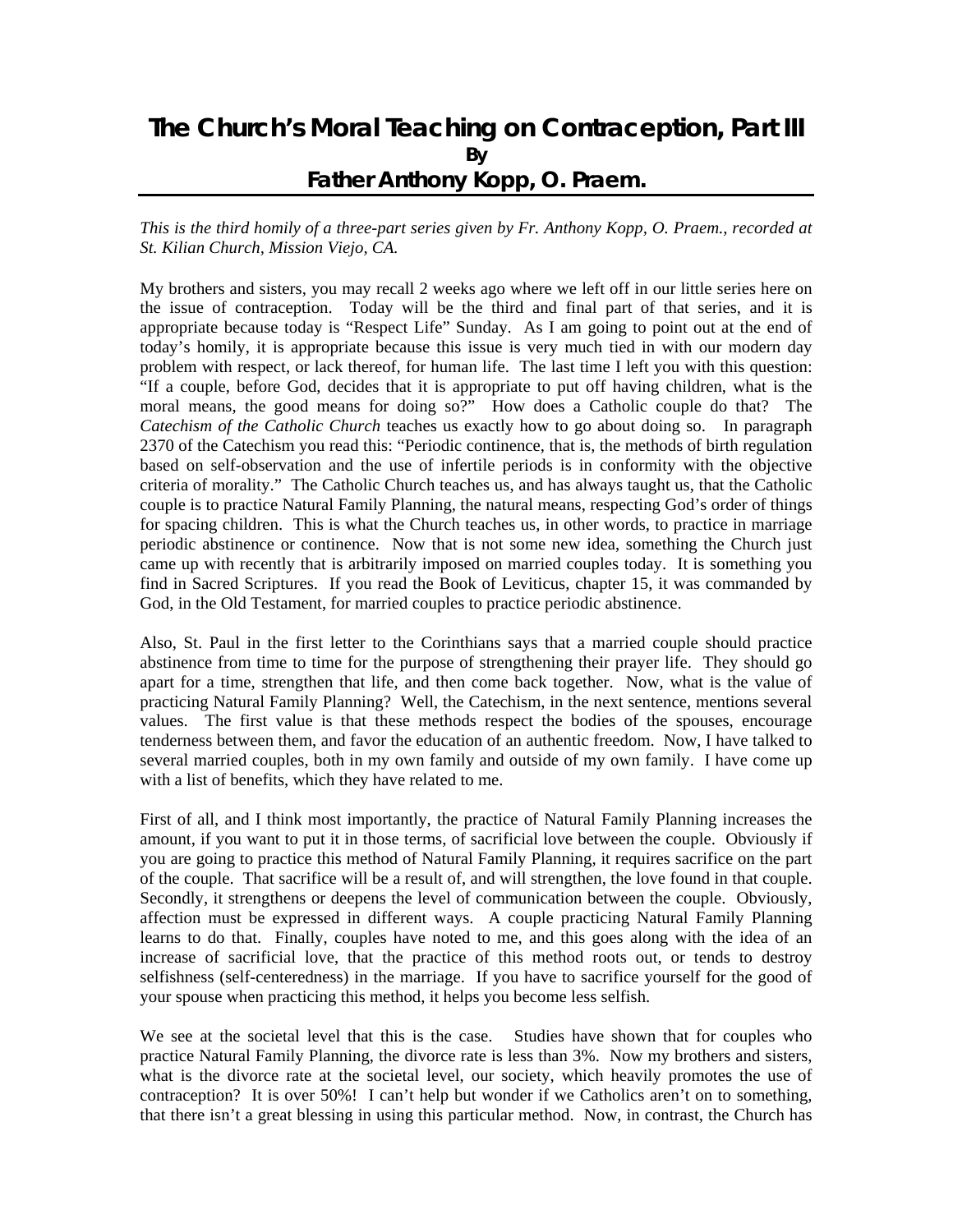the following to say about contraception. In contrast, "every action, which whether in anticipation of the conjugal act, or in its accomplishment or in the development of its natural consequences, proposes whether as an end or as a means to render procreation impossible, is intrinsically evil." In other words, such acts are evil in themselves. So what's the Church talking about here? Well, the Church is talking about artificial contraceptives, sterilization, and of course, abortion. All of these things are intrinsic evils.

Another thing that is really important to know, my brothers and sisters, is that many of the contraceptives that are on the market today have tremendous side effects. When I first came into possession of the instruction sheet that goes along with the use of the pill, I opened it and first of all, it's huge! And secondly, I was struck by the fact there was a whole column there that had possible side effects that a woman could endure by taking the Pill. I was thinking to myself, that if I was a husband and I loved my wife, would I want her to take anything like that, which could cause possible damage to her? Is that love, to put your spouse at risk like that in using such devices? I don't think so. Another thing we need to keep in mind with regard to contraceptives is that there are evil side effects. Many things about contraceptives today are not talked about. Many of these contraceptives today are abortifacients—they cause abortions. Women are often not aware of this fact. Many contraceptives fail to prevent conception, in which case they prevent the embryo from growing inside the woman's body. Abortion is caused after conception, and the woman is not aware of that fact.

You know, statistics in our country say that there are 1.4 million abortions a year. Well, the number is actually greater than that, hugely greater than that, because of all the abortions that are caused by abortifacient contraceptives. Now, when this is presented to people, namely that we are to use Natural Family Planning, and to shun contraceptives because they are intrinsically evil, or morally evil, right away people will say, "What's the difference? After all, the goal is the same—to put off having children. What's the difference?" Well, in answering that question, we need to keep in mind this: that the ends do not justify the means. That is a fundamental tenet of moral theology.

St. Paul also teaches thit in his letter to the Romans. Just because I have a good end, doesn't mean that I can use any means to achieve it. Let's use a little example here. Yesterday, the football team of my school traveled to another school to play football. The other school was apparently much faster than we were, and so by half time we were down 28-7. Our coach could have said to our guys at half time, "Well, the goal is of course to win this game. Now, how are we going to do it? Well, we could, on the one hand, after half time, go and play our hardest. Or, we could, in the second half, injure the other team's players. That is a different means. We could, for example, get out our little files and sharpen our helmet buckles till they become razor sharp so the other team's players would be injured when we hit them." Now, that is pretty extreme. That did happen, by the way, last year in a football game in Texas. That's a different means. We see that those means are not equal. The end is the same. It is good to win the football game, but the means are not the same. One means is good, which is playing harder, which our guys did. We didn't win, but we came closer. Or, one uses the means of trying to injure the other team. That's evil. And that's the difference.

One means, Natural Family Planning, respects God's Order of things, respects the fertility and infertility of the married couple, has respect for the nature of the marital or conjugal act, which is good. Contraception does not. Contraception attempts to divide what God has joined together, namely the unitive aspect of marriage and the procreative aspect of the marital act. Those two are to be together, as our Holy Father himself in his encyclical, *Familiaris Consortio*, points out. He says this: "Thus the innate language that expresses the total reciprocal self-giving of husband and wife is overlaid through contraception by an objectively contradictory language, namely that of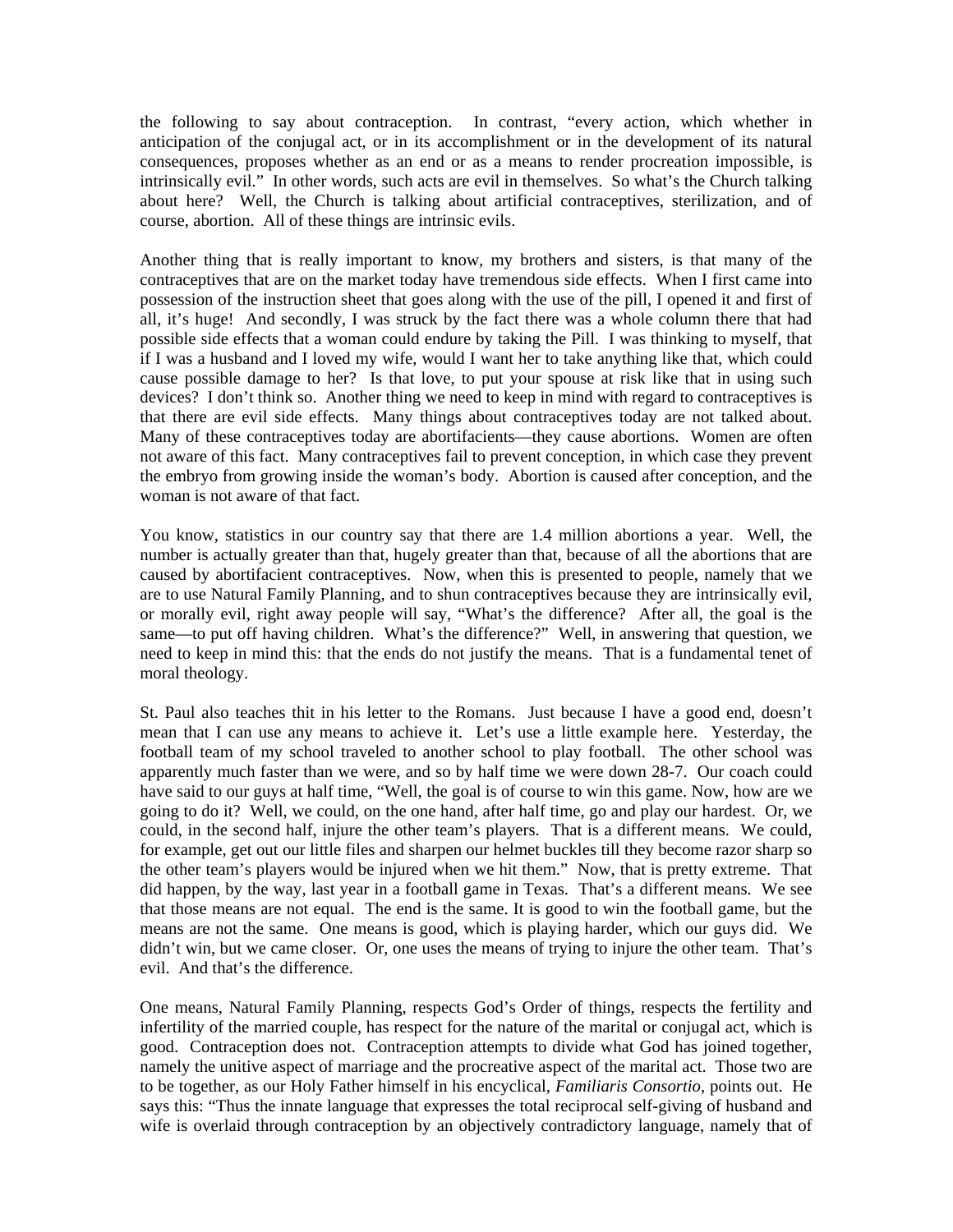not giving oneself totally to the other. This leads not only to a positive refusal to be open to life, but also to a falsification of the inner truth of conjugal love, which is called upon to give itself a personal totality." In other words, the Holy Father is saying that by practicing contraception in marriage, the married couple is saying to each other, "You know I'm not really giving myself totally to you in this particular marital act."

Now when I first began this series about 4 or 5 weeks ago, I said that in my opinion, there is no greater evil in our society today, or in our Church, than the widespread use of contraceptives. Now why did I make this statement? Well, I could talk about this subject for hours. You probably don't want me to, so I am going to give a couple of illustrations. First of all, we see that contraceptives, or widespread use of contraception, leads to abortion. There is no question about that. We see that in every nation in the Western World, where contraception has been introduced, abortion has quickly followed. The same is true in the United States. In 1965, our Supreme Court in the case Griswold v. Connecticut, struck down all remaining laws on the books against the sale, possession and use of contraceptives. In that case, the basis for making the decision was the Supreme Court's finding in the Bill of Rights, of the so-called "right to privacy." Now where have we heard that before? Well, that language was used again in 1973 in Roe v. Wade. The socalled "right to privacy" which is no where found in our Constitution or in the Bill of Rights, but was invented by the Supreme Court to open the door to the use of contraceptives, then to abortion. Obviously, the use of contraception separates the marital act from its true end, namely procreation. When that happens, of course, the marital act becomes open to the use of anything that the parties involved want it to be used for. If then, the marital act is separated from procreation, what happens when procreation happens anyway? In that case, abortion is needed to eliminate the consequences. That is exactly what has happened in our society.

Secondly, contraception is a great evil because it has definitely weakened the Catholic Church in the United States. It has resulted in the breakdown of *authority*. Now this is very important because the Catholic faith is based on authority. First and foremost it is based on the authority of God's Word. We receive God's Word and must accept it and live according to it. To reject it is to make oneself no longer a follower of Jesus Christ. Our faith is based on the authority of God's Word. Secondly, it is based on the authority of Christ's Church that faithfully transmits and interprets for us God's word. To reject the authority of the Church is to reject the authority of Christ. It was in 1968, as I mentioned before, that the rejection of *Humanae Vitae* (which reiterated the Church's perpetual teaching on the issue of contraception) marked the first time many Catholics began to reject the teaching authority of the Church, thus rejecting the teaching authority of Christ. Obviously this has greatly weakened the Church. To no longer accept the authority of the Church is to no longer accept the authority of God.

What other evils have we seen since 1968? Well, I can't help but notice that Sunday Mass attendance has plummeted to a fraction of what it was just forty years ago. Well, obviously, if the Church doesn't have the authority to teach me in the area of contraception, then the Church doesn't have the authority to teach me to go to Mass on Sunday. I am free to choose whether to go or not. Many people have made that choice. I have also noticed, as a priest, that there has been a tremendous, even more significant than reduced Mass attendance, plummeting in the use of the Sacrament of Reconciliation. Once again that follows. If the Church doesn't have the authority to teach me in one area, then the Church can't tell me I need a priest to go to Confession. I can go to God; I am autonomous now and I make my own decision. I can go to God directly to have my sins forgiven. And, after all, if we are a married couple, using contraception, why would we go to Confession? I would be admitting that I am doing something that is contrary to the teaching of the Church, that the Church considers wrong. Why would I go to Confession and confess my sins? For many other moral issues as well, on which the Church teaches, we have seen the erosion of obedience. If the Church doesn't have the authority to teach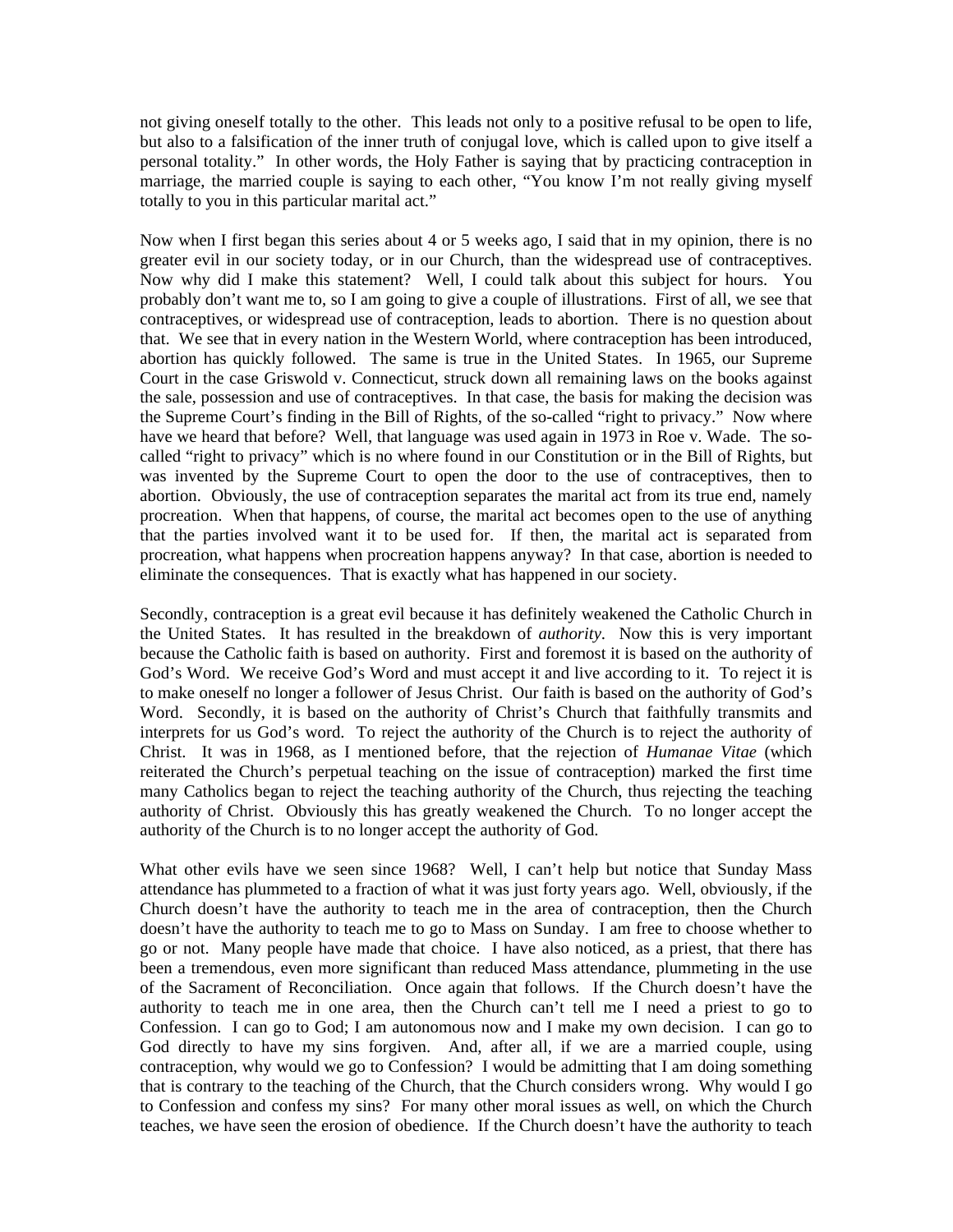me in one area, why should I follow the teaching in any area? Why can't I just decide for myself about anything that the Church might want to teach me?

Finally, I notice as a priest and an educator, that contraception is the root of why so many young people know so very little about our Catholic faith. The faith is not being passed on. Because, after all, once again, if you're a contracepting married couple, why would you teach your children the fullness of the Catholic faith, which is based on the authority of the Church that teaches us. Why would you do it? I am afraid that maybe with some religious educators teaching in our schools and religious education programs, the same thing is happening. Why would you teach the fullness of the Catholic faith if you don't accept it yourself? That's why I am afraid that in many programs, faith has been watered down. Fullness is not given. Because maybe they are embarrassed about the fullness of that faith and therefore a lot of times, sadly, they are occupied with doing art projects and the like while the fullness of the faith is not being passed on.

So, my brothers and sisters, as we come to the conclusion of all this, I think we really need in our society, especially in our Church, repentance, a change of heart. We desperately need that, a change of heart on this most important moral issue. All throughout the Old Testament God tells us that blessings will be bestowed upon those who follow God's law. That's so obvious in this issue. With the married couples that I've talked to who practice Natural Family Planning and respect the teaching of the Church, there are blessings, great blessings. On the other hand, God warns us in the Old Testament frequently, that to disobey His law is to draw upon ourselves curses. We see that in our society today. So my brothers and sisters, as Catholics, as leaven in the dough, we need a change of heart, repentance in this area. We would do well to heed the words of our Lord at the end of today's Gospel. It's a warning for us, if we don't change our hearts and our minds, on this issue. He says, "Therefore I say to you the kingdom of God will be taken away from you and given to a people that will produce His fruits."

May that not happen to us because of our resistance to God's word, to God's will in this area. My brothers and sisters, let us pray for a change of heart for Catholics in our world, a change of heart on this issue, a sense of repentance and openness to God's word, so that we might draw down upon us once again as a nation and as a Church, the blessings of God.

*Reprinted with permission, Godsplanforlife.com. This three-part series is also available on CD. Contact God's Plan for Life at bgmurphy@cox.net or (949) 635-0019.* 

### **Discussion Questions:**

(1) What relation has Respect Life Sunday to the issue of contraception?

 (2) Why might it be the case, as Fr. Kopp argues, that "contraception is the root of why so many young people know so very little about our Catholic faith"?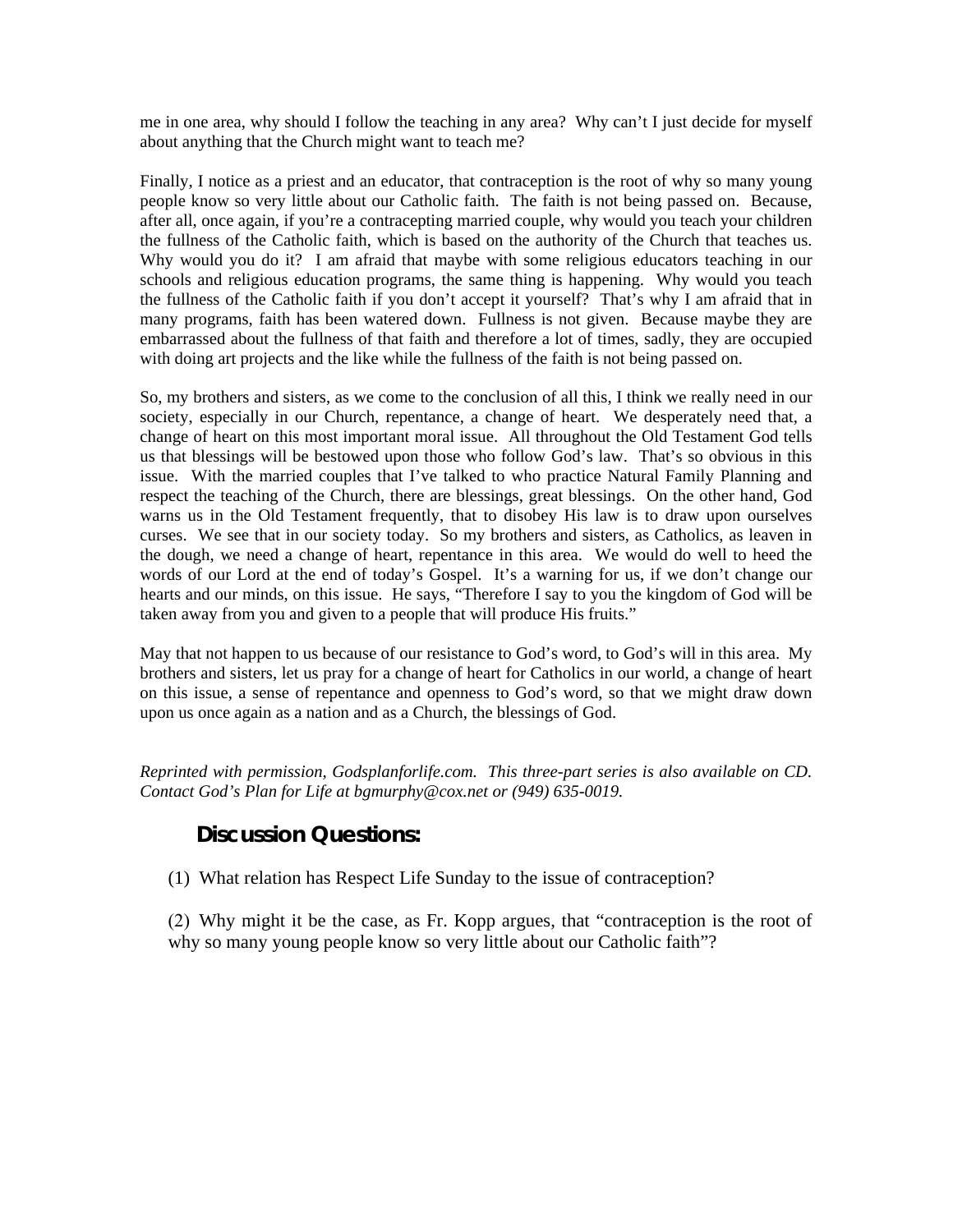## **Anti-life Message Finds a Home in Contraception By Most Reverend Paul S. Loverde, D.D., S.T.L., J.C.L. Bishop of Arlington, Virginia**

"John is his name!" (Lk 1:63). These words of Zechariah, announced a few minutes ago in the gospel, identify for us the very special solemnity that we celebrate today, the birthday of Saint John the Baptist. There are only three times in the Church calendar that we celebrate the births of holy people: Christmas, the birth of Christ; September 8, the birth of the Blessed Mother; and today, the birth of John the Baptist. For the remainder of the "festival of saints," we celebrate their entrance into heaven, their birth into eternal life.

How appropriate it is for us today to also celebrate the Holy Sacrifice of the Mass, asking that all abortions cease and be no more. For John the Baptist brought a message of life into the world. We read in the responsoral Psalm, "I praise you for I am wonderfully made" (Ps 139:14a). In the *Catechism of the Catholic Church* we read about how we were "wonderfully made": "'Being man' or 'being woman' is a reality which is good and willed by God: man and woman possess an inalienable dignity which comes to them immediately from God their Creator (cf. Gen 2:7,22). Man and woman are both with one and the same dignity 'in the image of God.' In their 'beingman and 'being-woman,' they reflect the Creator's wisdom and goodness'" (CCC 369). The prophet Isaiah, in the first reading, speaks of the Lord "who formed me as his servant from the womb" (Is 49:5).

Life is always created by God, not by man. Thus, it cannot be destroyed by man. Although a human person cannot fully reflect the complete glory of God, people can reveal part of that glory when they behave as images of God. We are made in God's image; we are to reflect God to others. How can we best image God? We can love as God loves. St. Cyprian said it another way, "When we call God our Father we ought also to act like sons…We should live like the temples of God we are, so that it can be seen that God lives in us" (*Office of Readings; Tuesday, 11th Week of Ordinary Time*).

Abortion results from a failure to love as Christ loves. Abortion has taken a traumatic toll on the lives of so many in this country because of a misconstrued idea of love, a self-gratifying love born out of selfishness, and not a sacrificial love, born out of complete self-donation. Additionally, often we hear that by using proper contraception, one can avoid pregnancy and thus reduce the number of abortions in our country. Our Holy Father speaks of the fallacy of this argument in the *Gospel of Life.* He says, "The Catholic Church is…accused of actually promoting abortion, because she obstinately continues to teach the moral unlawfulness of contraception." When looked at carefully, "This objection is clearly unfounded." "Certainly," he goes on to say, "from the moral point of view contraception and abortion are *specifically different* evils: the former contradicts the full truth of the sexual act as the proper expression of conjugal love, while the latter destroys the life of a human being; the former is opposed to the virtue of chastity in marriage, the latter is opposed to the virtue of justice and directly violates the divine commandment, 'You shall not kill.' But despite their differences of nature and moral gravity, contraception and abortion are often closely connected as fruits of the same tree" (13).

The contraceptive behavior, whereby one portrays a false love without being open to life, is inherently flawed. This anti-life attitude, which was fostered by Margaret Sanger when she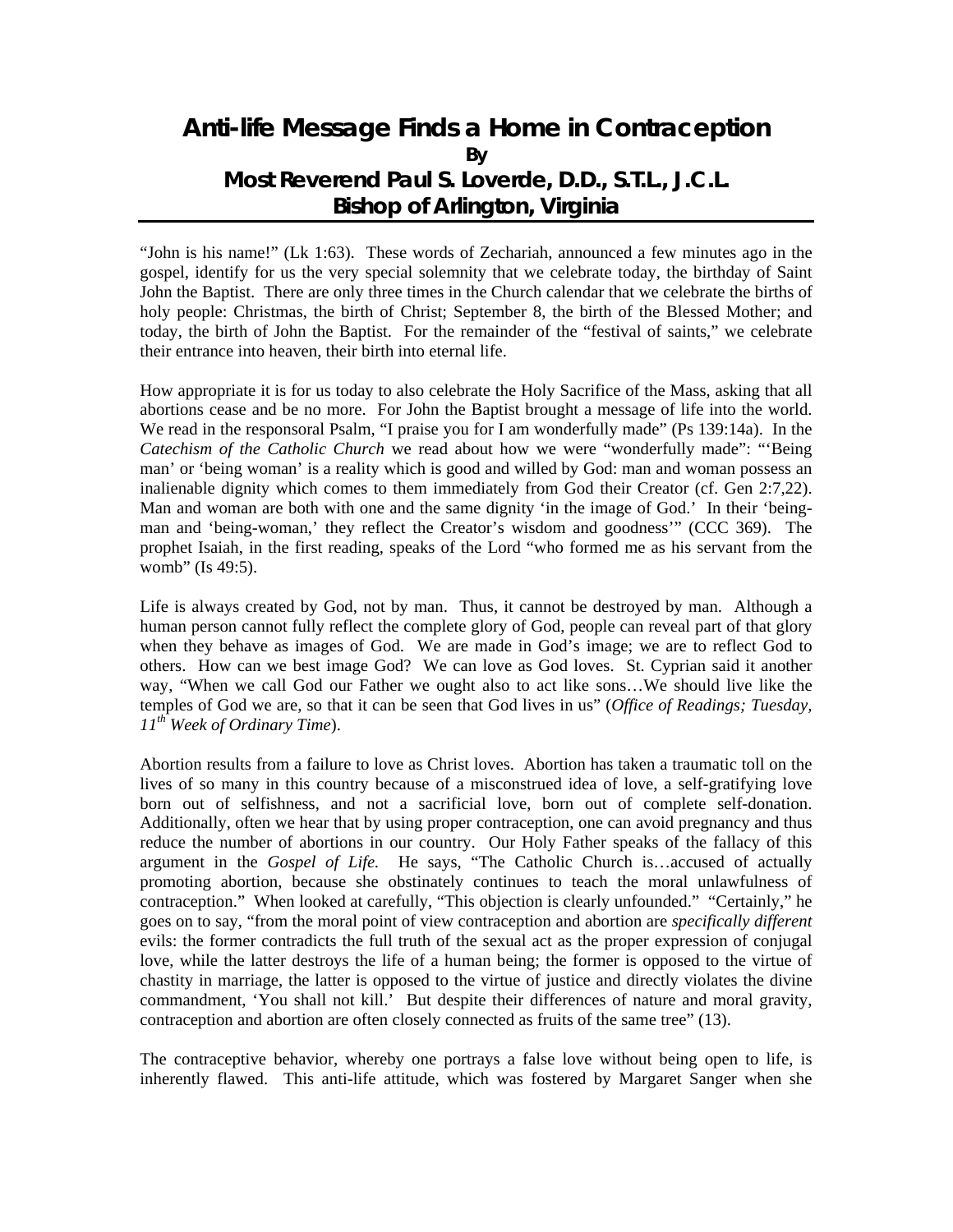founded the National Birth Control League (the predecessor of Planned Parenthood)[1](#page-34-0) around 1914, promoted the belief that unlimited sexual pleasure without regarding whom the partner is or without worrying about bringing children into the world would "build marital happiness and stability."[2](#page-34-1) Oh how that logic is flawed. Look at the divorce statistics in our country today! Look at the rise in child abuse, and in spousal abuse. "Woman and child abuse has multiplied 14 times since abortion became legal."[3](#page-34-2) Yes, the anti-life message does not find its home only with abortion, but also with a contraceptive behavior, for as the Holy Father says in the Gospel of Life, they are "fruits of the same tree" (13). This anti-child attitude which draws people toward using contraceptives or abortifacients to prevent children, is the same attitude which leads to abortion when the methods fail.

But how does one act in a moral way in today's society? Let me offer some basic suggestions:

- (1) The marital act has always been just that, reserved for the state of matrimony. The marital act outside of marriage "destroys the very idea of the family; [and] weakens the sense of fidelity" (CCC 2390). The marital act must be reserved for marriage.
- (2) Children are a basic gift of marriage to be welcomed, not to be protected against. When a couple has "just reasons" to postpone the births of children, they should not come together during the fertile time. Thus, the couple manifests the true meaning of love, the giving of oneself for the good of the other, by practicing "the virtue of married chastity…with sincerity of heart" (CCC 2368).
- (3) Married and engaged couples should learn the fertility awareness found in Natural Family Planning so that they make decisions on family size based upon knowledge of the wife's fertility and their own ability to be responsible parents for all of their children. Natural Family Planning classes are taught throughout the diocese, including here at Blessed Sacrament Parish.

Today we celebrate the Birth of Saint John the Baptist. As we continue the Eucharistic Sacrifice, let us be reminded also of the Baptist's death—a death which came about due to his defense of marriage. "Recall that Herod had had John arrested, put in chains, and imprisoned on account of Herodias, the wife of his brother Philip. That was because John had told him, 'It is not right for you to live with her'" (Mt 14:3-4). We all know the rest of the story of how Herodias' daughter was granted her wish from Herod to have the head of John the Baptist on a platter (Mt 14:6-11).

John the Baptist's life and death are centered on the celebration of life itself. As a prophet, he made clear the path for the Lord, announcing the good news of salvation –our salvation—our life after death—in the person of Christ Jesus. As the Opening Prayer puts it, he was raised up "to prepare a perfect people for Christ the Lord." In his death, he continued to show the way to eternal life by teaching moral right and wrong in marriage.

So let us learn from the experience of St. John. Let us proclaim the good news of the gospel when it's easy and when it's difficult; when it is politically correct and when it is not; in season and out of season (2 Tim 34:1). May the courage of St. John the Baptist be with us as we continue to preach and to live the Gospel of Life!

### **Discussion Question:**

• What connection does the feast of the birthday of John the Baptist have to the issue of contraception and abortion?

 $\overline{a}$ 

<sup>1</sup> Kippley, *Sex and the Marriage Covenant*, 226. 2

<span id="page-34-1"></span><span id="page-34-0"></span> $<sup>2</sup>$  Ibid., 277.</sup>

<span id="page-34-2"></span><sup>3</sup> Nykiel, *No One Told Me I Could Cry*, 14.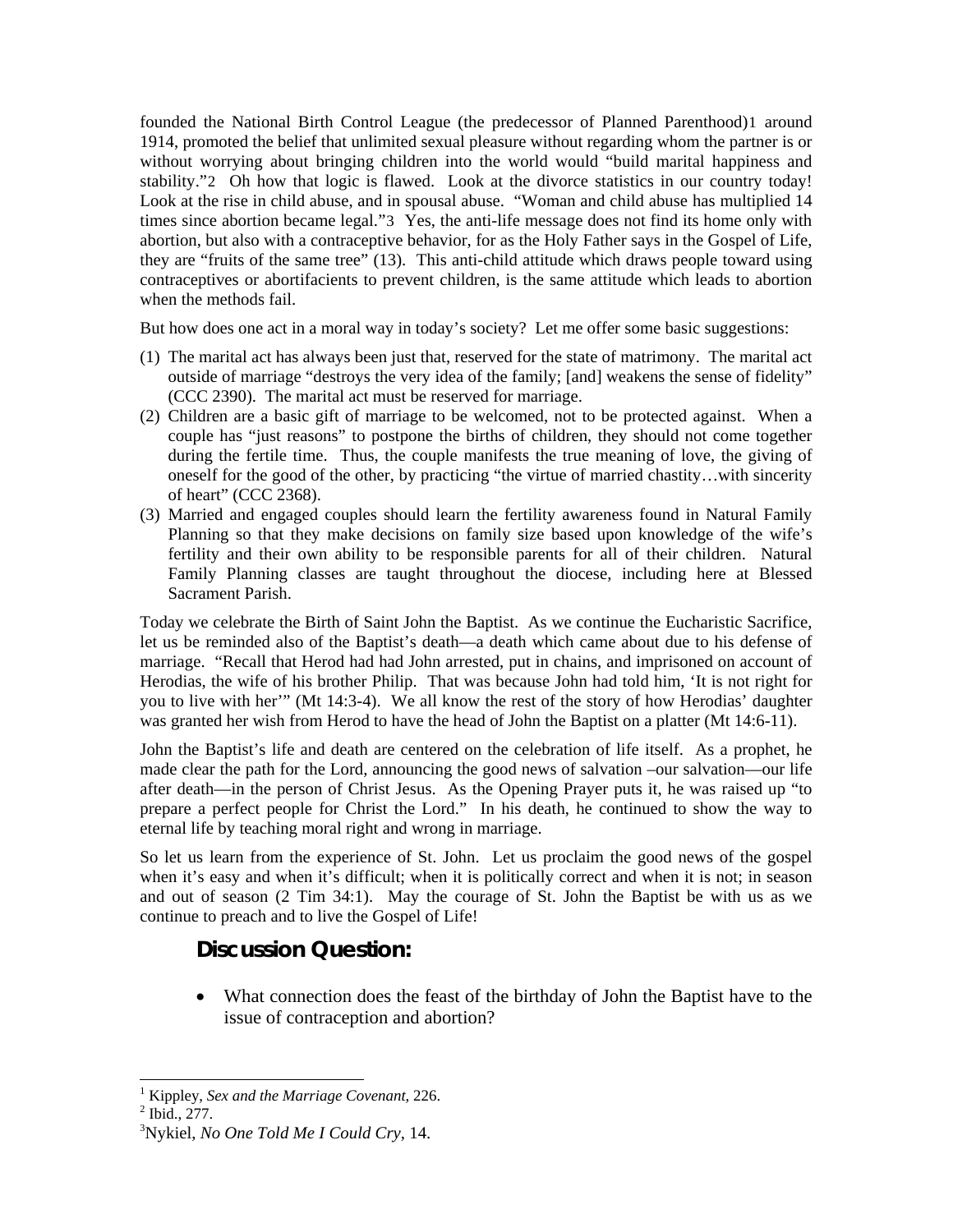# **Love Means Giving Oneself Away By Most Reverend Thomas J. Olmstead Bishop of Wichita, Kansas**

#### 20 January 2001

God created us in love; God created us out of love; God created us for love. God gave us two great commandments: "You shall love your God with all your mind, with all your heart, with all your strength and with all your soul. You shall love your neighbor as yourself." Love, then, is our origin, our destiny, our calling. If I do not love, if I do not experience love, my life remains an enigma to me and empty of meaning. Love alone makes life worthwhile.

That is why St. Paul writes: "If I speak in human and angelic tongues but do not have love, I am a resounding gong or a clashing cymbal. And if I have the gift of prophecy and comprehend all mysteries and all knowledge; If I have all faith so as to move mountains, but do not have love, I am nothing. If I give away everything I own, and I hand my body over so that I may boast but do not have love, I gain nothing"(1 Cor 13:1-3).

Thus, when we think of human dignity and the right to life of every human person, we begin by thinking of love. When we remember with sadness and abhorrence the infamous U.S. Supreme Court decision *Roe v. Wade,* which occurred 28 years ago, and when we try to understand our responsibility as individuals and as followers of Jesus for overturning that calamitous legal decision, we begin by focusing our attention on love. For love is our origin and our calling, our destiny and our hope. And while everything else in this world may pass away, love will not. Love, while tender; is strong. Love never fails (1 Cor 13:4-13).

But what is love? What does love look like? What is the difference between authentic love and its counterfeit? Fundamentally, we learn what love is from God, from the love of the three Persons of the Blessed Trinity; namely that love entails the giving and receiving of persons. "God so loved the world that he gave His only begotten Son." To love is to make oneself a gift for others and to receive others as a gift.

This is what *Christmas* is all about: God gave Himself to us. He made Himself a gift to us in the most human of terms. "The Word became flesh." He became a tiny child in the womb of the Virgin Mary.

This is what *Good Friday* is all about: God gave Himself to us, as an innocent victim on the Cross. He died so that we might live. He gave Himself over to death so that we might be saved from death.

This is what the *Last Supper* is about: God made Himself a gift for us, under the forms of bread and wine. Jesus took bread, broke it and gave it to His disciples, saying: "This is my Body." Some of you in the pro-life movement may be familiar with Fr. Frank Pavone, founder of a movement called Priests for Life. In a recent article, he asked the question: "Did you ever realize that the same four words that were used by the Lord Jesus to save the world are also used by some to promote abortion? 'This is my body.' The same simple words are spoken from opposite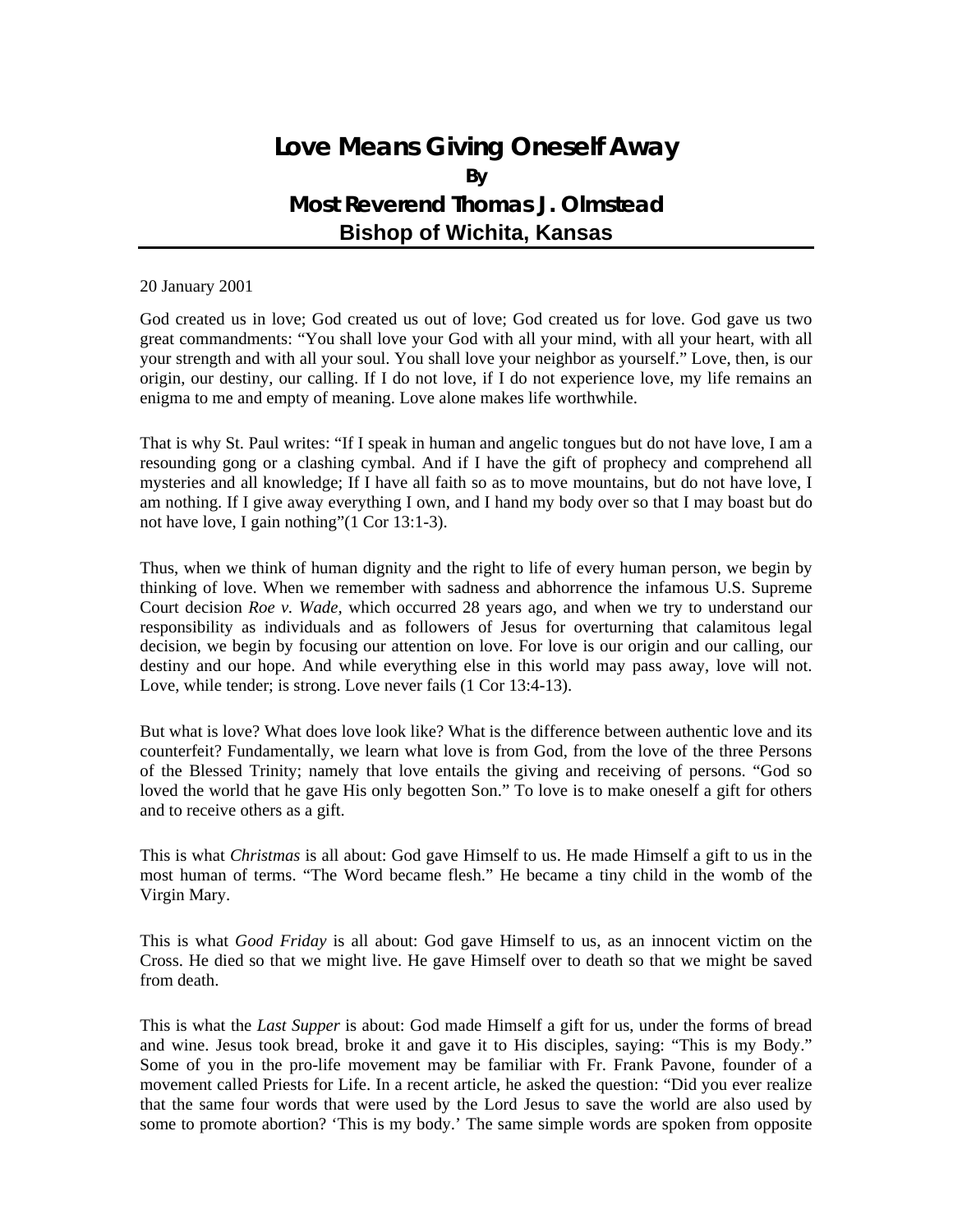ends of the universe, with meanings that are directly contrary to each other."

When Jesus spoke those words, He was pointing to Calvary, to what He would do with His body for the sake of others, how He would make His body a sacrifice so that we might have life. Moreover, He so completely makes Himself a gift for us that He invites us to share in His very life. He makes us members of His body; an awesome mystery of perfect love. Paradoxically, a person supporting abortion uses the same words to say the exact opposite: "This is my body. Don't tell me what to do with it! It's mine, and I can do whatever I want with it, even kill the life within it."

The same words can yield opposite results. Christ gives away His body so that we might have life and have it abundantly (cf. John 10:10). Abortion supporters hold tightly to their own bodies so that others might die. In giving His Body to us, Christ teaches the meaning of love: He says, "I sacrifice myself for the good of the other person." Abortion teaches the opposite of love: It says, "I sacrifice the other person for the good of myself" (Fr. Frank Pavone).

It is true for you and me to say, "This is my body," but why? Why is this body mine? Why did God give us that freedom and responsibility? So that we can do as Jesus did, so that we can obey Jesus' command at the Last Supper: "Do this in memory of me."

On the day you and I were born, our dad and mom said, "This is my body, given for you." They did not say, **"**This is my body, don't get in my way" This is the vocation and mission of parents. It is the way that we reverse *Roe v. Wade. A Culture of Life is built up one child at a time*, with men and women saying with Jesus, out of love for their spouse and out of love for each child God gives, "This is my body. As God has given my life to me, so I give it as a gift to you." Thus love consists in making oneself a gift for others.

There is one additional part of love, which follows naturally from its deepest meaning; namely, that love also means *gratefully receiving.* In fact, on the existential, human level, this is the most affirming part of love. This is what the Virgin Mary did, when she said to God, "Fiat, let it be done to me according to your word." She gratefully received into her body the gift of God's self; the Son of God became the son of Mary.

This is what Zechariah and Elizabeth did for John the Baptist; they gratefully received him as a gift from God. This is what husbands and wives do for each other, and why marriage is a sign of the love of Christ for His Church. This is what parents do for their children. Even prior to making their bodies a gift for their children, they receive with joy the gift of a child that comes from God.

Abortion is refusing to receive the child within as a gift. Not only is it not grateful for the gift of another human person, but abortion distorts the truth of the whole matter. Language gets twisted around; responsibility for others gets cast aside. Instead of being called a child, the unborn is called an aggressor or mere human tissue or some other such dehumanizing term. The refusal to see other persons as gifts of God, the choice to see them as unwanted burdens or intruders into privacy, is clear evidence of a Culture of Death.

*Contraception follows this same false logic*. For it refuses to receive one's spouse as a gift in his or her whole self. It says, "I will only receive you if you are not fertile." Not infrequently, it is said that there would be very few abortions if contraceptives were made easily available to all. Quite the opposite has proven to be true. In country after country, abortion only becomes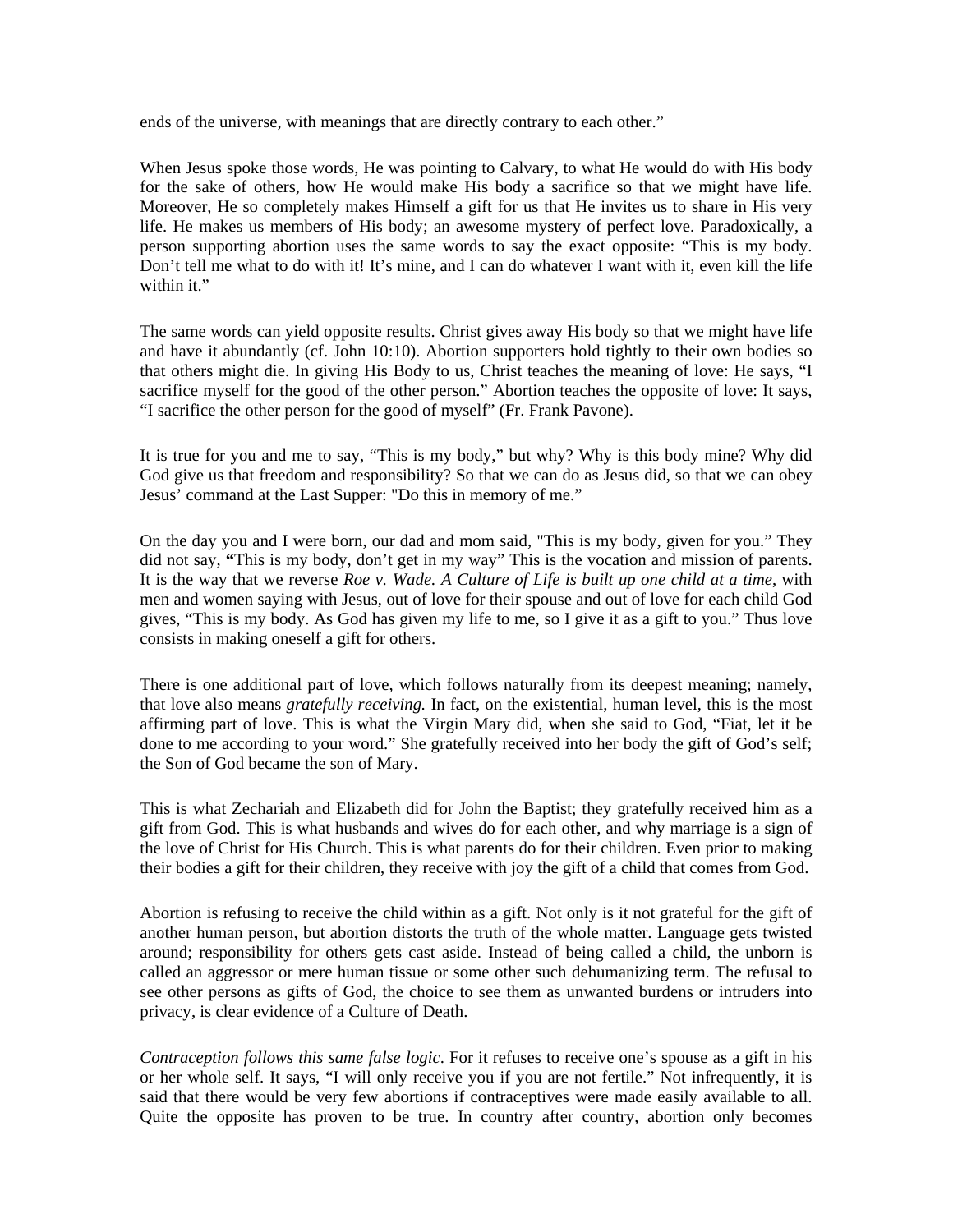widespread shortly after contraceptives are introduced into society. What follows legalized contraception is the development of a contraceptive mentality in which children are regarded as an obstacle to personal fulfillment. Any life that results from a sexual encounter which was supposed to be guarded from fertility by the Pill or other means thus becomes an enemy to be avoided at all costs. Abortion becomes the solution to failed contraception.

It is the love of God for the world that gives us cause to rejoice, that undergirds our hope. It is this love of God that forms the foundation of the dignity of every human being. From the very moment of conception, we are, each and everyone, created by God in love, and we are redeemed by the sacrifice of His Son. To each of us He says, "This is my body, given for you."

Let us rejoice in the love of God that is stronger than sin and more powerful than death. The love of the living Christ will never fail. Heaven and earth will pass away. Roe v. Wade will pass away; it is just a matter of time. But love will never pass away. The victory of Christ's love has already begun. His mercy works through us to build a culture of life and a civilization of love.

### **Discussion Questions:**

- (1) Discuss the relationship between the Gospel reading (John 1:29-34) and Bishop Olmsted's focus on selfless love as the key to overcoming the Culture of Death.
- (2) Bishop Olmsted makes the point that *Roe v. Wade* is reversed by our offering of self to others and that a "Culture of Life is built up one child at a time." Expand on these two points. In what practical ways can they be realized?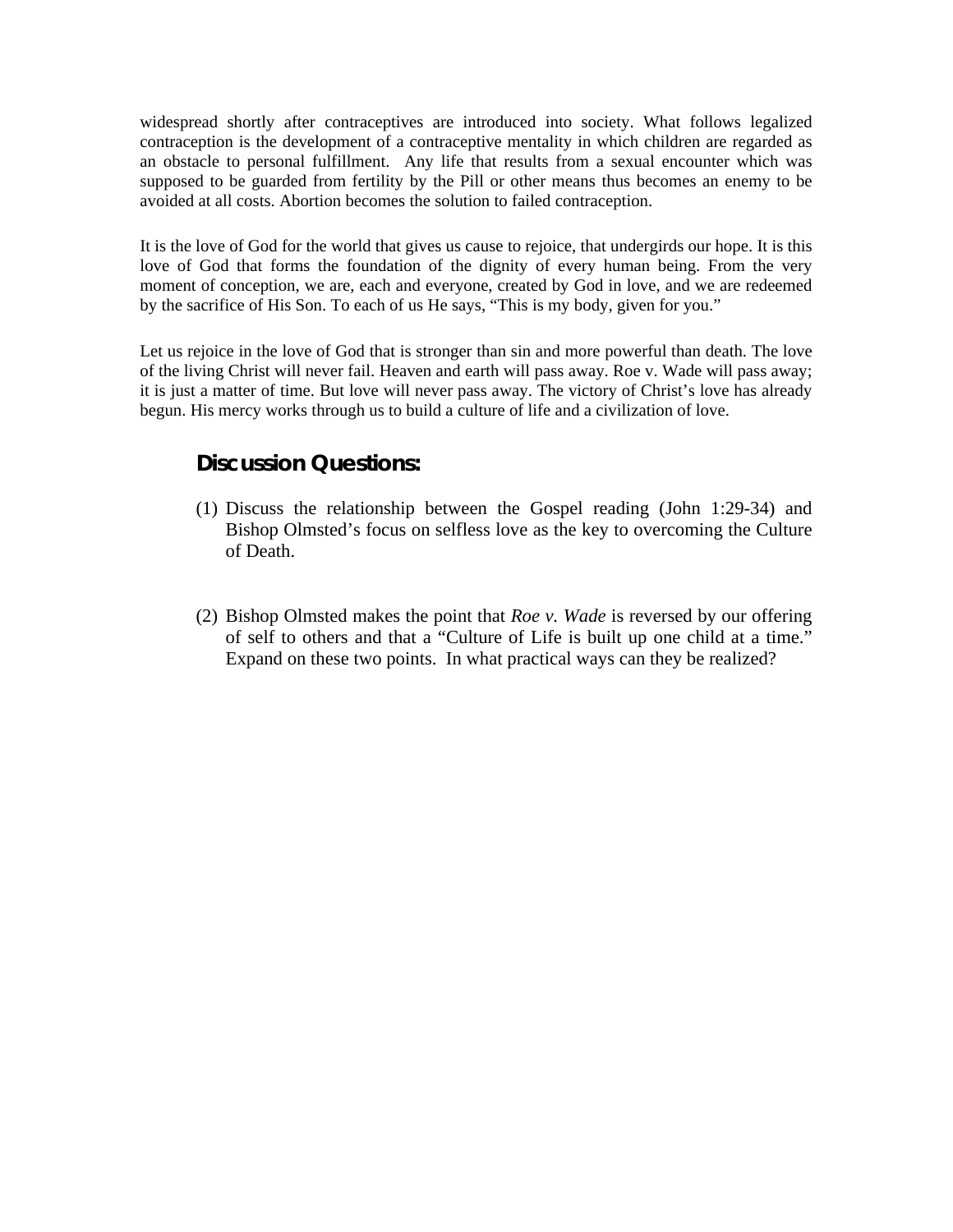# **Mass Commemorating the 30th Anniversary of** *Humanae Vitae*

**By** 

### **Most Reverend Justin Rigali, J.C.D., Archbishop of Saint Louis**

Sunday, June 28, 1998

### **Gratitude for Embracing and Living the Message of** *Humanae Vitae*

I wish to begin my homily this afternoon by expressing a word of gratitude to each of you. I am grateful for your desire to gather in anticipation of the thirtieth anniversary, this July  $25<sup>th</sup>$ , of Pope Paul VI's Letter *Humanae Vitae*. I thank you not only for commemorating this anniversary, but for your dedication in living the teaching of *Humanae Vitae* in your family life.

I am grateful to *the doctors* who against enormous pressure by many of their peers have been faithful in their medical practice to the Church's vision of marriage and family. I thank those of you who for many years have led the efforts within the Archdiocese to proclaim the truth of the vision of life and love presented in *Humanae Vitae* and who have made available to couples within the Archdiocese the practical instruction to assist them in living marital chastity.

Most of all, I am grateful to all you couples present today who have embraced the teaching of *Humanae Vitae* and have incorporated this teaching into your married life. I commend you for your courage and fidelity to the vision of Christian marriage as expressed in *Humanae Vitae*, despite all the efforts to make you succumb to what can be described as a "contraceptive mentality," which is so pervasive in our culture.

#### **Discipleship Is Never Easy, Never without Costs**

Our readings for today's Mass remind us that *it has never been easy to follow the Lord*. Jesus was very honest about the hardships that would be required of those who accepted His call to discipleship: 'The foxes have lairs, the birds of the sky have nests, but the Son of Man has nowhere to lay his head" (Mt 8:20).

The Gospel also illustrates *the temptation to delay the commitment to discipleship*. There seem always to be "good" reasons for delaying our acceptance of the call of Jesus to come and follow Him. It is never difficult to develop excuses why now is not an opportune moment to surrender ourselves completely to the challenge of Christian discipleship.

Certainly, in the current cultural climate a married couple is barraged with numerous "reasons" why not to accept the full teaching of the Church with all its practical implications regarding the meaning and purposes of Christian married love.

#### **The Catechism's Reaffirmation of** *Humanae Vitae*

An essential element of the Church's teaching pertains to *the fecundity of marriage*. The *Catechism of the Catholic Church*, drawing on the formulations within *Humanae Vitae*, expresses the Church's teaching in this fashion: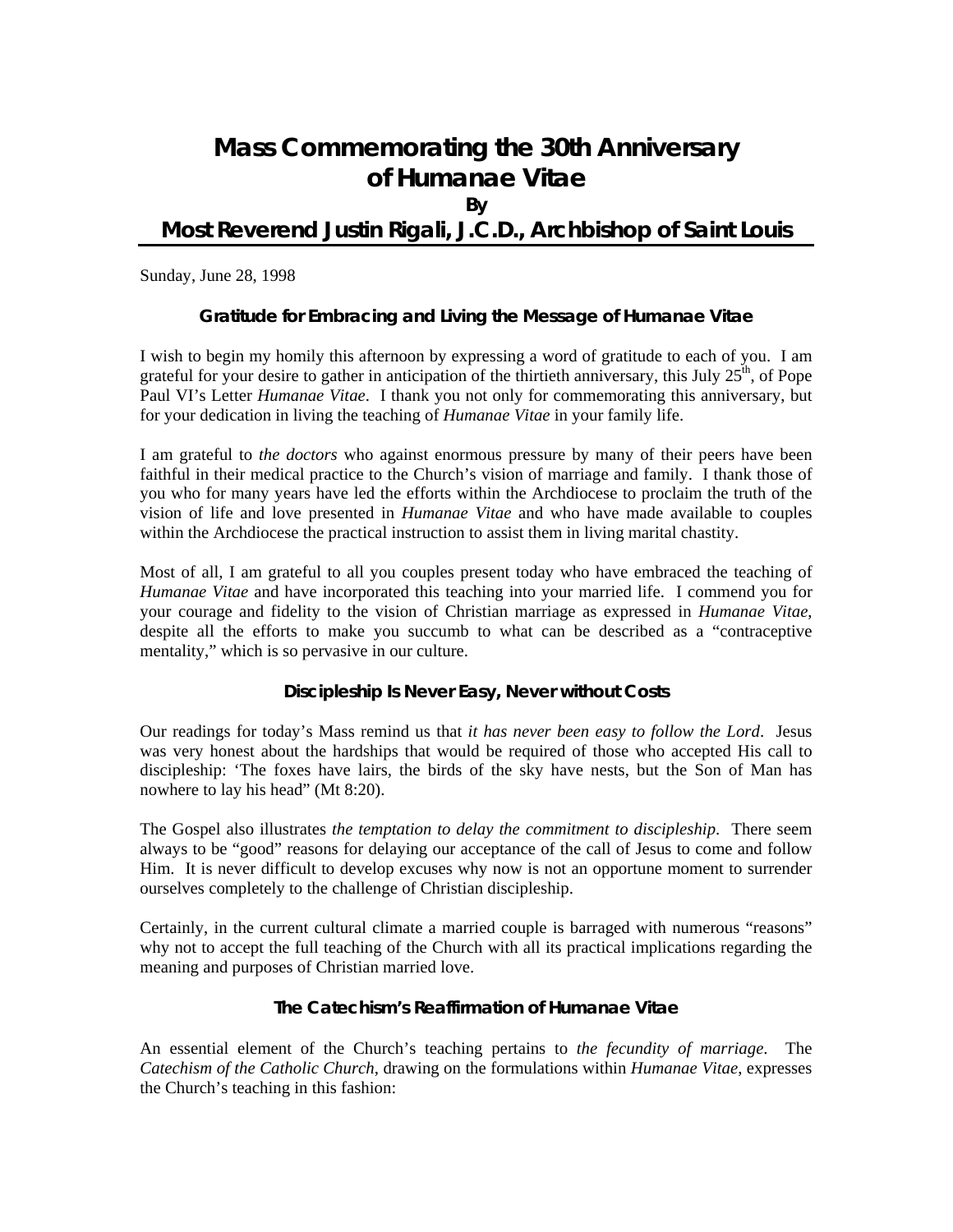Fecundity is a gift, an *end of marriage*, for conjugal love naturally tends to be fruitful. A child does not come from outside as something added on to the mutual love of the spouses, but springs from the very heart of that mutual giving, as its fruit and fulfillment. So the Church, which is on the side of life teaches that each and every marriage act must remain open to the transmission of life. This particular doctrine, expounded on numerous occasions by the Magisterium, is based on the inseparable connection, established by God, which man on his own initiative may not break, between the unitive significance and the procreative significance which are both inherent to the marriage act" (2366).

The *Catechism* elaborates on the practical implications of this inseparable connection between the unitive and procreative dimension of the marital act in this fashion:

A particular aspect of this responsibility concerns the *regulation of births*. For just reasons, spouses may wish to space the births of their children. It is their duty to make certain that their desire is not motivated out of selfishness but is in conformity with generosity appropriate to responsible parenthood. Moreover, they should conform their behavior to the objective criteria of morality..." (2368).

The *Catechism* goes on to specify what conforms to this objective criteria of morality:

Periodic continence, that is, the methods of birth regulation based on self-observation and the use of infertile periods, is in conformity with the objective criteria of morality. These methods respect the bodies of the spouses, encourage tenderness between them, and favor the education of an authentic freedom. In contrast, every action which, whether in anticipation of the conjugal act, or its accomplishment, or in the development of its natural consequences, proposes, whether as an end or as a means, to render procreation impossible is intrinsically evil…" (2370).

The *Catechism of the Catholic Church* restates what was contained in *Humanae Vitae*. In fact, each of the citations from the *Catechism* that I have just read relies greatly on the formulations on these matters found in *Humanae Vitae.*

#### **The Critics of** *Humanae Vitae* **Misread the Consequences of Contraception**

Pope Paul VI anticipated that the teaching of *Humanae Vitae* would not be easily received. Pope Paul VI acknowledged that the Church is not surprised to be, like Jesus Himself, *a sign of contradiction*. Pope Paul VI concluded that the Church has no alternative but with humble firmness to teach faithfully the entire moral law of which she is neither the author nor arbiter.

At the time of the promulgation of *Humanae Vitae*, there was intense opposition to its message. Those who argued that the Church should change her teaching on artificial contraception claimed that the widespread use of artificial contraception would strengthen Christian marriages, eliminate the problem of teen pregnancy, and diminish the perceived need for abortion and thus dramatically reduce the number of abortions.

Paul VI, on the other hand, argued that some of *the consequences of artificial contraception* would be increased occurrences of "conjugal infidelity and a general lowering of morality." As the utilization of artificial contraception has become more and more prevalent in the United States, our divorce rate has soared. Teen pregnancy has reached what some have termed epidemic proportions. The efforts to legalize abortion intensified after the promulgation of *Humanae Vitae* and with its legalization the number of abortions has skyrocketed.

Pope Paul VI in *Humanae Vitae* cautioned that once artificial contraception gained popular acceptance some governments would begin to impose contraception on their people. President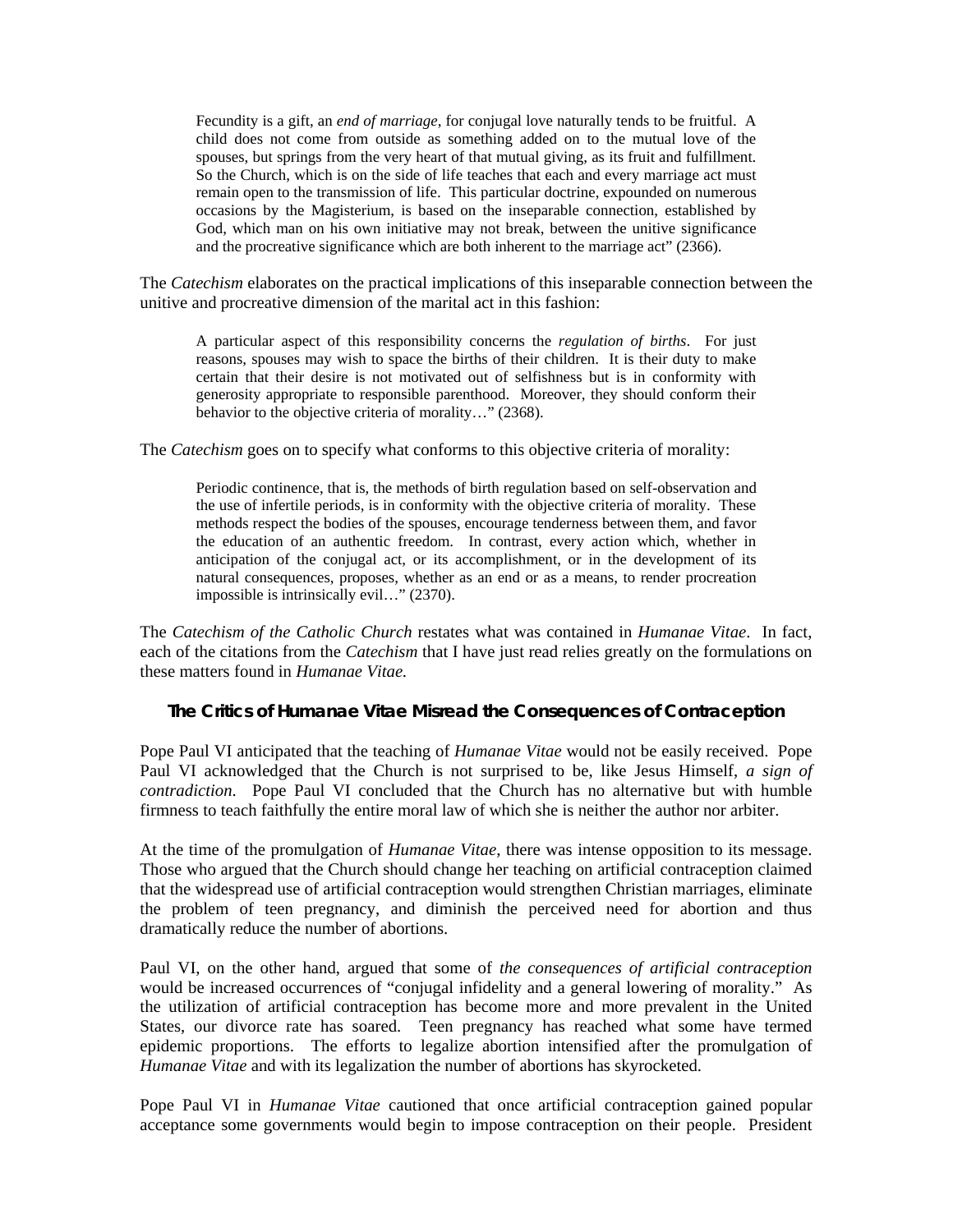Clinton's visit to China serves to remind us of the coercive nature of China's population policy that not only imposes contraception but also abortion.

#### **Disrupting "the Ecology of Human Sexuality" Leads to Enslavement, Not Freedom**

Paul VI was able to see clearly that once the "ecology" of the marital act was disturbed there would inevitably be dire consequences for the individual as well as for society itself. Paul VI recognized the inherent dangers of upsetting the balance that God had created in linking the sexual expression of human love with the awesome power to participate in the creation of new human life. Once *the connection between the expression of love and the power to transmit life* was severed, the trivialization of human sexuality, the devaluation of marriage and the loss of respect for human life were inevitable.

The acceptance of artificial contraception was the foundation for what would be termed "the sexual revolution." This revolution claimed to liberate. Yet, the "freedom" it offered was not *true freedom anchored in truth*, but a "freedom," as Saint Paul describes in our second reading today, "*that gives free rein to the flesh*" (cf. Gal 5:13-25). This "freedom" is indeed no freedom at all, but a new enslavement to an old master – lust and its destructive and uncontrolled cravings. Those who have eyes that desire to see can recognize clearly the truth of Pope Paul VI's insights as expressed in *Humanae Vitae* as well as the wisdom of the ancient truths upon which they were based.

### **The Antidote to the Contraceptive Culture Is True Christian Marriages Lived with Joy**

What is the faithful Christian to do in a world that in so many ways has embraced values directly contrary to the moral law and the Gospel of Jesus Christ? Like the instruction in today's Gospel given by Jesus to the disciples who wanted to call down fire to destroy the Samaritans because they did not welcome them, we know that Jesus does not want us to respond harshly and violently to a world that is often quite hostile to the Christian understanding of human sexuality, marriage, and family (cf. Lk 9:54).

Rather, Jesus calls us as a Church to do precisely what so many of you in this Church have been doing for many years, namely to give unequivocal witness to the truth by *joyfully and faithfully living the vision of Christian marriage and family* as articulated in *Humanae Vitae* and reiterated in the *Catechism*.

Pope Paul VI in *Humanae Vitae* acknowledged that it is to married couples that the Lord entrusts the task of showing others the holiness of "the law which unites the mutual love of husband and wife with their cooperation with the love of God, the Author of human life." The Pope noted that married couples "become apostles and guides to other married couples" inspiring one another to embrace fully *the challenge of Christian marriage with all its hopes, anxieties and joys.*

### **Gratitude for Celebrating Love and Life in Daily Family Life**

I conclude where I began, by thanking you for your efforts to understand and accept in its fullness the Church's teaching on Christian married life. Thank you for your courage, your fidelity, your generosity, your joy as you follow the example of the selfless love of Jesus in living your marital commitments of love, in accepting the awesome gift and challenges of Christian parenthood, and in discovering together what a gift you give to each other.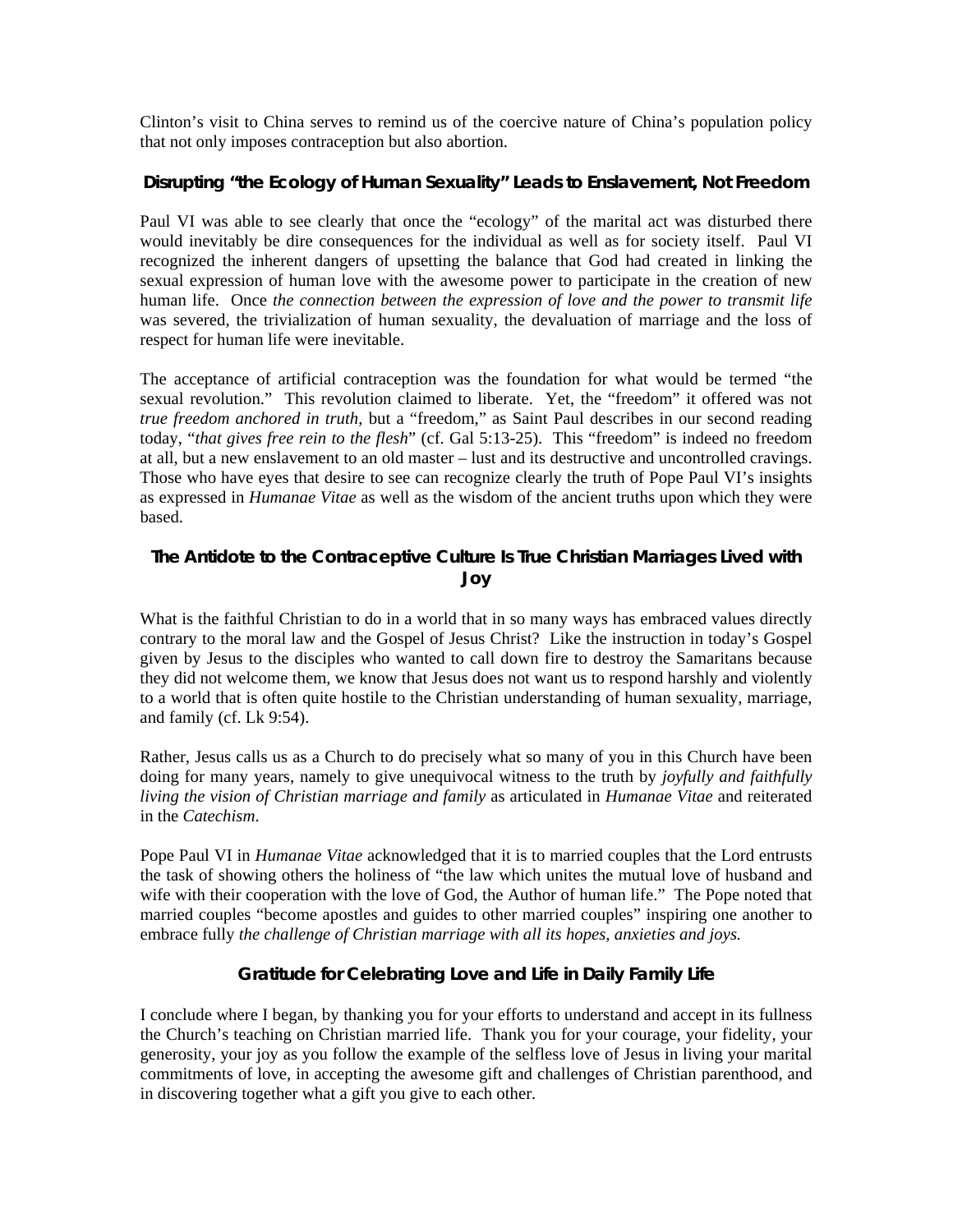Thank you not only for "celebrating love and life" today, but for "celebrating love and life" each and every day in the manner in which you engage in the struggles and joys of Christian marriage, of Christian parenting, of Christian family life.

In this Holy Sacrifice of the Mass, through Christ and in the Holy Spirit, together we give thanks to the Father for the strength and grace that He has already infused into your hearts. And may you continue to be strengthened by the words that Jesus spoke to those who believed in Him: "If you live according to my teaching, you are truly my disciples; then you will know the truth, and the truth will set you free…That is why, if the Son frees you, you will really be free" (Jn 8:31-32, 36). Amen.

### **Discussion Question:**

• Discuss the relationship between the readings for this Mass (Gal:1, 13-18, and Luke 9:51-62) and Bishop Rigali's focus on achieving freedom through obedience to God's vision of Christian marriage and family.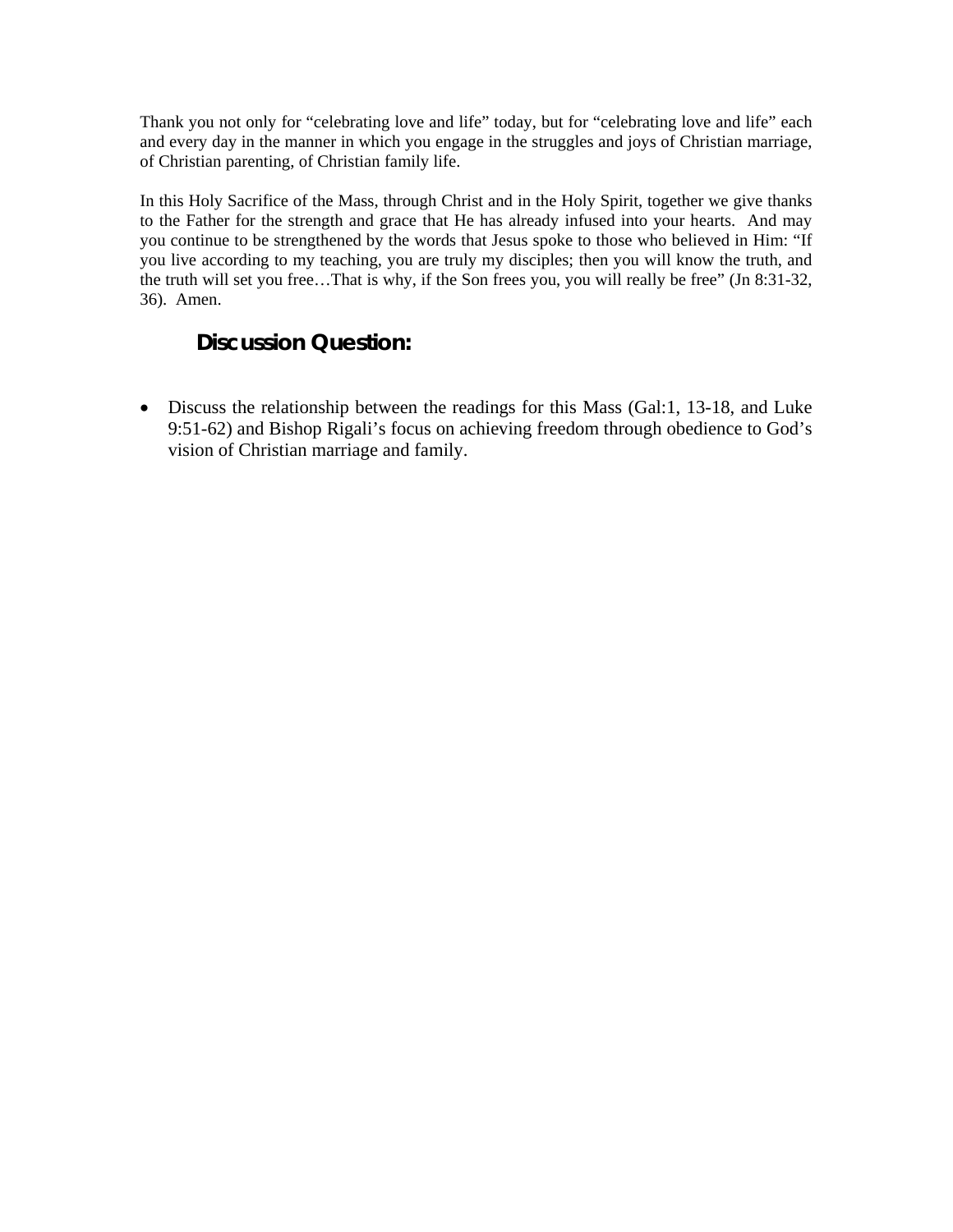## **Perceiving the Contraception Connection By Father Raymond Suriani Saint Pius X Church, Westerly, Rhode Island**

#### *This homily (slightly abridged) was given on January 17, 1999 at the Cathedral of SS. Peter and Paul, Providence, RI.*

As he stood on one of the banks of the Jordan River that day, he was surrounded by many people: people from Jerusalem, people from the countryside of Judea, they came to him in huge numbers. Of course, that was not unusual. In fact, Scripture indicates that it was always that way for John the Baptist. He truly was a charismatic personality, a man who could draw a crowd and then hold them spellbound by his teaching and preaching because he spoke the truth with such clarity and conviction. We're told that even some of those who hated him, like King Herod, were "captivated by his words."

So there he is, in the midst of this vast sea of humanity, ministering as he always did to hundreds of hungry souls, and he suddenly catches sight of someone coming toward him. Now please keep in mind that everyone else who was there that day saw this same individual making his way toward John. But to them, he was simply a young Galilean man, about 30 years of age; if they knew his family they would have said, "Oh yes, that's the son of Joseph, the carpenter from Nazareth."

In other words, when these hundreds of people looked at Jesus, they saw someone who appeared to be just like everybody else. But not John! John looked up, saw his cousin walking in his direction, raised his finger and said, "Look there! The Lamb of God who takes away the sin of the world." John the Baptist perceived what everyone else missed. And that's my point: John the Baptist perceived the deeper reality that everyone else missed.

My brothers and sisters, we live in a world right now in which a similar phenomenon is taking place with respect to the human person and basic life issues. For example, when we, as Christians, look at another human being, we see an individual of infinite value, an individual made in God's image and likeness, an individual with an immortal soul, an individual deserving of the utmost respect from the moment of conception to the moment of natural death.

But the sad and tragic fact is that many others do not *see* any of those things when they look at a fellow human being. When they look at another man or woman what they see is a cluster of cells, a product of conception, a disposable item, an object to be used for their own pleasure, a being no more valuable than a mosquito. They are like the crowds that stood with John that day on the banks of the Jordan River: they do not perceive the deeper reality of each person's dignity.

But unfortunately, the "perception problem," as I would call it, goes beyond this, even affecting some who would call themselves "pro-life." Here I'm thinking of those who do not perceive that abortion is the key social issue of our time. These people would say, "Of course I'm pro-life, but I think there are other social issues which are just as important as abortion: poverty, racism, violence, capital punishment and the like. Therefore all issues should be treated equally." The problem with that position is that it's contrary to what our Holy Father has said, and it's contrary to common sense.

As John Paul II told us during his pastoral visit of 1987: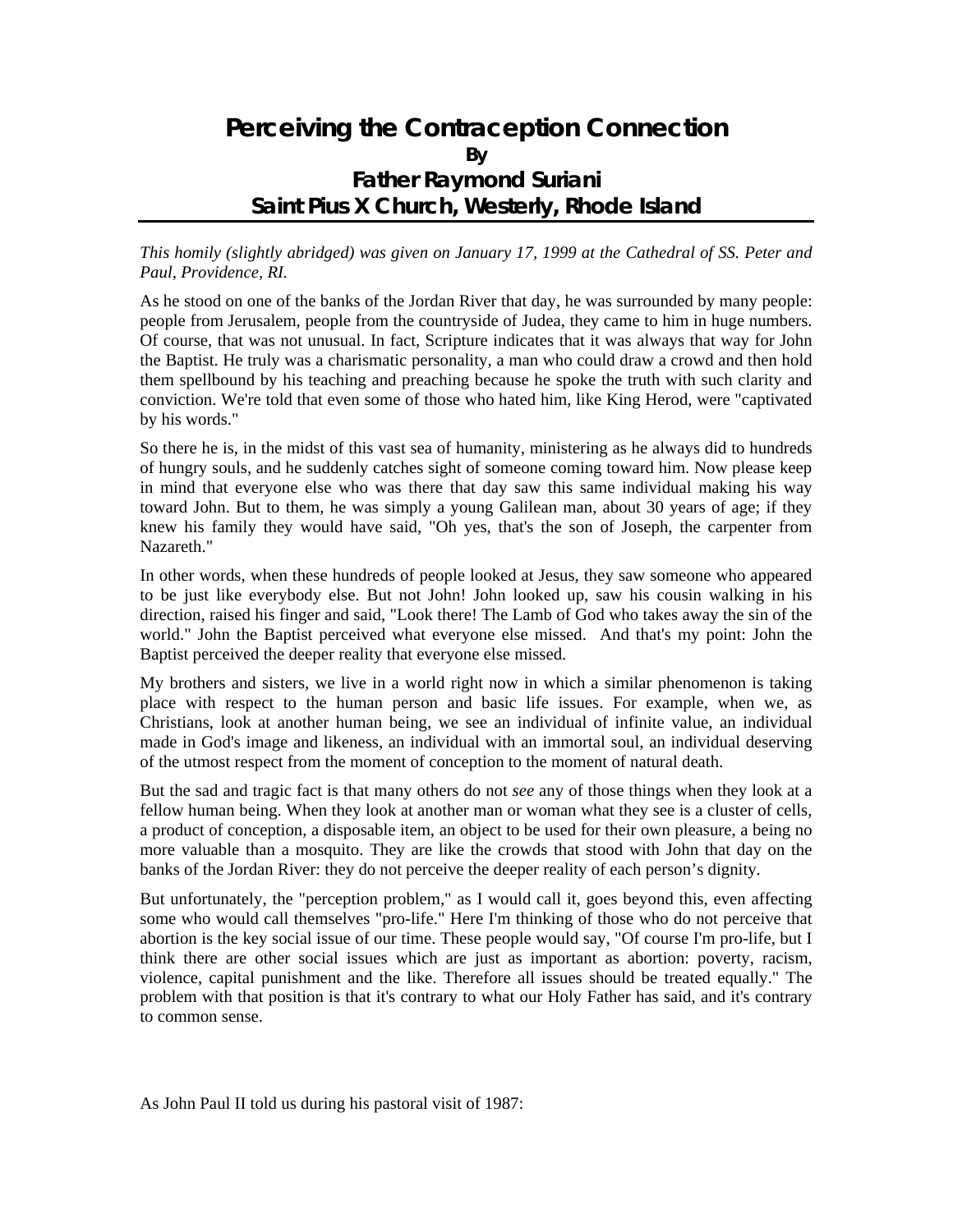"Feeding the poor and welcoming refugees, reinforcing the social fabric of this nation, promoting the true advancement of women, securing the rights of minorities, pursuing disarmament, while guaranteeing legitimate defense: all this will succeed *only if respect for life and its protection by law is granted to every human being from conception until natural death*. Every human person, no matter how vulnerable or helpless, no matter how young or how old, no matter how healthy, handicapped or sick, no matter how useful or productive for society, is a being of inestimable worth created in the image and likeness of God. This is the dignity of America, the reason she exists, the condition of her survival, the ultimate test of her greatness: to respect every human person, especially the weakest and most defenseless ones, those as yet unborn."

The Holy Father, who certainly has the perception of John the Baptist, rightly understands that a person's position on the issue of abortion will ultimately affect his or her position on every other social and moral issue. Common sense should tell us that if we do not have respect for the innocent human life inside the womb, sooner or later we will not have any respect for the not-soinnocent human life outside the womb. We wonder why so many young people today exhibit such violent behavior. I'm convinced it's because they have grown up in a world where violence toward pre-born babies is considered acceptable behavior. And so these young people think to themselves: "If it's okay to kill that innocent baby, what is so bad about killing that guy in school who's been mean to me? He's certainly not innocent. If there are some innocent babies who don't deserve to live, then he certainly doesn't deserve to live."

Another area where the "perception problem" exists is what I would call "the contraception connection." This connection between contraception and abortion, as well as the connection between contraception and other social and moral evils, has been clearly affirmed by two great prophets of the latter 20th century: John Paul II and Paul VI. With the keen perception of John the Baptist, these two men have seen what so many intellectuals have completely missed.

In the *Gospel of Life*, our Holy Father says that although "they are specifically different evils" both abortion and contraception are "fruits of the same tree," rooted in "a self-centered concept of freedom" (13) Marvelously put! In other words, at the root of both abortion and contraception is pure, unadulterated human selfishness. The person using contraception says to his or her spouse, "You exist for me. Your purpose is to give me pleasure—to satisfy my desires." The action itself proclaims that message. The advocate of abortion says, "Pregnancy is a disease and children are a nuisance. I should not have to be bothered dealing with either one."

And then in 1968, that much-persecuted prophet Paul VI clearly annunciated the perennial teaching of the Church--that there are two purposes of marital sex: to have children and to establish a loving union between the spouses. And he indicated that whenever these two purposes are separated through a contraceptive act, it actually harms the relationship between a husband and wife.

Back then of course, most people laughed at such an idea. They said, "Holy Father, you've got to be kidding. Don't you realize artificial birth control is a great blessing! It will make for stronger marriages. Couples won't have to worry about unwanted pregnancies anymore. It will lessen marital anxiety. It will make for happier relationships and stronger families."

The Pope said, "Don't be fooled!" He warned that if artificial contraception ever became accepted and widespread, there would be many negative consequences: he said that there would be more infidelity in marriages; he said that women would be treated more and more like objects by men; he said that morals would be lowered in society as a whole; and he predicted that some governments would try to push birth control on poor countries—just like the United States does today.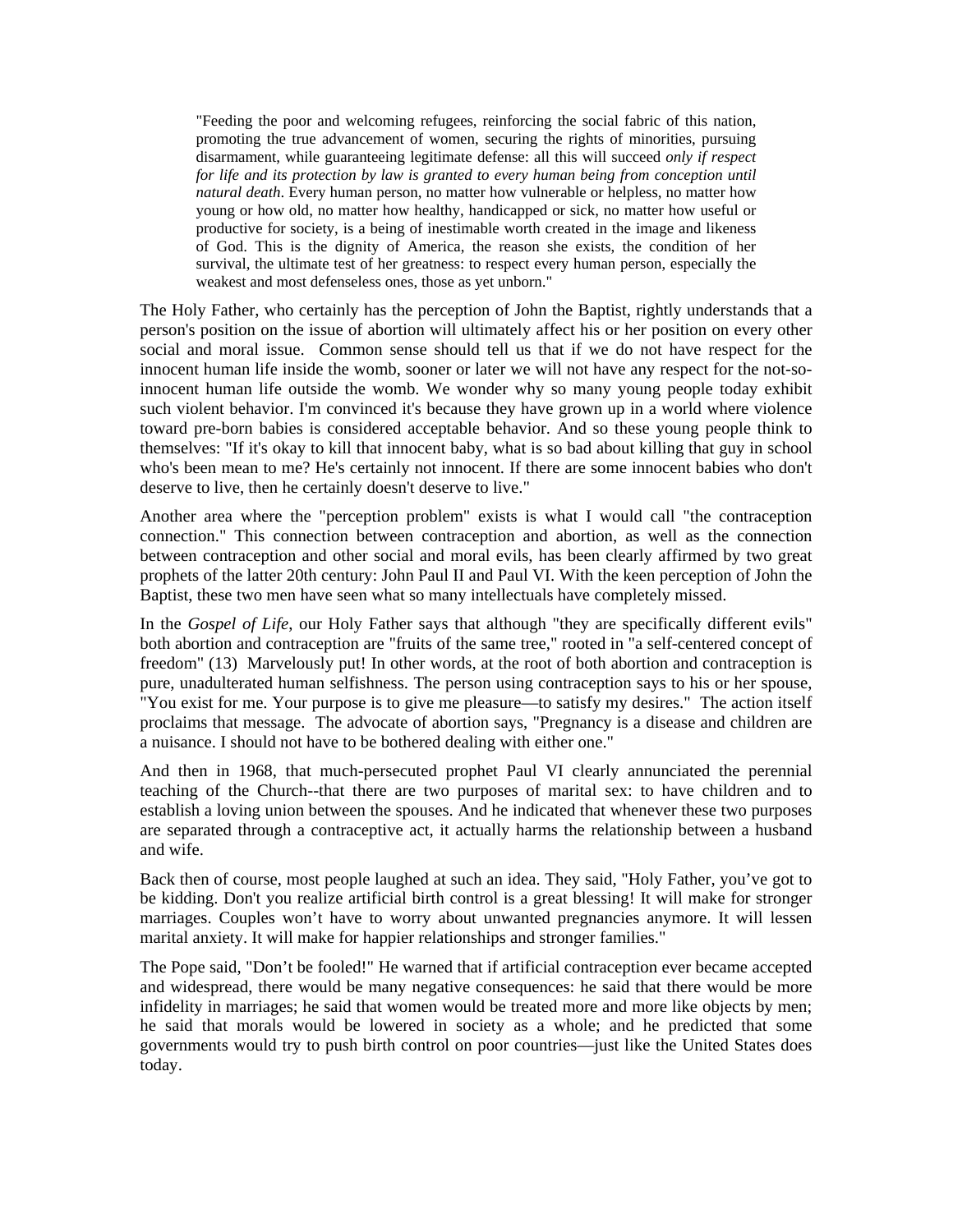On every count, he was right! He had the perception of the Baptist when so many others were blinded by their hormones! Praise God, some 30 years later, many are now finally seeing the truth and embracing it—so there is hope!

On that note, I just finished reading a great book that I'll recommend to you. It's called *Physicians Healed*, and it's published by *One More Soul.* It consists of personal testimonies by 15 doctors (obstetricians, gynecologists and family practitioners) who have stopped giving all contraception to their patients, and not all of them are Catholic! They have all become promoters and teachers of Natural Family Planning, which, contrary to popular belief, is *not* the old "Rhythm Method." It's a scientific method of fertility awareness which can be used either to achieve or avoid a pregnancy, and which, when used properly, is acceptable to the Church and is as effective as any means of contraception.

One of the doctors cited in this book wrote the following in his personal testimony. This, I would say, speaks volumes:

I now realize that contraception is neither good nor necessary. May the Lord forgive me for those human embryos I eliminated with IUDs. Mea culpa. May the Lord forgive me for those human embryos I eliminated with Norplant. Mea culpa. May the Lord forgive me for those human embryos I eliminated with the rape protocol. Mea culpa. May the Lord forgive me for those human embryos I eliminated with birth control pills. Mea maxima culpa.

As physicians, we should realize that the popes have far more wisdom on ethical issues than we could imagine. We can only appreciate their wisdom by following their teachings. We are not smart enough to overrule their infallible reasons. Eight years of medical training does not counterbalance 2,000 years of Catholic tradition. To learn, we must adopt an open-minded attitude of humility and obedience.

Now there's a doctor with the insight and perception of John the Baptist!

May all of us in this cathedral tonight be willing to open our minds to the fullness of God's truth as taught by his Church, so that we can become true apostles for life in this present culture of death. May we follow the example of John and proclaim this truth without compromise and without shame. And may we always point to Jesus like John did, telling those who have had abortions and performed abortions and used contraception, "Don't despair. Look, there is the Lamb of God, who will take away your sin--if you simply go to him in Confession;" and saying to the whole world, "Look, there is the Lamb of God who came to give us life—not death—*life*! Treasure this gift, nurture this gift on earth, and receive the fullness of the gift someday in heaven."

Amen.

### **Discussion Questions:**

- (1) Discuss the relationship between the Gospel reading (John 1:29-34) and Father Suriani's focus on recognizing the harm posed to human dignity, abortion and contraception.
- (2) Fr. Suriani makes an important reference to the duty of the medical community to take another look at prescribing birth control. To what extent should doctors observe the Church's teaching on procreation and contraception?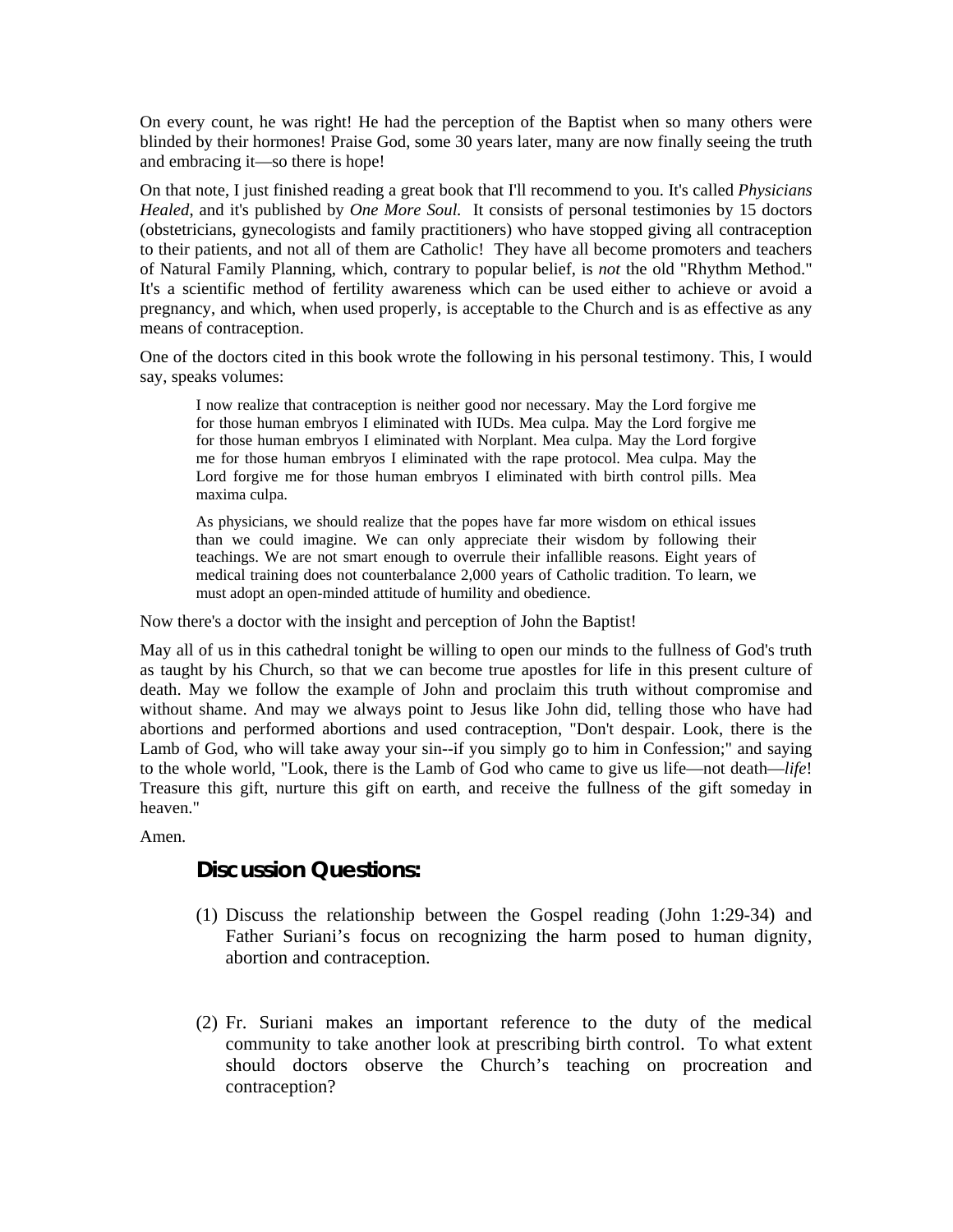# **"This Sort of Talk Is Hard to Endure! How Can Anyone Take It Seriously?" By Father Joseph Taphorn Archdiocese of Omaha, Nebraska**

My brothers and sisters, today the Church concludes the section from the Gospel of John on the Bread of Life. We have heard for five weeks now about the necessity of receiving Jesus in the Eucharist. But the disciples are still protesting; their reaction, we must admit, seems perfectly logical. How can he possibly offer us His body to eat and His blood to drink? This type of talk is foolish, they say. We benefit from twenty centuries of belief in the Eucharist, so we may not share these same doubts, as did the disciples. But do we doubt other teachings of Christ and His Church? Do we find them hard to accept?

What about our second reading from Ephesians: *"Wives should be submissive to their husbands as if to the Lord because the husband is head of his wife just as Christ is head of His body, the Church, as well as its savior . . . Husbands, love your wives, as Christ loved the Church. He gave himself up for her to make her holy . . . Husbands should love their wives as they do their own bodies."* 

How many young people today would be willing to choose this as a reading at their wedding? It is a tough teaching, and we may be tempted to say, like the disciple, "This is too much! This sort of talk is nonsense!"

In this passage, St. Paul eloquently presents the true meaning of Christian marriage. It is not something that we should turn off at the outset because we dislike words like "submissive." Rather, we should strive to understand and appropriate the full meaning of what God is showing us in this passage.

The model for Christian marriage that Paul presents is that of Christ and His Church. Christ gives himself up for His bride, the Church. He dies on the Cross, surrendering His life for those whom He loves. Husbands, like Christ, should give up their lives for their wives and children. They should be willing to die to themselves and their own desires in deference to the ones they love. This is why husbands are seen as the providers and guardians of the family. They are willing to die, if necessary, to save the lives of their loved ones.

The blockbuster movie, "Air Force One," starring Harrison Ford as the President of the United States, depicts the hijacking of Air Force One by communist terrorists. Along with his aides, the President's family is also aboard. The Secret Service rushes him to a special escape pod and insists that he flee to safety. That is his duty to his country, the prevailing logic goes. Unbeknownst to his aides, our hero climbs out of the escape pod before it ejects and remains on board the plane. He knows that he must protect and defend his family, even if it means sacrificing his own life. While this is not a recommendation for the movie, and the tale may seem fantastic, the point is well made. The love that the President shows for his wife and children is boundless; he would rather die than abandon his family. This is the love that Christ has for the Church, and it is the love that husbands should have for their wives.

In light of this, it is much easier to understand Paul's words that wives should be submissive to their husbands. Permit me to explain. In our reading Paul recalls the words of Genesis which speak of the creation of Adam and Eve*: "For this reason a man shall leave his father and mother, and shall cling to his wife, and the two shall be made into one."* The two become one; their identity is found in each other. It is for that reason that a couple's name changes after marriage. They are no longer two, but one. This week my parents will celebrate their  $36<sup>th</sup>$